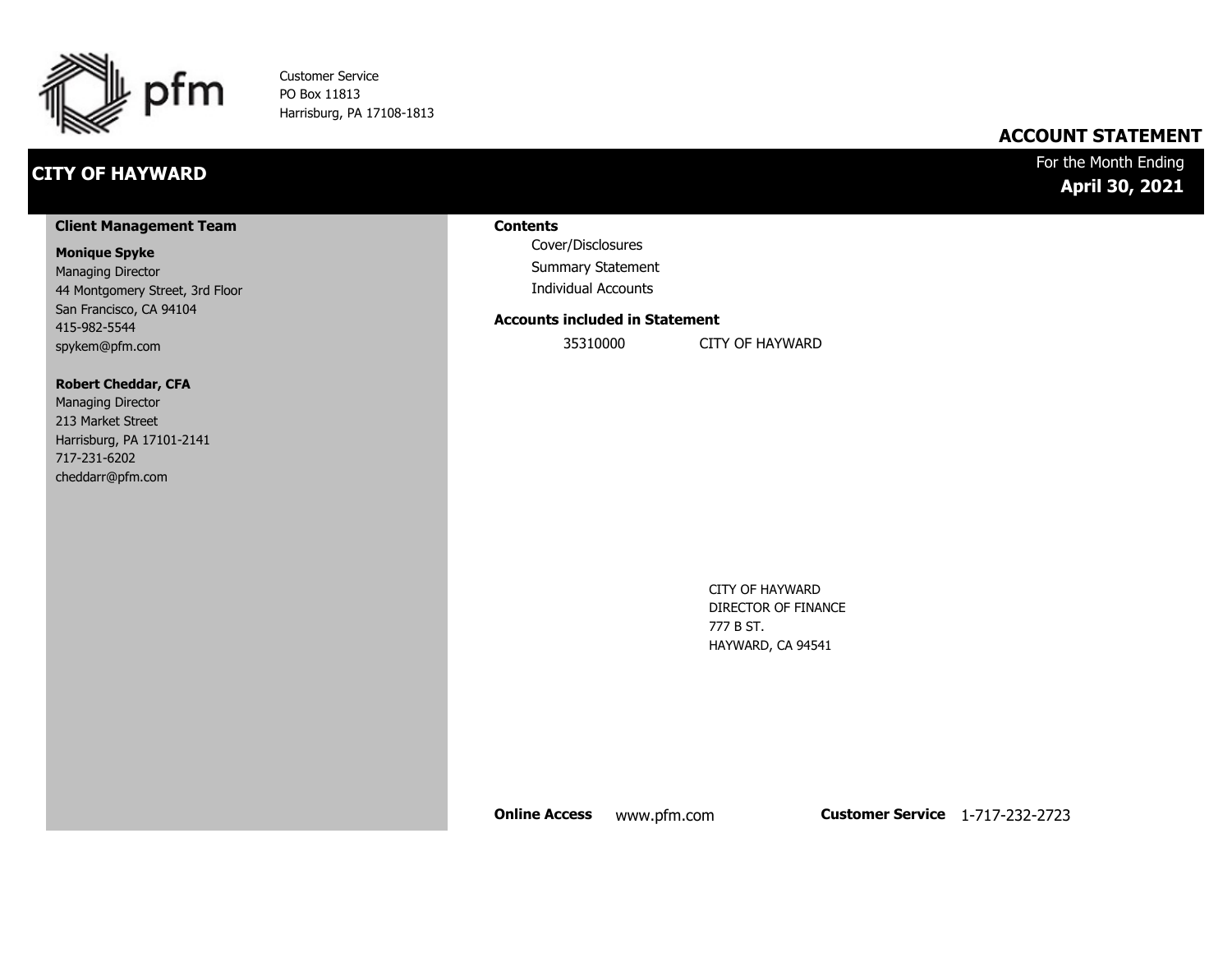

#### **Important Disclosures**

### For the Month Ending **April 30, 2021 Account Statement**

### Important Disclosures

This statement is for general information purposes only and is not intended to provide specific advice or recommendations. PFM Asset Management LLC ("PFM") is an investment advisor registered with the Securities and Exchange Commission, and is required to maintain a written disclosure statement of our background and business experience. If you would like to receive a copy of our current disclosure statement, please contact Service Operations at the address below.

**Proxy Voting** PFM does not normally receive proxies to vote on behalf of its clients. However, it does on occasion receive consent requests. In the event a consent request is received the portfolio manager contacts the client and then proceeds according to their instructions. PFM's Proxy Voting Policy is available upon request by contacting Service Operations at the address below. **Questions About an Account** PFM's monthly statement is intended to detail our investment advisory activity as well as the activity of any accounts held by clients in pools that are managed by PFM. The custodian bank maintains the control of assets and executes (i.e., settles) all investment transactions. The custodian statement is the official record of security and cash holdings and transactions. PFM recognizes that clients may use these reports to facilitate record keeping and that the custodian bank statement and the PFM statement should be reconciled and differences resolved. Many custodians use a settlement date basis which may result in the need to reconcile due to a timing

difference. **Account Control** PFM does not have the authority to withdraw funds from or deposit funds to the custodian. Our clients retain responsibility for their internal accounting policies; implementing and enforcing internal controls and

generating ledger entries or otherwise recording transactions. **Market Value** Generally, PFM's market prices are derived from closing bid prices as of the last business day of the month as supplied by Refinitiv or Bloomberg. Where prices are not available from generally recognized sources the securities are priced using a yield-based matrix system to arrive at an estimated market value. Prices that fall between data points are interpolated. Non-negotiable FDIC-insured bank certificates of deposit are priced at par. Although PFM believes the prices to be reliable, the values of the securities do not always represent the prices at which the securities could have been bought or sold. Explanation of the valuation methods for a registered investment company, local government investment program,or TERM funds is contained in the appropriate fund offering documentation or information statement. **Amortized Cost** The original cost of the principal of the security is adjusted for the amount of the periodic reduction of any discount or premium from the purchase date until the date of the report. Discount or premium with respect to short term securities (those with less than one year to maturity at time of issuance) is amortized on a straightline basis. Such discount or premium with respect to longer term securities is amortized using the constant yield basis.

**Tax Reporting** Cost data and realized gains / losses are provided for informational purposes only. Please review for accuracy and consult your tax advisor to determine the tax consequences of your security transactions. PFM does not report such information to the IRS or other taxing authorities and is not responsible for the accuracy of such information that may be required to be reported to federal, state or other taxing authorities.

**Financial Situation** In order to better serve you, PFM should be promptly notified of any material change in your investment objective or financial situation. **Callable Securities** Securities subject to redemption prior to maturity may be redeemed in whole or in part before maturity, which could affect the yield represented. Portfolio The securities in this portfolio, including shares of mutual funds, are not guaranteed or otherwise protected by PFM, the FDIC (except for certain non-negotiable certificates of deposit) or any government agency. Investment in securities involves risks, including the possible loss of the amount invested. Actual settlement values, accrued interest, and amortized cost amounts may vary for securities subject to an adjustable interest rate or subject to principal paydowns. Any changes to the values shown may be reflected within the next monthly statement's beginning values.

**Rating** Information provided for ratings is based upon a good faith inquiry of selected sources, but its accuracy and completeness cannot be guaranteed. Shares of some money market and TERM funds are marketed through representatives of PFM's wholly owned subsidiary, PFM Fund Distributors, Inc. PFM Fund Distributors, Inc. is registered with the SEC as a broker/dealer and is a member of the Financial Industry Regulatory Authority ("FINRA") and the Municipal Securities Rulemaking Board ("MSRB"). You may reach the FINRA by calling the FINRA Regulator Public Disclosure Hotline at 1-888-289-9999 or at the FINRA Regulation Internet website address www.nasd.com. A brochure describing the FINRA Regulation Public Disclosure Program is also available from the FINRA upon request. **Key Terms and Definitions**

*Dividends* on money market funds consist of interest earned, plus any discount ratably amortized to the date of maturity, plus all realized gains and losses on the sale of securities prior to maturity, less ratable amortization of any premium and all accrued expenses to the fund. Dividends are accrued daily and may be paid either monthly or quarterly. The monthly earnings on this statement represent the estimated dividend accrued for the month for any program that distributes earnings on a quarterly basis. There is no guarantee that the estimated amount will be paid on the actual distribution date.

*Current Yield* is the net change, exclusive of capital changes and income other than investment income, in the value of a hypothetical fund account with a balance of one share over the seven-day base period including the statement date, expressed as a percentage of the value of one share (normally \$1.00 per share) at the beginning of the seven-day period. This resulting net change in account value is then annualized by multiplying it by

365 and dividing the result by 7. The yields quoted should not be considered a representation of the yield of the fund in the future, since the yield is not fixed. *Average maturity* represents the average maturity of all securities and investments of a portfolio, determined by multiplying the par or principal value of each security or investment by its maturity (days or years), summing the products, and dividing the sum by the total principal value of the portfolio. The stated maturity date of mortgage backed or callable securities are used in this statement. However the actual maturity of these securities could vary depending on the level or prepayments on the underlying mortgages or whether a callable security has or is still able to be called.

*Monthly distribution yield* represents the net change in the value of one share (normally \$1.00 per share) resulting from all dividends declared during the month by a fund expressed as a percentage of the value of one share at the beginning of the month. This resulting net change is then annualized by multiplying it by 365 and dividing it by the number of calendar days in the month. *YTM at Cost* The yield to maturity at cost is the expected rate of return, based on the original cost, the annual interest receipts, maturity value and the time period from purchase date to maturity, stated as a percentage, on an annualized basis.

*YTM at Market* The yield to maturity at market is the rate of return, based on the current market value, the annual interest receipts, maturity value and the time period remaining until maturity, stated as a percentage, on an annualized basis. *Managed Account* A portfolio of investments managed discretely by PFM according to the client's specific investment policy and requirements. The investments are directly owned by the client and held by the client's custodian. *Unsettled Trade* A trade which has been executed however the final consummation of the security transaction and payment has not yet taken place.

Please review the detail pages of this statement carefully. If you think your statement is wrong, missing account information, or if you need more information about a transaction, please contact PFM within 60 days of receipt. If you have other concerns or questions regarding your account you should contact a member of your client management team or PFM Service Operations at the address below.

> PFM Asset Management LLC Attn: Service Operations 213 Market Street Harrisburg, PA 17101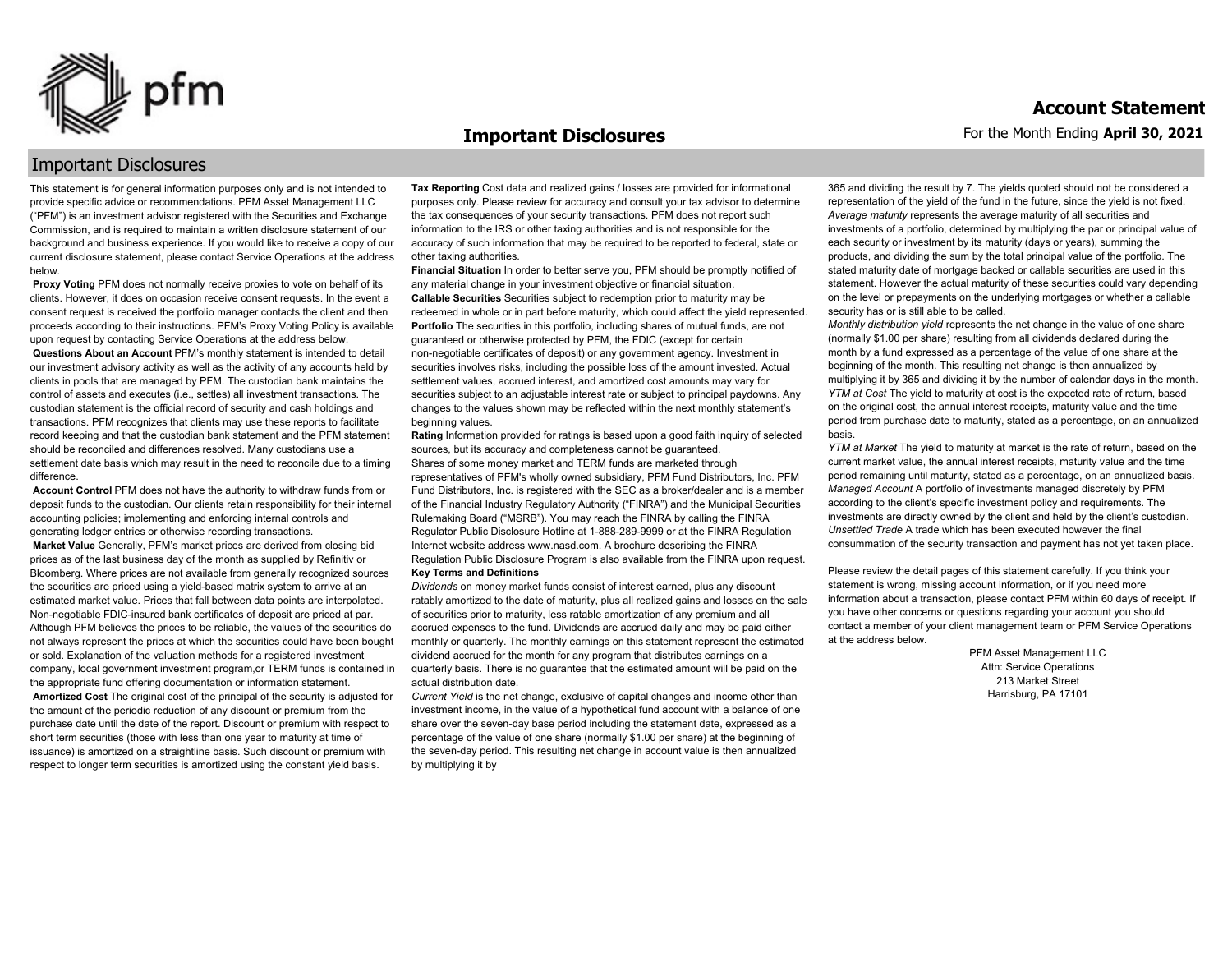

# **Managed Account Summary Statement** For the Month Ending April 30, 2021

| <b>Transaction Summary - Managed Account</b> | <b>Cash Transactions Summary - Managed Account</b> |                                             |                       |
|----------------------------------------------|----------------------------------------------------|---------------------------------------------|-----------------------|
| <b>Opening Market Value</b>                  | \$129,696,027.89                                   | Maturities/Calls                            | 279,125.00            |
| Maturities/Calls                             | (636,090.19)                                       | Sale Proceeds                               | 6,595,426.10          |
| <b>Principal Dispositions</b>                | (6,572,496.75)                                     | Coupon/Interest/Dividend Income             | 129,808.06            |
| <b>Principal Acquisitions</b>                | 6,893,299.58                                       | <b>Principal Payments</b>                   | 361,090.19            |
| Unsettled Trades                             | (278.50)                                           | Security Purchases<br>Net Cash Contribution | (6,914,178.27)        |
| Change in Current Value                      | (18, 267.80)                                       | <b>Reconciling Transactions</b>             | (451, 271.08)<br>0.00 |
| <b>Closing Market Value</b>                  | \$129,362,194.23                                   |                                             |                       |

| <b>Earnings Reconciliation (Cash Basis) - Managed Account</b>                                                                |                                          | <b>Cash Balance</b>         |        |
|------------------------------------------------------------------------------------------------------------------------------|------------------------------------------|-----------------------------|--------|
| Interest/Dividends/Coupons Received<br>Less Purchased Interest Related to Interest/Coupons<br>Plus Net Realized Gains/Losses | 156,862.41<br>(20, 878.69)<br>131,127.17 | <b>Closing Cash Balance</b> | \$0.00 |
| <b>Total Cash Basis Earnings</b>                                                                                             | \$267,110.89                             |                             |        |
| <b>Earnings Reconciliation (Accrual Basis)</b>                                                                               | <b>Total</b>                             |                             |        |
| Ending Amortized Value of Securities                                                                                         | 128,324,244.52                           |                             |        |
| <b>Ending Accrued Interest</b>                                                                                               | 299,339.65                               |                             |        |
| Plus Proceeds from Sales                                                                                                     | 6,921,814.43                             |                             |        |
| Plus Proceeds of Maturities/Calls/Principal Payments                                                                         | 640,215.19                               |                             |        |
| Plus Coupons/Dividends Received                                                                                              | 129,808.06                               |                             |        |
| Less Cost of New Purchases                                                                                                   | (7,240,029.77)                           |                             |        |
| Less Beginning Amortized Value of Securities                                                                                 | (128, 567, 312.72)                       |                             |        |
| Less Beginning Accrued Interest                                                                                              | (312, 339.16)                            |                             |        |
| <b>Total Accrual Basis Earnings</b>                                                                                          | \$195,740.20                             |                             |        |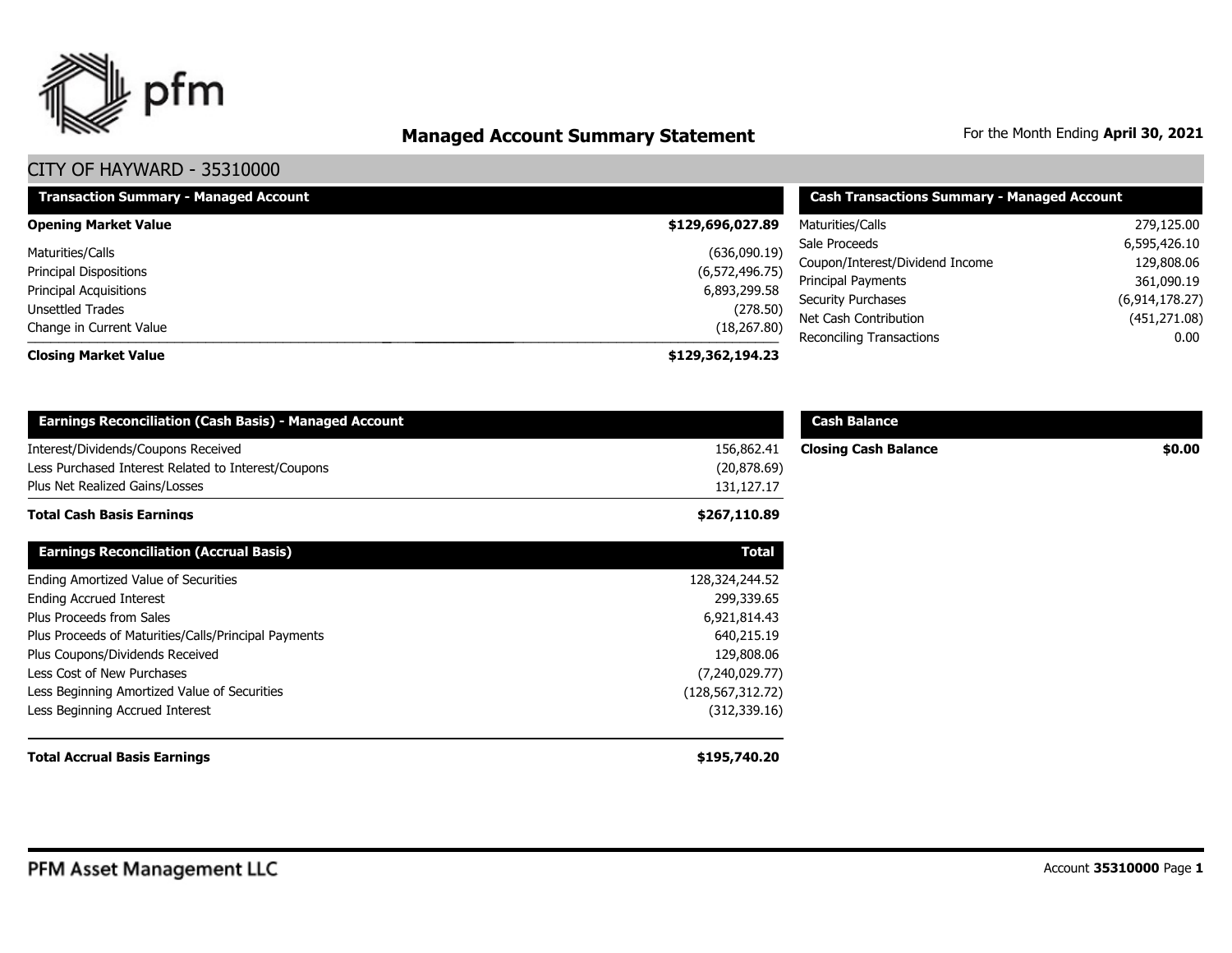

## **Portfolio Summary and Statistics** For the Month Ending April 30, 2021

### CITY OF HAYWARD - 35310000

| <b>Account Summary</b>                 |                  |                        |                |  |  |  |  |  |  |
|----------------------------------------|------------------|------------------------|----------------|--|--|--|--|--|--|
| <b>Description</b>                     | <b>Par Value</b> | <b>Market Value</b>    | <b>Percent</b> |  |  |  |  |  |  |
| U.S. Treasury Bond / Note              | 34,085,000.00    | 34,461,669.75          | 26.64          |  |  |  |  |  |  |
| Supra-National Agency Bond / Note      | 3,570,000.00     | 3,572,986.67           | 2.76           |  |  |  |  |  |  |
| Municipal Bond / Note                  | 16,425,000.00    | 16,830,058.45          | 13.01          |  |  |  |  |  |  |
| Federal Agency Collateralized Mortgage | 10,064,175.39    | 10,222,991.41          | 7.90           |  |  |  |  |  |  |
| Obligation                             |                  |                        |                |  |  |  |  |  |  |
| Federal Agency Bond / Note             | 41,575,000.00    | 41,732,842.54          | 32.27          |  |  |  |  |  |  |
| Corporate Note                         | 10,909,000.00    | 11,193,517.36          | 8.65           |  |  |  |  |  |  |
| Certificate of Deposit                 | 4,900,000.00     | 4,956,156.03           | 3.83           |  |  |  |  |  |  |
| <b>Bank Note</b>                       | 300,000.00       | 318,592.20             | 0.25           |  |  |  |  |  |  |
| <b>Asset-Backed Security</b>           | 6,022,688.32     | 6,073,379.82           | 4.69           |  |  |  |  |  |  |
| <b>Managed Account Sub-Total</b>       | 127,850,863.71   | 129,362,194.23 100.00% |                |  |  |  |  |  |  |
| <b>Accrued Interest</b>                |                  | 299,339.65             |                |  |  |  |  |  |  |
| <b>Total Portfolio</b>                 | 127,850,863.71   | 129,661,533.88         |                |  |  |  |  |  |  |



**Sector Allocation** 



| <b>Characteristics</b>            |          |
|-----------------------------------|----------|
| Yield to Maturity at Cost         | $0.96\%$ |
| Yield to Maturity at Market       | 0.38%    |
| Weighted Average Days to Maturity | 734      |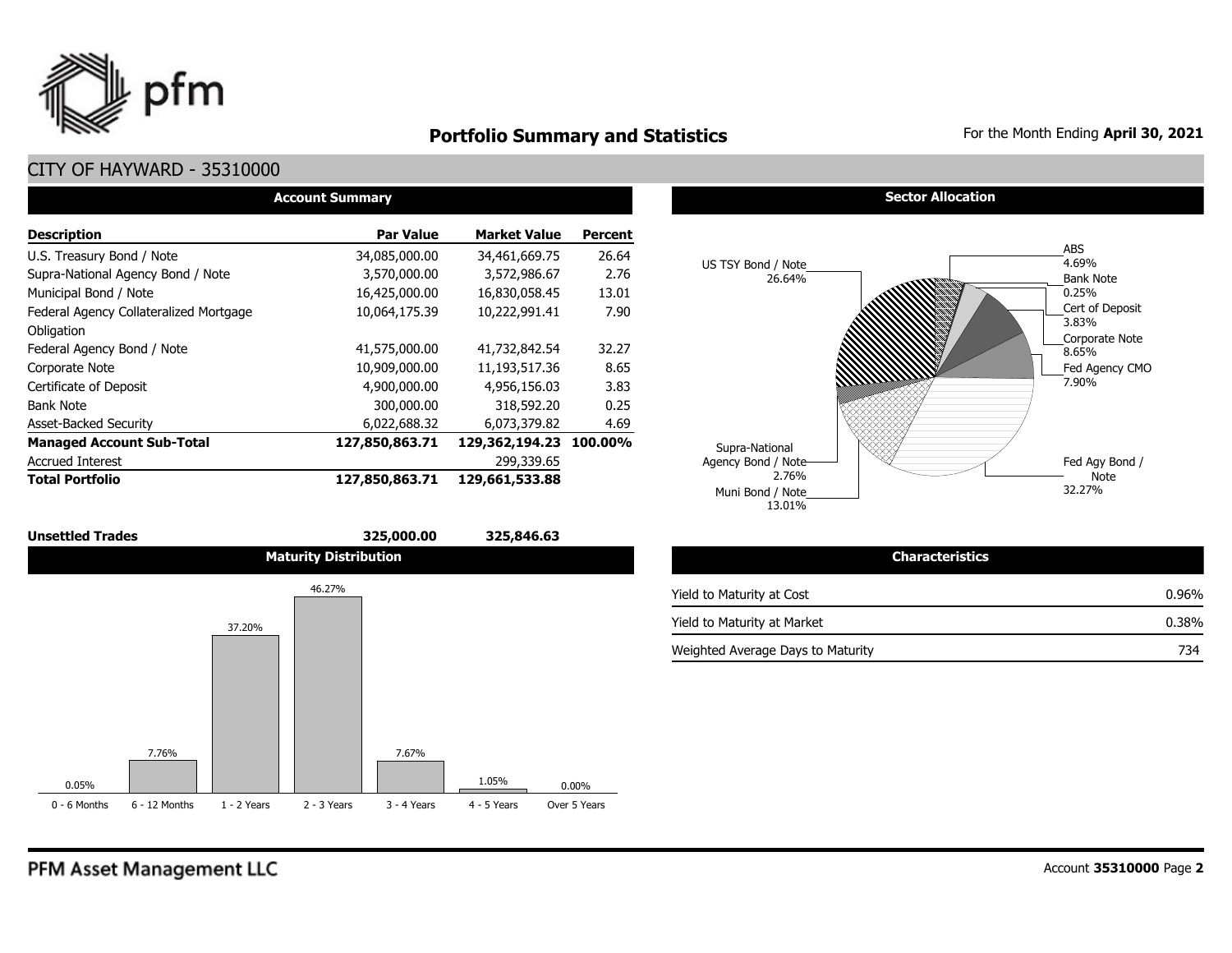

## **Managed Account Issuer Summary** For the Month Ending April 30, 2021

## CITY OF HAYWARD - 35310000

| <b>Issuer Summary</b>                    |                     |         |  |  |  |  |  |
|------------------------------------------|---------------------|---------|--|--|--|--|--|
|                                          | <b>Market Value</b> |         |  |  |  |  |  |
| <b>Issuer</b>                            | of Holdings         | Percent |  |  |  |  |  |
| ADOBE INC                                | 307,372.80          | 0.24    |  |  |  |  |  |
| ARIZONA TRANSPORTATION BOARD             | 1,270,419.80        | 0.98    |  |  |  |  |  |
| <b>BANK OF AMERICA CO</b>                | 1,104,889.18        | 0.85    |  |  |  |  |  |
| BMW FINANCIAL SERVICES NA LLC            | 234,832.80          | 0.18    |  |  |  |  |  |
| BRISTOL-MYERS SQUIBB CO                  | 504,130.36          | 0.39    |  |  |  |  |  |
| <b>BURLINGTON NORTHERN SANTA FE</b>      | 322,576.20          | 0.25    |  |  |  |  |  |
| CALIFORNIA EARTHQUAKE AUTHORITY          | 307,401.00          | 0.24    |  |  |  |  |  |
| CALIFORNIA STATE UNIVERSITY              | 323,917.75          | 0.25    |  |  |  |  |  |
| CAPITAL ONE FINANCIAL CORP               | 747,876.26          | 0.58    |  |  |  |  |  |
| CARMAX AUTO OWNER TRUST                  | 936,011.98          | 0.72    |  |  |  |  |  |
| CATERPILLAR INC                          | 658,081.13          | 0.51    |  |  |  |  |  |
| CHAFFEY COMMUNITY COLLEGE DISTRICT       | 790,720.70          | 0.61    |  |  |  |  |  |
| CHAFFEY JOINT UNION HIGH SCHOOL DISTRICT | 611,022.00          | 0.47    |  |  |  |  |  |
| <b>CHARLES SCHWAB</b>                    | 407,517.89          | 0.32    |  |  |  |  |  |
| <b>CHEVRON CORPORATION</b>               | 568,687.46          | 0.44    |  |  |  |  |  |
| <b>CITIGROUP INC</b>                     | 632,604.73          | 0.49    |  |  |  |  |  |
| CITY OF SAN JOSE                         | 1,182,119.50        | 0.91    |  |  |  |  |  |
| <b>COMCAST CORP</b>                      | 163,440.30          | 0.13    |  |  |  |  |  |
| <b>CREDIT SUISSE GROUP RK</b>            | 1,951,903.20        | 1.51    |  |  |  |  |  |
| <b>DEERE &amp; COMPANY</b>               | 451,839.10          | 0.35    |  |  |  |  |  |
| <b>DNB ASA</b>                           | 642,891.25          | 0.50    |  |  |  |  |  |
| <b>EXXON MOBIL CORP</b>                  | 473,109.30          | 0.37    |  |  |  |  |  |
| <b>FANNIE MAE</b>                        | 12,406,000.27       | 9.59    |  |  |  |  |  |
| FEDERAL FARM CREDIT BANKS                | 5,136,622.43        | 3.97    |  |  |  |  |  |
| FEDERAL HOME LOAN BANKS                  | 4,025,827.30        | 3.11    |  |  |  |  |  |
| FIFTH THIRD AUTO TRUST                   | 159,879.77          | 0.12    |  |  |  |  |  |
| FLORIDA STATE BOARD OF ADMIN FIN CORP    | 298,127.00          | 0.23    |  |  |  |  |  |
| FORD CREDIT AUTO LEASE TRUST             | 27,307.14           | 0.02    |  |  |  |  |  |
| FORD CREDIT AUTO OWNER TRUST             | 89,036.35           | 0.07    |  |  |  |  |  |
| <b>FREDDIE MAC</b>                       | 30,387,383.95       | 23.49   |  |  |  |  |  |
| GM FINANCIAL CONSUMER AUTOMOBILE TRUST   | 668,790.25          | 0.52    |  |  |  |  |  |
| <b>GM FINANCIAL LEASINGTRUST</b>         | 320,656.06          | 0.25    |  |  |  |  |  |

#### **Credit Quality (S&P Ratings)**

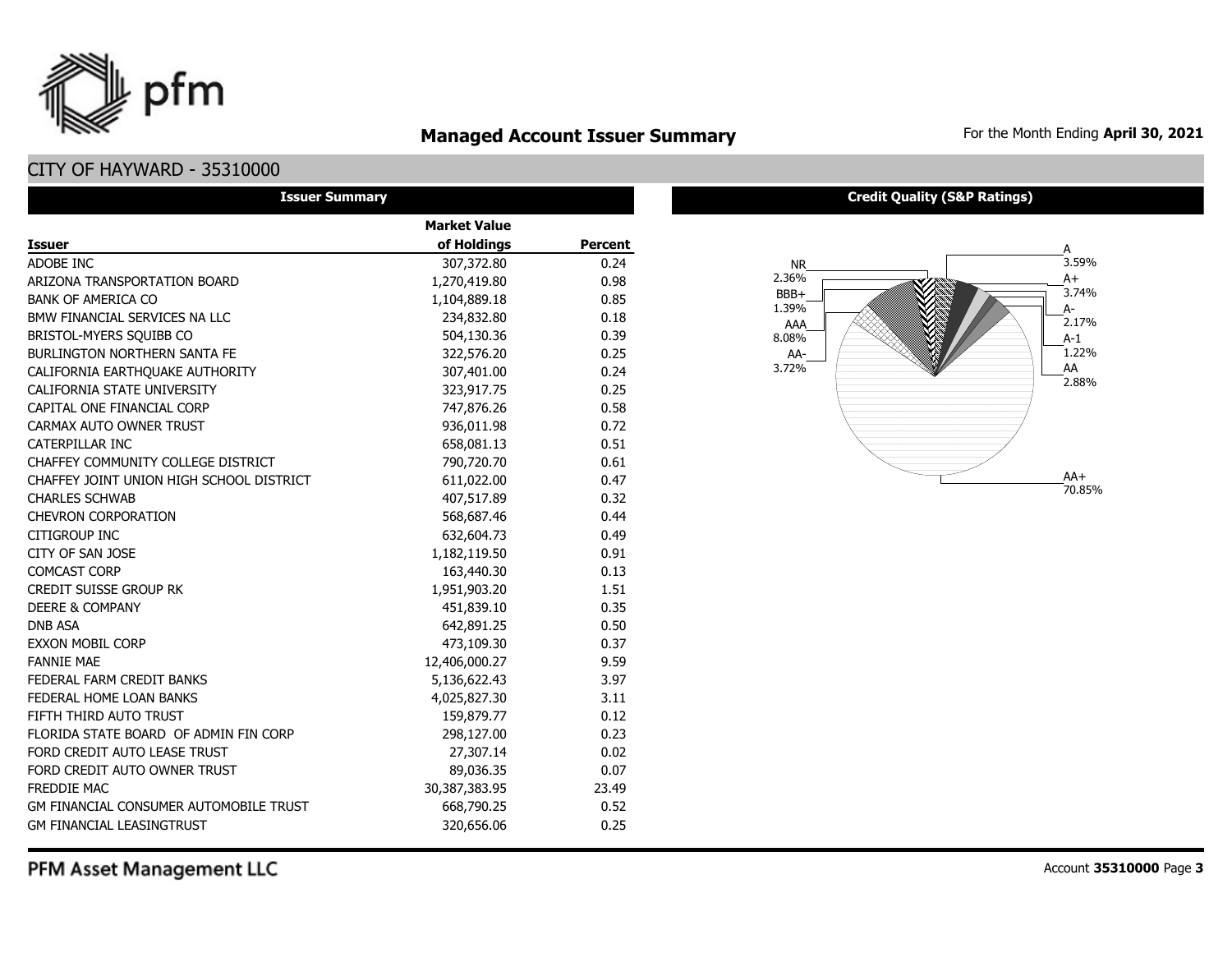

## **Managed Account Issuer Summary** For the Month Ending April 30, 2021

|                                        | <b>Market Value</b> |                |
|----------------------------------------|---------------------|----------------|
| <b>Issuer</b>                          | of Holdings         | <b>Percent</b> |
| <b>GOLDMAN SACHS GROUP INC</b>         | 605,377.13          | 0.47           |
| HARLEY-DAVIDSON MOTORCYCLE TRUST       | 357,770.85          | 0.28           |
| HONDA AUTO RECEIVABLES                 | 114,474.23          | 0.09           |
| <b>HYUNDAI AUTO RECEIVABLES</b>        | 365,713.72          | 0.28           |
| <b>IBM CORP</b>                        | 606,885.93          | 0.47           |
| INTER-AMERICAN DEVELOPMENT BANK        | 1,291,996.83        | 1.00           |
| INTL BANK OF RECONSTRUCTION AND DEV    | 2,280,989.84        | 1.76           |
| JP MORGAN CHASE & CO                   | 1,231,269.32        | 0.95           |
| KUBOTA CREDIT OWNER TRUST              | 290,154.59          | 0.22           |
| LONG BEACH COMMUNITY COLLEGE DISTRICT  | 937,802.00          | 0.72           |
| LOS ANGELES COMMUNITY COLLEGE DISTRICT | 309,494.70          | 0.24           |
| MERCEDES-BENZ AUTO LEASE TRUST         | 170,176.65          | 0.13           |
| MERCK & CO INC                         | 314,918.99          | 0.24           |
| <b>MORGAN STANLEY</b>                  | 563,155.77          | 0.44           |
| NEW YORK & NEW JERSEY PORT AUTHORITY   | 756,227.15          | 0.58           |
| NEW YORK ST URBAN DEVELOPMENT CORP     | 1,168,221.10        | 0.90           |
| NISSAN AUTO RECEIVABLES                | 117,872.73          | 0.09           |
| <b>NORDEA BANK ABP</b>                 | 638,635.00          | 0.49           |
| OREGON DEPARTMENT OF TRANSPORTATION    | 613,914.00          | 0.47           |
| PACCAR FINANCIAL CORP                  | 501,490.93          | 0.39           |
| PALOMAR COMMMUNITY COLLEGE DISTRICT    | 724,411.25          | 0.56           |
| PNC FINANCIAL SERVICES GROUP           | 318,592.20          | 0.25           |
| SAN DIEGO COMMUNITY COLLEGE DISTRICT   | 688,716.00          | 0.53           |
| SKANDINAVISKA ENSKILDA BANKEN AB       | 638,717.50          | 0.49           |
| SOCIETE GENERALE                       | 606,588.00          | 0.47           |
| STATE OF CALIFORNIA                    | 624,042.00          | 0.48           |
| STATE OF CONNECTICUT                   | 1,086,656.45        | 0.84           |
| STATE OF LOUISIANA                     | 615,516.00          | 0.48           |
| <b>STATE OF MARYLAND</b>               | 1,228,572.50        | 0.95           |
| STATE OF MISSISSIPPI                   | 476,273.00          | 0.37           |
| STATE OF WASHINGTON                    | 668,301.15          | 0.52           |
| STATE OF WISCONSIN                     | 626,600.00          | 0.48           |
| SUMITOMO MITSUI FINANCIAL GROUP INC    | 477,421.08          | 0.37           |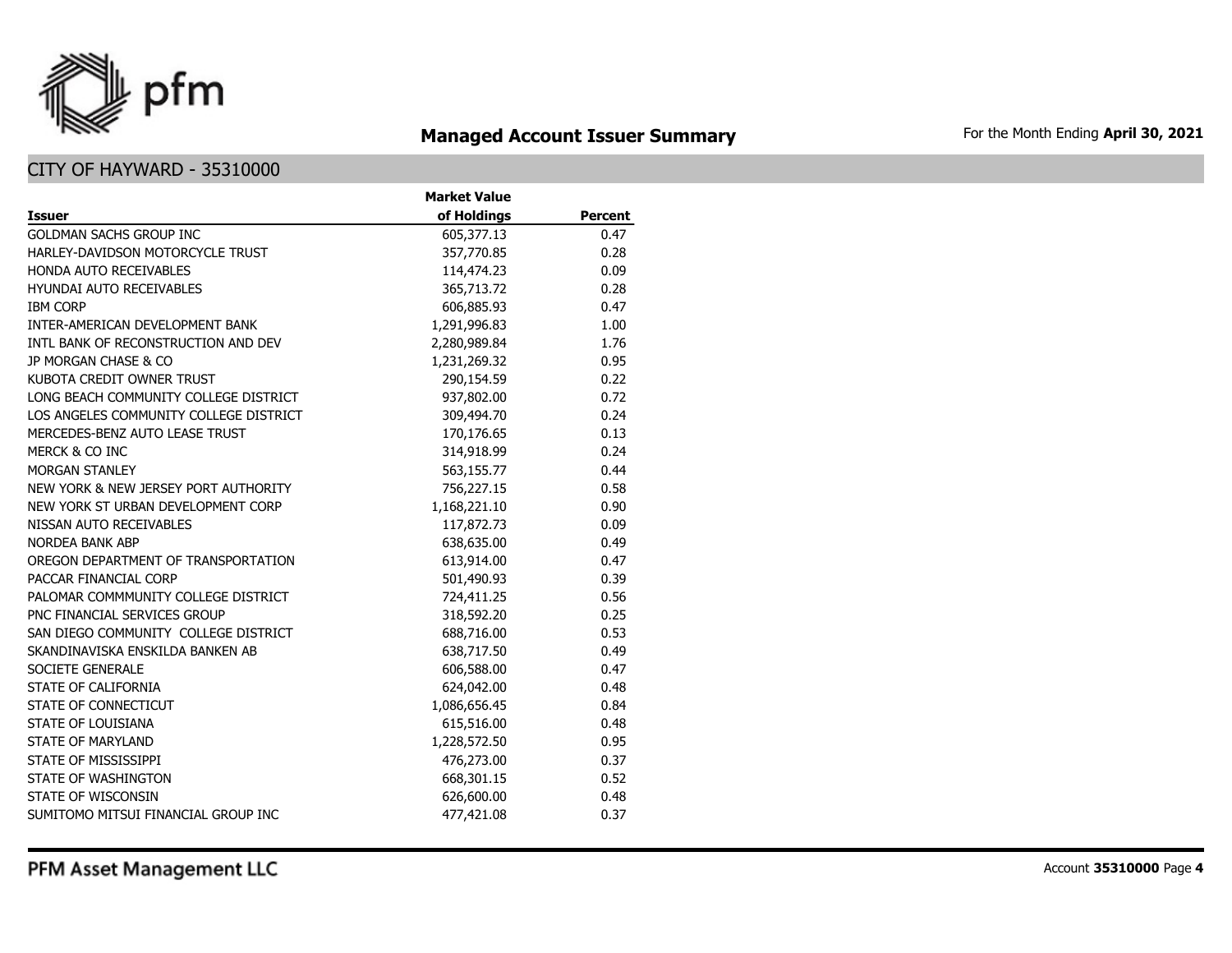

## **Managed Account Issuer Summary** For the Month Ending April 30, 2021

|                                         | <b>Market Value</b> |                |
|-----------------------------------------|---------------------|----------------|
| Issuer                                  | of Holdings         | <b>Percent</b> |
| TAMALPAIS UNION HIGH SCHOOL DISTRICT    | 1,018,203.40        | 0.79           |
| THE BANK OF NEW YORK MELLON CORPORATION | 334,378.53          | 0.26           |
| Toyota Lease Owner Trust                | 340,222.69          | 0.26           |
| <b>TOYOTA MOTOR CORP</b>                | 1,135,665.71        | 0.88           |
| UNITED PARCEL SERVICE INC               | 306,126.60          | 0.24           |
| UNITED STATES TREASURY                  | 34,461,669.75       | 26.65          |
| UNIVERSITY OF CALIFORNIA                | 503,380.00          | 0.39           |
| <b>VERIZON OWNER TRUST</b>              | 830,089.45          | 0.64           |
| <b>VOLKSWAGEN AUTO LEASE TURST</b>      | 302,514.30          | 0.23           |
| <b>Total</b>                            | \$129,362,194.23    | 100.00%        |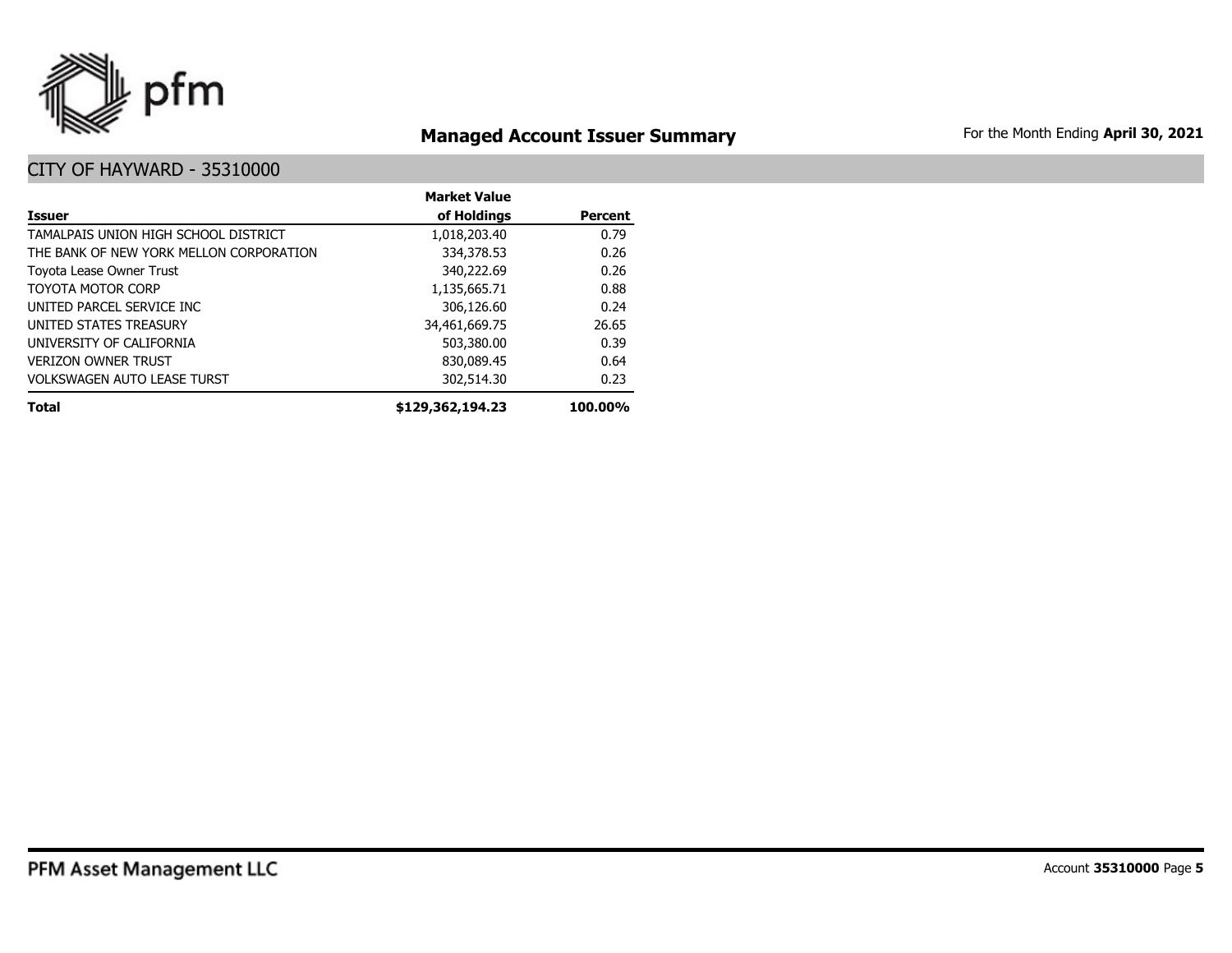

| <b>Security Type/Description</b><br><b>Dated Date/Coupon/Maturity</b> | <b>CUSIP</b> |                  | S&P | Moody's<br>Par Rating Rating | Trade<br>Date | <b>Settle</b><br>Date | <b>Original</b><br>Cost | <b>YTM</b><br>at Cost | Accrued<br><b>Interest</b> | <b>Amortized</b><br>Cost | Market<br><b>Value</b> |
|-----------------------------------------------------------------------|--------------|------------------|-----|------------------------------|---------------|-----------------------|-------------------------|-----------------------|----------------------------|--------------------------|------------------------|
| <b>U.S. Treasury Bond / Note</b>                                      |              |                  |     |                              |               |                       |                         |                       |                            |                          |                        |
| <b>US TREASURY NOTES</b><br>DTD 01/31/2017 1.875% 01/31/2022          | 912828V72    | 2,250,000.00 AA+ |     | Aaa                          | 01/07/19      | 01/09/19              | 2,209,042.97            | 2.50                  | 10,488.60                  | 2,239,925.60             | 2,280,586.05           |
| US TREASURY NOTES<br>DTD 07/31/2017 1.875% 07/31/2022                 | 9128282P4    | 1,600,000.00 AA+ |     | Aaa                          | 07/01/19      | 07/03/19              | 1,605,437.50            | 1.76                  | 7,458.56                   | 1,602,205.96             | 1,635,500.00           |
| <b>US TREASURY NOTES</b><br>DTD 07/31/2017 1.875% 07/31/2022          | 9128282P4    | 4,000,000.00 AA+ |     | Aaa                          | 06/03/19      | 06/05/19              | 4,003,281.25            | 1.85                  | 18,646.41                  | 4,001,298.83             | 4,088,750.00           |
| US TREASURY NOTES<br>DTD 08/31/2017 1.625% 08/31/2022                 | 9128282S8    | 125,000.00 AA+   |     | Aaa                          | 08/02/19      | 08/05/19              | 124,750.98              | 1.69                  | 342.22                     | 124,891.91               | 127,519.53             |
| US TREASURY NOTES<br>DTD 10/15/2019 1.375% 10/15/2022                 | 912828YK0    | 5,250,000.00 AA+ |     | Aaa                          | 12/02/19      | 12/04/19              | 5,213,085.94            | 1.63                  | 3,155.74                   | 5,231,225.35             | 5,345,156.25           |
| US TREASURY NOTES<br>DTD 01/15/2020 1.500% 01/15/2023                 | 912828Z29    | 2,500,000.00 AA+ |     | Aaa                          | 02/03/20      | 02/05/20              | 2,512,207.03            | 1.33                  | 10,980.66                  | 2,507,085.76             | 2,557,812.50           |
| <b>US TREASURY NOTES</b><br>DTD 02/01/2016 1.750% 01/31/2023          | 912828P38    | 150,000.00 AA+   |     | Aaa                          | 01/02/20      | 01/06/20              | 150,609.38              | 1.61                  | 652.62                     | 150,347.91               | 154,171.88             |
| <b>US TREASURY NOTES</b><br>DTD 11/15/2020 0.250% 11/15/2023          | 91282CAW1    | 3,450,000.00 AA+ |     | Aaa                          | 12/01/20      | 12/03/20              | 3,453,234.38            | 0.22                  | 3,978.94                   | 3,452,786.91             | 3,450,000.00           |
| <b>US TREASURY NOTES</b><br>DTD 12/15/2020 0.125% 12/15/2023          | 91282CBA8    | 2.260.000.00 AA+ |     | Aaa                          | 04/29/21      | 04/30/21              | 2,251,171.88            | 0.27                  | 1,063.25                   | 2,251,181.09             | 2,251,525.00           |
| <b>US TREASURY NOTES</b><br>DTD 12/15/2020 0.125% 12/15/2023          | 91282CBA8    | 3,250,000.00 AA+ |     | Aaa                          | 01/06/21      | 01/07/21              | 3,242,255.86            | 0.21                  | 1,529.02                   | 3,243,079.40             | 3,237,812.50           |
| <b>US TREASURY NOTES</b><br>DTD 01/15/2021 0.125% 01/15/2024          | 91282CBE0    | 2,450,000.00 AA+ |     | Aaa                          | 02/02/21      | 02/03/21              | 2,446,076.17            | 0.18                  | 896.75                     | 2,446,393.43             | 2,439,663.94           |
| <b>US TREASURY NOTES</b><br>DTD 02/15/2021 0.125% 02/15/2024          | 91282CBM2    | 4,500,000.00 AA+ |     | Aaa                          | 03/01/21      | 03/03/21              | 4,480,488,28            | 0.27                  | 1,165.40                   | 4,481,555.19             | 4,479,609.60           |
| <b>US TREASURY NOTES</b><br>DTD 05/01/2017 2.000% 04/30/2024          | 912828X70    | 2,300,000.00 AA+ |     | Aaa                          | 04/01/21      | 04/05/21              | 2,414,191.41            | 0.37                  | 125.00                     | 2,411,542.90             | 2,413,562.50           |
| <b>Security Type Sub-Total</b>                                        |              | 34,085,000.00    |     |                              |               |                       | 34,105,833.03           | 0.97                  | 60,483.17                  | 34,143,520.24            | 34,461,669.75          |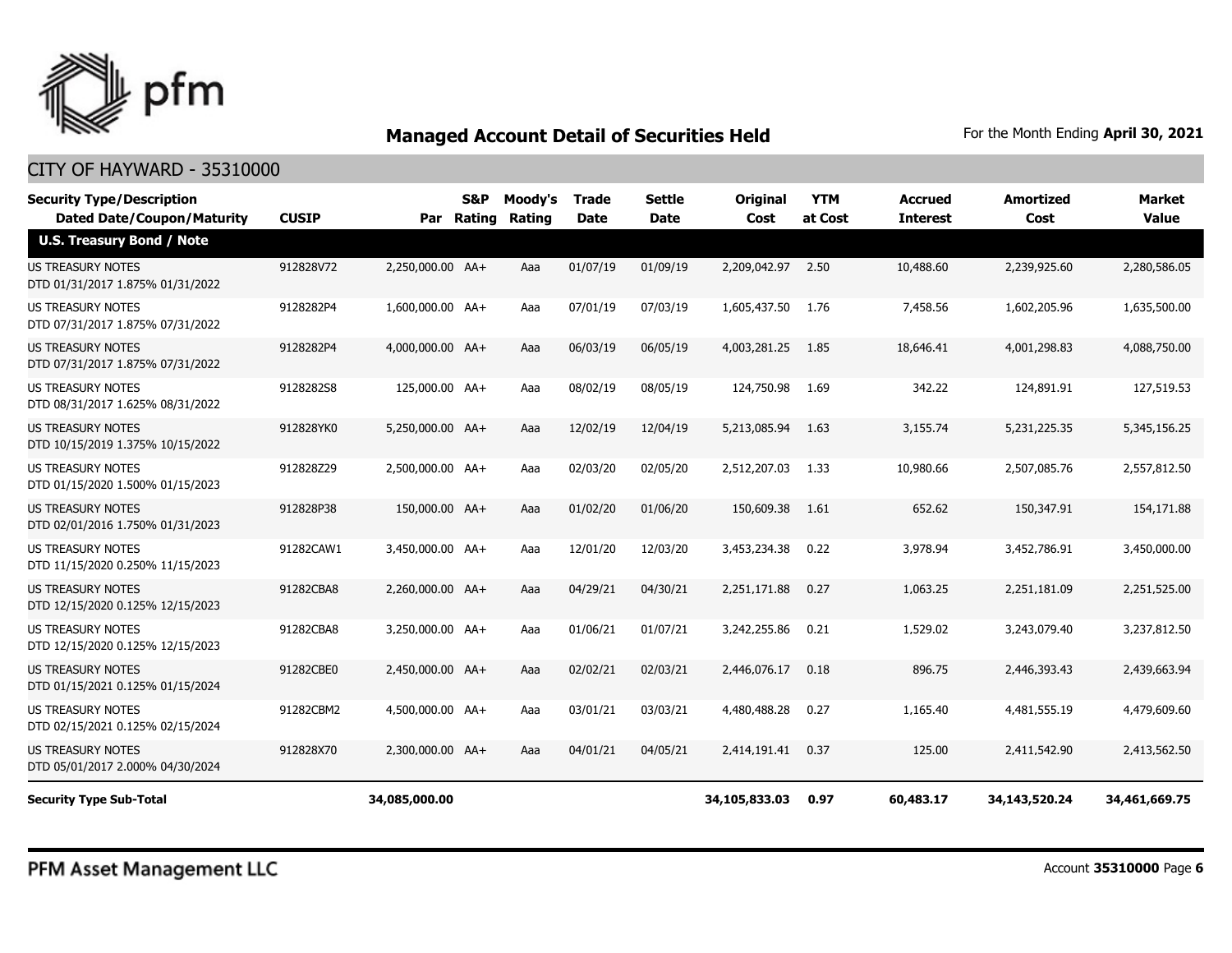

| <b>Security Type/Description</b><br><b>Dated Date/Coupon/Maturity</b>                  | <b>CUSIP</b> | Par              | S&P<br>Rating | Moody's<br>Rating | Trade<br><b>Date</b> | <b>Settle</b><br><b>Date</b> | Original<br>Cost | <b>YTM</b><br>at Cost | <b>Accrued</b><br><b>Interest</b> | <b>Amortized</b><br>Cost | <b>Market</b><br><b>Value</b> |
|----------------------------------------------------------------------------------------|--------------|------------------|---------------|-------------------|----------------------|------------------------------|------------------|-----------------------|-----------------------------------|--------------------------|-------------------------------|
| <b>Supra-National Agency Bond / Note</b>                                               |              |                  |               |                   |                      |                              |                  |                       |                                   |                          |                               |
| INTL BK OF RECON AND DEV NOTE<br>DTD 04/20/2021 0.125% 04/20/2023                      | 459058JV6    | 910,000.00 AAA   |               | Aaa               | 04/13/21             | 04/20/21                     | 908,116.30       | 0.23                  | 34.76                             | 908,144.68               | 908,588.59                    |
| INTER-AMERICAN DEVEL BK CORPORATE<br><b>NOTES</b><br>DTD 04/24/2020 0.500% 05/24/2023  | 4581X0DM7    | 1,285,000.00 AAA |               | Aaa               | 04/17/20             | 04/24/20                     | 1,284,563.10     | 0.51                  | 2,802.01                          | 1,284,707.57             | 1,291,996.83                  |
| INTL BK RECON & DEVELOP CORPORATE<br><b>NOTES</b><br>DTD 11/24/2020 0.250% 11/24/2023  | 459058JM6    | 1,375,000.00 AAA |               | Aaa               | 11/17/20             | 11/24/20                     | 1,372,043.75     | 0.32                  | 1,499.13                          | 1,372,470.31             | 1,372,401.25                  |
| <b>Security Type Sub-Total</b>                                                         |              | 3,570,000.00     |               |                   |                      |                              | 3,564,723.15     | 0.37                  | 4,335.90                          | 3,565,322.56             | 3,572,986.67                  |
| <b>Municipal Bond / Note</b>                                                           |              |                  |               |                   |                      |                              |                  |                       |                                   |                          |                               |
| LA ST T/E GO BONDS<br>DTD 03/11/2020 5.000% 11/15/2021                                 | 546417DK9    | 600,000.00 AA-   |               | Aa3               | 04/21/20             | 04/22/20                     | 637,044.00       | 1.01                  | 13,833.33                         | 612,822.92               | 615,516.00                    |
| CA ST T/E GO BONDS<br>DTD 04/22/2020 5.000% 03/01/2022                                 | 13063DUV8    | 600,000.00 AA-   |               | Aa2               | 04/17/20             | 04/22/20                     | 644,070.00       | 1.00                  | 5,000.00                          | 619,760.00               | 624,042.00                    |
| CT ST T/E GO BONDS<br>DTD 06/25/2020 3.000% 06/01/2022                                 | 20772KKE8    | 750,000.00       | <b>A</b>      | Aa3               | 06/12/20             | 06/25/20                     | 784,837.50       | 0.58                  | 9,375.00                          | 769,540.58               | 772,845.00                    |
| CT ST TXBL GO BONDS<br>DTD 06/11/2020 2.500% 07/01/2022                                | 20772KJU4    | 305,000.00       | A             | Aa3               | 05/29/20             | 06/11/20                     | 310,130.10       | 1.66                  | 2,541.67                          | 307,913.90               | 313,811.45                    |
| PALOMAR COMM COLL DIST, CA TXBL GO<br><b>BONDS</b><br>DTD 11/03/2020 0.441% 08/01/2022 | 697511EZ2    | 375,000.00 AA    |               | Aa2               | 10/16/20             | 11/03/20                     | 375,000.00       | 0.44                  | 413.44                            | 375,000.00               | 374,831.25                    |
| CHAFFEY UHSD, CA TXBL GO BONDS<br>DTD 12/05/2019 1.913% 08/01/2022                     | 157411TH2    | 600,000.00 AA-   |               | Aa1               | 11/06/19             | 12/05/19                     | 600,000.00       | 1.91                  | 2,869.50                          | 600,000.00               | 611,022.00                    |
| SAN DIEGO CCD, CA TXBL GO BONDS<br>DTD 10/16/2019 1.936% 08/01/2022                    | 797272QM6    | 675,000.00 AAA   |               | Aaa               | 09/18/19             | 10/16/19                     | 675,000.00       | 1.94                  | 3,267.00                          | 675,000.00               | 688,716.00                    |
| LONG BEACH CCD, CA TXBL GO BONDS<br>DTD 10/23/2019 1.702% 08/01/2022                   | 542411NG4    | 920,000,00 AA    |               | Aa2               | 10/09/19             | 10/23/19                     | 920,000.00       | 1.70                  | 3,914.60                          | 920,000.00               | 937,802.00                    |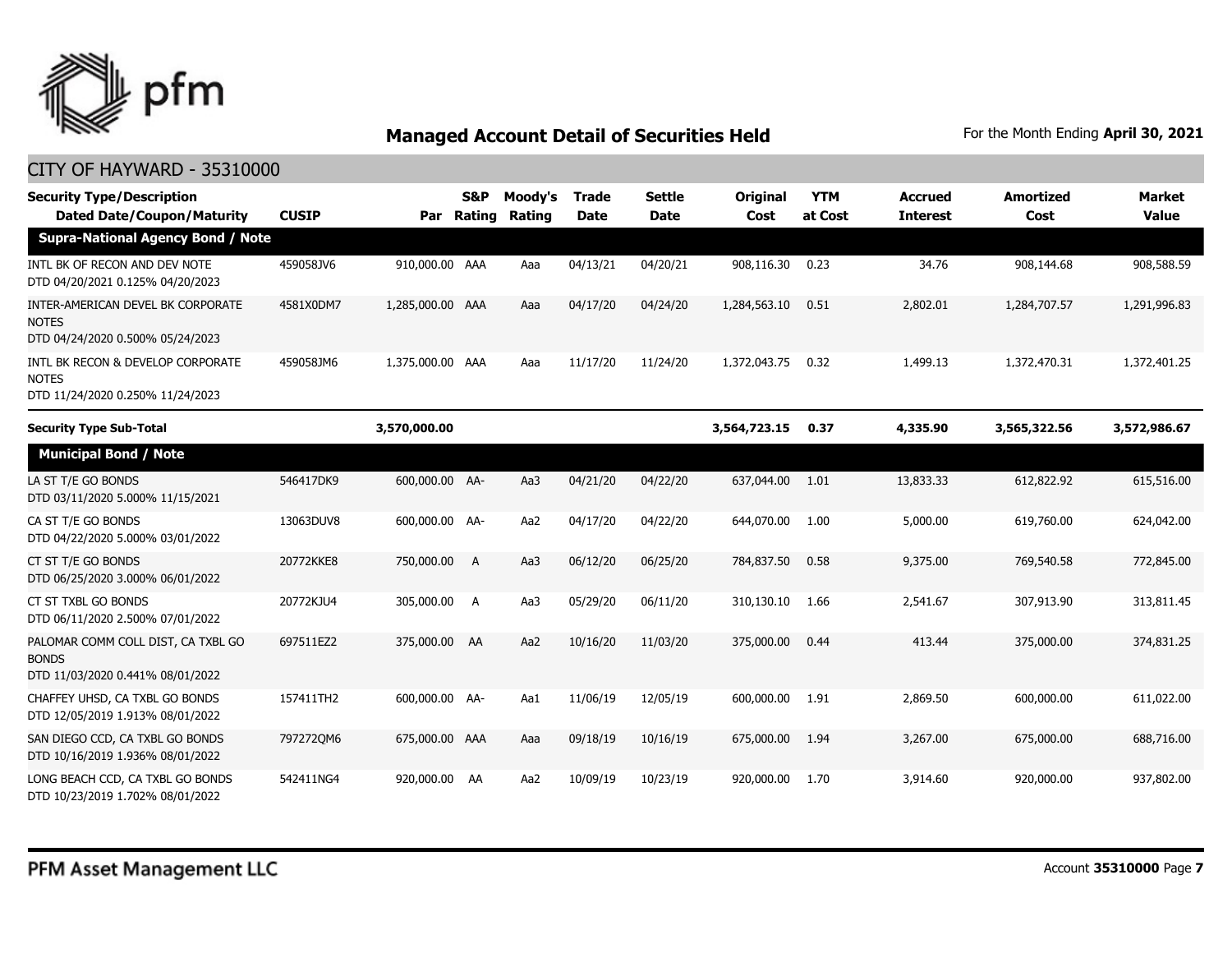

| <b>Security Type/Description</b><br><b>Dated Date/Coupon/Maturity</b>                 | <b>CUSIP</b> |                  | <b>S&amp;P</b><br>Par Rating | Moody's<br><b>Rating</b> | <b>Trade</b><br><b>Date</b> | <b>Settle</b><br><b>Date</b> | <b>Original</b><br>Cost | <b>YTM</b><br>at Cost | <b>Accrued</b><br><b>Interest</b> | <b>Amortized</b><br>Cost | <b>Market</b><br><b>Value</b> |
|---------------------------------------------------------------------------------------|--------------|------------------|------------------------------|--------------------------|-----------------------------|------------------------------|-------------------------|-----------------------|-----------------------------------|--------------------------|-------------------------------|
| <b>Municipal Bond / Note</b>                                                          |              |                  |                              |                          |                             |                              |                         |                       |                                   |                          |                               |
| TAMALPAIS UHSD, CA TXBL GO BONDS<br>DTD 10/09/2019 1.925% 08/01/2022                  | 874857KH7    | 995,000.00 NR    |                              | Aaa                      | 09/20/19                    | 10/09/19                     | 995,000.00              | 1.93                  | 4,788.44                          | 995,000.00               | 1,018,203.40                  |
| SAN JOSE, CA TXBL GO BONDS<br>DTD 07/25/2019 2.300% 09/01/2022                        | 798135H44    | 1,150,000.00 AA+ |                              | Aa1                      | 07/09/19                    | 07/25/19                     | 1,157,544.00            | 2.08                  | 4,408.33                          | 1,153,246.45             | 1,182,119.50                  |
| OR ST DEPT OF TRANS TXBL REV BONDS<br>DTD 11/20/2019 1.855% 11/15/2022                | 68607DTT2    | 600,000.00 AAA   |                              | Aa1                      | 11/07/19                    | 11/20/19                     | 600,000.00              | 1.86                  | 5,132.17                          | 600,000.00               | 613,914.00                    |
| NY ST URBAN DEV CORP TXBL REV BONDS<br>DTD 12/23/2020 0.480% 03/15/2023               | 650036DR4    | 290,000.00 AA+   |                              | NR.                      | 12/16/20                    | 12/23/20                     | 290,000.00              | 0.48                  | 177.87                            | 290,000.00               | 290,113.10                    |
| UNIV OF CAL TXBL REV BONDS<br>DTD 07/16/2020 0.628% 05/15/2023                        | 91412HFK4    | 500,000.00 AA    |                              | Aa2                      | 07/10/20                    | 07/16/20                     | 500,000.00              | 0.63                  | 1,447.89                          | 500,000.00               | 503,380.00                    |
| CHAFFEY CMTY CLG DIST, CA TXBL GO<br><b>BONDS</b><br>DTD 09/24/2019 1.617% 06/01/2023 | 157432KD6    | 770,000.00 AA    |                              | Aa2                      | 10/13/20                    | 10/15/20                     | 792,314.60              | 0.51                  | 5,187.88                          | 787.707.41               | 790,720.70                    |
| CA ST EARTHQUAKE AUTH TXBL REV<br><b>BONDS</b><br>DTD 11/24/2020 1.477% 07/01/2023    | 13017HAK2    | 300,000.00 NR    |                              | <b>NR</b>                | 11/19/20                    | 11/24/20                     | 301,599.00              | 1.27                  | 1,477.00                          | 301,332.78               | 307,401.00                    |
| PORT AUTH OF NY/NJ TXBL REV BONDS<br>DTD 07/08/2020 1.086% 07/01/2023                 | 73358W4V3    | 370,000.00 A+    |                              | Aa3                      | 07/02/20                    | 07/08/20                     | 370,000.00              | 1.09                  | 3,270.37                          | 370,000.00               | 375,575.90                    |
| PORT AUTH OF NY/NJ TXBL REV BONDS<br>DTD 07/08/2020 1.086% 07/01/2023                 | 73358W4V3    | 375,000.00 A+    |                              | Aa3                      | 07/07/20                    | 07/09/20                     | 377,197.50              | 0.89                  | 3,314.56                          | 376,599.10               | 380,651.25                    |
| WA ST T/E GO BONDS<br>DTD 04/29/2020 5.000% 07/01/2023                                | 93974EHJ8    | 605,000.00 AA+   |                              | Aaa                      | 04/23/20                    | 04/29/20                     | 679,759.85              | 1.03                  | 10,083.33                         | 656,066.53               | 668,301.15                    |
| WI DEPT OF TRANS TXBL REV BONDS<br>DTD 07/30/2020 0.420% 07/01/2023                   | 977123X52    | 625,000.00 AA+   |                              | <b>NR</b>                | 07/10/20                    | 07/30/20                     | 625,000.00              | 0.42                  | 875.00                            | 625,000.00               | 626,600.00                    |
| AZ TRAN BOARD TXBL REV BONDS<br>DTD 02/12/2020 1.795% 07/01/2023                      | 040654XT7    | 1,235,000.00 AA+ |                              | Aa1                      | 01/10/20                    | 02/12/20                     | 1,235,000.00            | 1.80                  | 7,389.42                          | 1,235,000.00             | 1,270,419.80                  |
| LOS ANGELES CCD, CA TXBL GO BONDS<br>DTD 11/10/2020 0.444% 08/01/2023                 | 54438CYH9    | 310,000.00 AA+   |                              | Aaa                      | 10/30/20                    | 11/10/20                     | 310,000.00              | 0.44                  | 344.10                            | 310,000.00               | 309,494.70                    |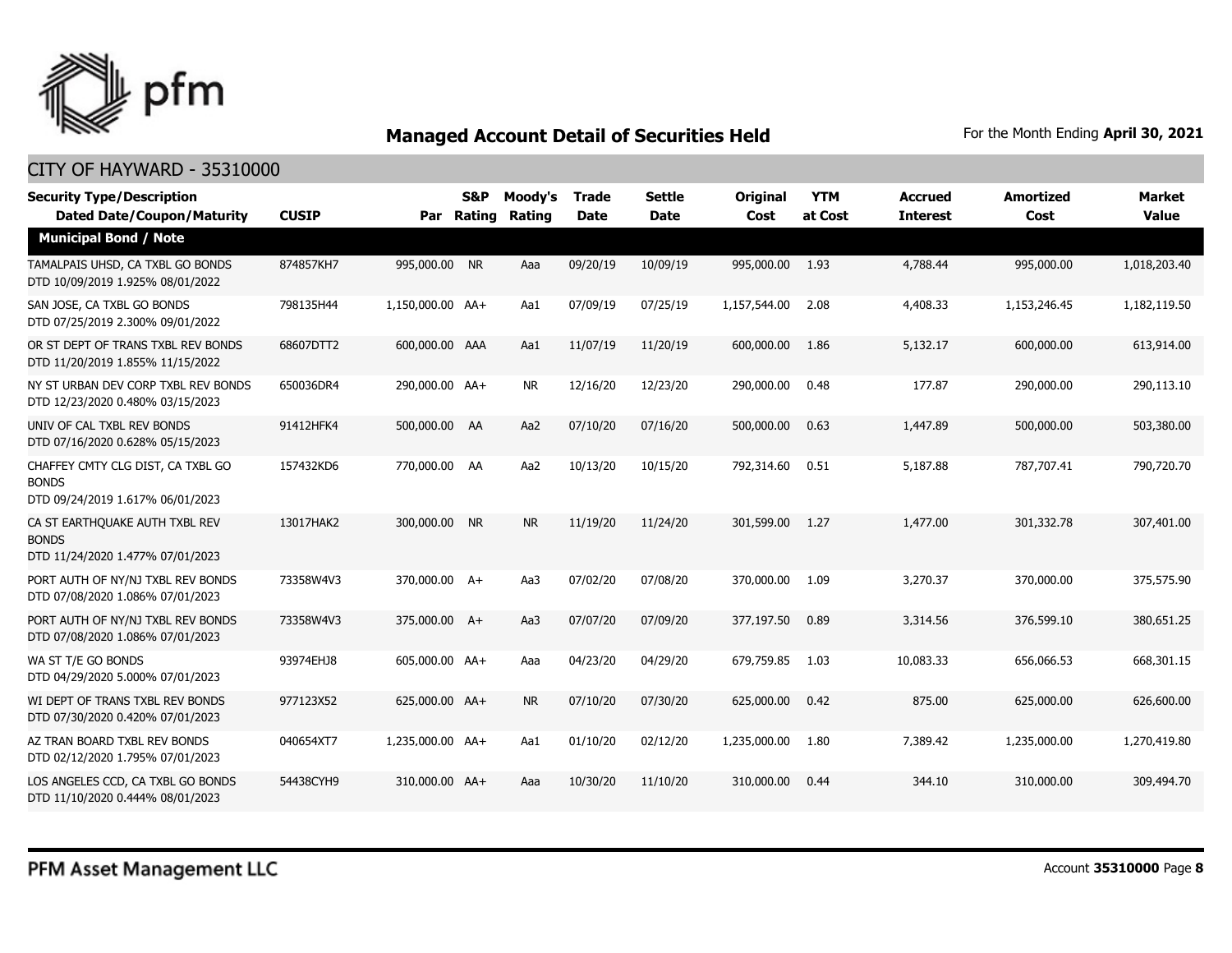

| <b>Security Type/Description</b><br><b>Dated Date/Coupon/Maturity</b>                  | <b>CUSIP</b> | Par              | S&P<br>Rating | Moody's<br><b>Rating</b> | <b>Trade</b><br><b>Date</b> | <b>Settle</b><br><b>Date</b> | <b>Original</b><br>Cost | <b>YTM</b><br>at Cost | <b>Accrued</b><br><b>Interest</b> | <b>Amortized</b><br>Cost | <b>Market</b><br><b>Value</b> |
|----------------------------------------------------------------------------------------|--------------|------------------|---------------|--------------------------|-----------------------------|------------------------------|-------------------------|-----------------------|-----------------------------------|--------------------------|-------------------------------|
| <b>Municipal Bond / Note</b>                                                           |              |                  |               |                          |                             |                              |                         |                       |                                   |                          |                               |
| PALOMAR COMM COLL DIST, CA TXBL GO<br><b>BONDS</b><br>DTD 11/03/2020 0.580% 08/01/2023 | 697511FA6    | 350,000.00 AA    |               | Aa2                      | 10/16/20                    | 11/03/20                     | 350,000.00              | 0.58                  | 507.50                            | 350,000.00               | 349,580.00                    |
| MD ST TXBL GO BONDS<br>DTD 08/05/2020 0.410% 08/01/2023                                | 574193TP3    | 650,000.00 AAA   |               | Aaa                      | 07/23/20                    | 08/05/20                     | 650,000.00              | 0.41                  | 666.25                            | 650,000.00               | 652,437.50                    |
| CA ST UNIV TXBL REV BONDS<br>DTD 09/17/2020 0.475% 11/01/2023                          | 13077DMJ8    | 325,000.00 AA-   |               | Aa2                      | 08/27/20                    | 09/17/20                     | 325,000.00              | 0.48                  | 960.56                            | 325,000.00               | 323,917.75                    |
| MS ST TXBL GO BONDS<br>DTD 08/06/2020 0.422% 11/01/2023                                | 605581MY0    | 475,000.00 AA    |               | Aa2                      | 07/24/20                    | 08/06/20                     | 475,000.00              | 0.42                  | 1,002.25                          | 475,000.00               | 476,273.00                    |
| NY ST URBAN DEV CORP TXBL REV BONDS<br>DTD 12/23/2020 0.620% 03/15/2024                | 650036DS2    | 880,000.00 AA+   |               | <b>NR</b>                | 12/16/20                    | 12/23/20                     | 880,000.00              | 0.62                  | 697.16                            | 880,000.00               | 878,108.00                    |
| MD ST T/E GO BONDS<br>DTD 08/30/2017 5.000% 08/01/2024                                 | 574193PK8    | 500,000.00 AAA   |               | Aaa                      | 05/01/20                    | 05/05/20                     | 583,925.00              | 0.95                  | 6,250.00                          | 564,365.98               | 576,135.00                    |
| FL ST BOARD OF ADMIN TXBL REV BONDS<br>DTD 09/16/2020 1.258% 07/01/2025                | 341271AD6    | 295,000.00 AA    |               | Aa3                      | 09/03/20                    | 09/16/20                     | 295,000.00              | 1.26                  | 1,237.03                          | 295,000.00               | 298,127.00                    |
| <b>Security Type Sub-Total</b>                                                         |              | 16,425,000.00    |               |                          |                             |                              | 16,738,421.55           | 1.17                  | 100,431.65                        | 16,619,355.65            | 16,830,058.45                 |
| <b>Federal Agency Collateralized Mortgage Obligation</b>                               |              |                  |               |                          |                             |                              |                         |                       |                                   |                          |                               |
| FNA 2018-M5 A2<br>DTD 04/01/2018 3.560% 09/01/2021                                     | 3136B1XP4    | 59,693.09 AA+    |               | Aaa                      | 04/11/18                    | 04/30/18                     | 60,880.45               | 2.93                  | 177.09                            | 59,812.80                | 59,693.09                     |
| FHMS K720 A1<br>DTD 11/01/2015 2.316% 11/01/2021                                       | 3137BLUO9    | 91,797.29 AA+    |               | Aaa                      | 08/22/19                    | 08/27/19                     | 92,048.30               | 2.19                  | 177.17                            | 91,855.24                | 92,158.42                     |
| FHLMC MULTIFAMILY STRUCTURED P<br>DTD 05/01/2015 2.791% 01/01/2022                     | 3137BHXY8    | 1,234,772.43 AA+ |               | Aaa                      | 08/16/19                    | 08/21/19                     | 1,257,152.68            | 2.00                  | 2,871.87                          | 1,241,118.68             | 1,248,762.60                  |
| FHMS K019 A2<br>DTD 08/01/2012 2.272% 03/01/2022                                       | 3137ASNJ9    | 566,735.88 AA+   |               | Aaa                      | 03/29/19                    | 04/03/19                     | 562,551.78              | 2.54                  | 1,073.02                          | 565,539.30               | 573,069.11                    |
| <b>FHMS K023 A1</b><br>DTD 12/01/2012 1.583% 04/01/2022                                | 3137AWQG3    | 31,669.24 AA+    |               | Aaa                      | 03/06/18                    | 03/09/18                     | 30,981.42               | 2.14                  | 41.78                             | 31,513.97                | 31,862.70                     |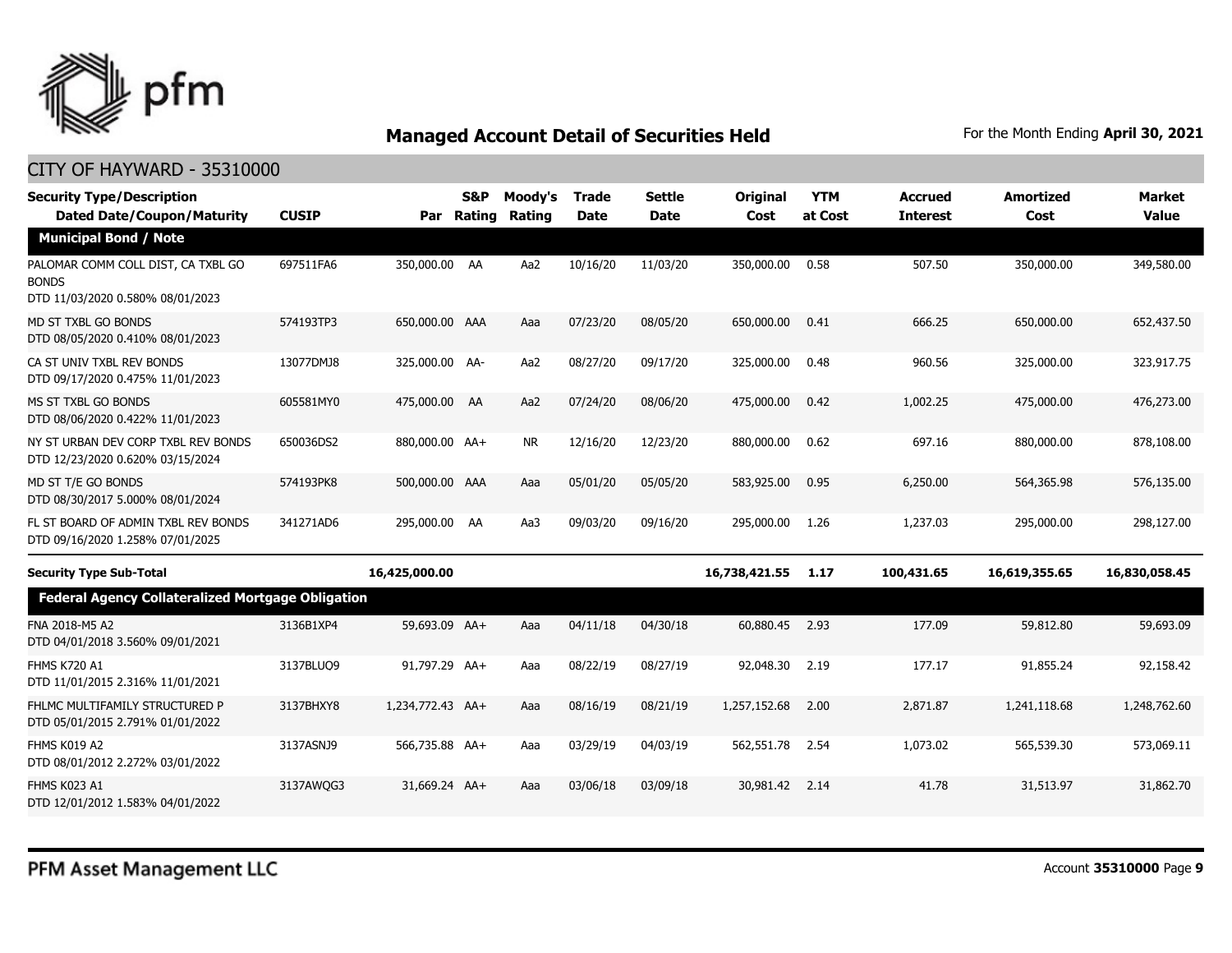

| <b>Security Type/Description</b>                                                              | <b>CUSIP</b> |                  | S&P    | Moody's | <b>Trade</b> | <b>Settle</b> | <b>Original</b> | <b>YTM</b> | <b>Accrued</b>  | <b>Amortized</b> | <b>Market</b><br>Value |
|-----------------------------------------------------------------------------------------------|--------------|------------------|--------|---------|--------------|---------------|-----------------|------------|-----------------|------------------|------------------------|
| <b>Dated Date/Coupon/Maturity</b><br><b>Federal Agency Collateralized Mortgage Obligation</b> |              | Par              | Rating | Rating  | <b>Date</b>  | <b>Date</b>   | Cost            | at Cost    | <b>Interest</b> | Cost             |                        |
| FHMS K023 A1<br>DTD 12/01/2012 1.583% 04/01/2022                                              | 3137AWQG3    | 139,035.70 AA+   |        | Aaa     | 07/12/18     | 07/17/18      | 135,521.80 2.30 |            | 183.41          | 138,166.31       | 139,885.03             |
| FHMS K023 A1<br>DTD 12/01/2012 1.583% 04/01/2022                                              | 3137AWQG3    | 285,795.60 AA+   |        | Aaa     | 03/07/18     | 03/09/18      | 279,543.82 2.15 |            | 377.01          | 284,384.32       | 287,541.46             |
| FHLMC MULTIFAMILY STRUCTURED P<br>DTD 11/01/2015 2.716% 06/01/2022                            | 3137BLUR7    | 600,000.00 AA+   |        | Aaa     | 03/13/19     | 03/18/19      | 599,253.52      | 2.76       | 1,358.00        | 599,747.56       | 610,208.81             |
| FHLMC MULTIFAMILY STRUCTURED P<br>DTD 12/01/2012 2.355% 07/01/2022                            | 3137AVXN2    | 569,536.09 AA+   |        | Aaa     | 06/12/19     | 06/17/19      | 571,627.36      | 2.23       | 1,117.71        | 570,338.69       | 579,181.22             |
| FHLMC MULTIFAMILY STRUCTURED P<br>DTD 12/01/2012 2.355% 07/01/2022                            | 3137AVXN2    | 1,226,387.06 AA+ |        | Aaa     | 03/28/19     | 04/02/19      | 1,221,596.48    | 2.48       | 2,406.79        | 1,224,666.33     | 1,247,156.00           |
| FHLMC MULTIFAMILY STRUCTURED P<br>DTD 12/01/2012 2.307% 08/01/2022                            | 3137AWQH1    | 1,250,000.00 AA+ |        | Aaa     | 09/04/19     | 09/09/19      | 1,268,457.03    | 1.78       | 2,403.13        | 1,257,980.00     | 1,273,135.55           |
| FHLMC MULTIFAMILY STRUCTURED P<br>DTD 05/01/2013 2.510% 11/01/2022                            | 3137B1BS0    | 500,000.00 AA+   |        | Aaa     | 02/18/20     | 02/21/20      | 509,648.44      | 1.78       | 1,045.83        | 505,383.12       | 513,169.60             |
| <b>FANNIEMAE-ACES</b><br>DTD 02/01/2013 2.509% 11/01/2022                                     | 3136ACGJ4    | 905,172.87 AA+   |        | Aaa     | 06/24/19     | 06/27/19      | 916,346.12 2.13 |            | 1,892.21        | 910,188.50       | 919,819.63             |
| FHLMC MULTIFAMILY STRUCTURED P<br>DTD 05/01/2013 2.510% 11/01/2022                            | 3137B1BS0    | 1,065,000.00 AA+ |        | Aaa     | 06/12/19     | 06/17/19      | 1,074,318.75    | 2.24       | 2,227.63        | 1,069,149.22     | 1,093,051.25           |
| FNA 2013-M7 A2<br>DTD 05/01/2013 2.280% 12/01/2022                                            | 3136AEGO4    | 272,156.26 AA+   |        | Aaa     | 09/11/19     | 09/16/19      | 273,852.08      | 2.08       | 517.10          | 272,994.04       | 276,567.46             |
| FNA 2013-M7 A2<br>DTD 05/01/2013 2.280% 12/01/2022                                            | 3136AEGO4    | 360,548.90 AA+   |        | Aaa     | 09/04/19     | 09/09/19      | 365,272.45      | 1.86       | 685.04          | 362,868.61       | 366,392,78             |
| FHMS KP05 A<br>DTD 12/01/2018 3.203% 07/01/2023                                               | 3137FKK39    | 80,372.49 AA+    |        | Aaa     | 12/07/18     | 12/17/18      | 80,372,24       | 3.20       | 214.53          | 80,372,37        | 81,957.96              |
| FHMS KJ27 A1<br>DTD 11/01/2019 2.092% 07/01/2024                                              | 3137FO3V3    | 439.613.11 AA+   |        | Aaa     | 11/20/19     | 11/26/19      | 439,602.56      | 2.09       | 766.39          | 439,605.84       | 449,240.85             |
| FHMS KJ30 A1<br>DTD 07/01/2020 0.526% 01/01/2025                                              | 3137FUZN7    | 385,889.38 AA+   |        | Aaa     | 07/23/20     | 07/30/20      | 385,882.06      | 0.53       | 169.15          | 385,883.31       | 380,137.89             |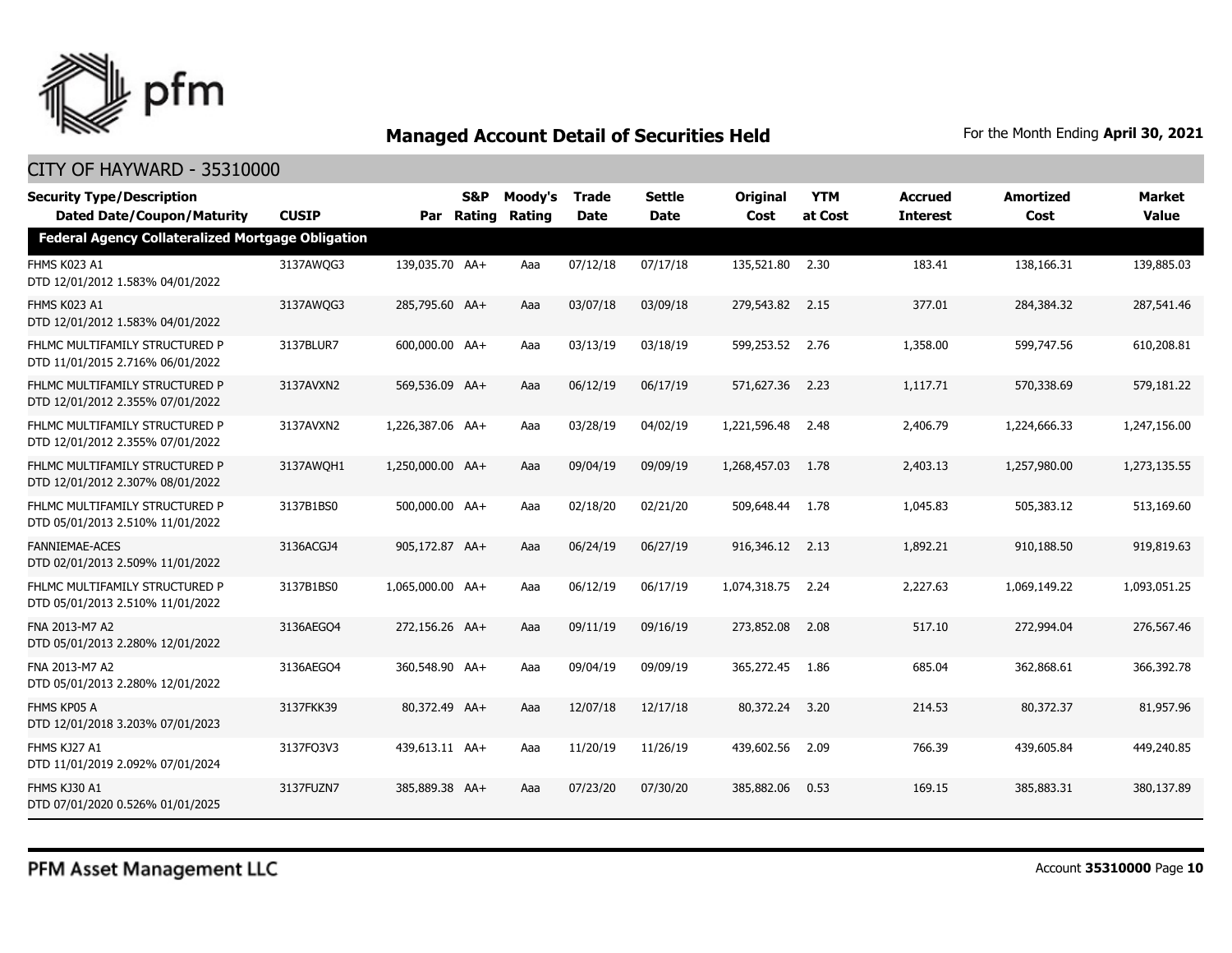

### CITY OF HAYWARD - 35310000

| <b>Security Type/Description</b><br><b>Dated Date/Coupon/Maturity</b> | <b>CUSIP</b> |                  | <b>S&amp;P</b><br>Par Rating | Moody's<br>Rating | <b>Trade</b><br><b>Date</b> | <b>Settle</b><br><b>Date</b> | <b>Original</b><br>Cost | <b>YTM</b><br>at Cost | <b>Accrued</b><br><b>Interest</b> | <b>Amortized</b><br>Cost | <b>Market</b><br><b>Value</b> |
|-----------------------------------------------------------------------|--------------|------------------|------------------------------|-------------------|-----------------------------|------------------------------|-------------------------|-----------------------|-----------------------------------|--------------------------|-------------------------------|
| <b>Security Type Sub-Total</b>                                        |              | 10,064,175.39    |                              |                   |                             |                              | 10,124,909.34           | 2.12                  | 19,704.86                         | 10,091,568.21            | 10,222,991.41                 |
| <b>Federal Agency Bond / Note</b>                                     |              |                  |                              |                   |                             |                              |                         |                       |                                   |                          |                               |
| FEDERAL FARM CREDIT BANK NOTES<br>DTD 04/08/2020 0.375% 04/08/2022    | 3133ELWD2    | 2,550,000.00 AA+ |                              | Aaa               | 04/03/20                    | 04/08/20                     | 2,546,226.00            | 0.45                  | 610.94                            | 2,548,231.91             | 2,557,206.30                  |
| FEDERAL FARM CREDIT BANK NOTES<br>DTD 06/02/2020 0.250% 06/02/2022    | 3133ELE75    | 2,575,000.00 AA+ |                              | Aaa               | 06/03/20                    | 06/04/20                     | 2,573,264.45            | 0.28                  | 2,664.41                          | 2,574,053.55             | 2,579,416.13                  |
| FEDERAL HOME LOAN BANK<br>DTD 06/01/2012 2.125% 06/10/2022            | 313379069    | 1,800,000.00 AA+ |                              | Aaa               | 06/13/19                    | 06/14/19                     | 1,812,654.00            | 1.88                  | 14,981.25                         | 1,804,693.10             | 1,840,341.60                  |
| <b>FREDDIE MAC NOTES</b><br>DTD 07/23/2020 0.125% 07/25/2022          | 3137EAET2    | 1,575,000.00 AA+ |                              | Aaa               | 07/21/20                    | 07/23/20                     | 1,571,440.50            | 0.24                  | 525.00                            | 1,572,811.78             | 1,575,461.48                  |
| <b>FANNIE MAE NOTES</b><br>DTD 09/06/2019 1.375% 09/06/2022           | 3135G0W33    | 1,250,000.00 AA+ |                              | Aaa               | 09/05/19                    | 09/06/19                     | 1,245,650.00            | 1.49                  | 2,625.87                          | 1,248,043.29             | 1,271,120.00                  |
| FEDERAL HOME LOAN BANKS NOTES<br>DTD 02/21/2020 1.375% 02/17/2023     | 3130AJ7E3    | 2,140,000.00 AA+ |                              | Aaa               | 02/20/20                    | 02/21/20                     | 2,136,062,40            | 1.44                  | 6,048.47                          | 2,137,630.95             | 2,185,485,70                  |
| <b>FREDDIE MAC NOTES</b><br>DTD 04/20/2020 0.375% 04/20/2023          | 3137EAEO8    | 3,825,000.00 AA+ |                              | Aaa               | 04/17/20                    | 04/20/20                     | 3,815,437.50            | 0.46                  | 438.28                            | 3,818,721.06             | 3,838,540.50                  |
| FREDDIE MAC NOTES<br>DTD 05/07/2020 0.375% 05/05/2023                 | 3137EAER6    | 1,750,000.00 AA+ |                              | Aaa               | 06/02/20                    | 06/03/20                     | 1,753,605.00            | 0.30                  | 3,208.33                          | 1,752,482.24             | 1,755,976.25                  |
| <b>FREDDIE MAC NOTES</b><br>DTD 05/07/2020 0.375% 05/05/2023          | 3137EAER6    | 2.410.000.00 AA+ |                              | Aaa               | 05/05/20                    | 05/07/20                     | 2,408,987.80            | 0.39                  | 4,418.34                          | 2,409,320,26             | 2,418,230.15                  |
| <b>FANNIE MAE NOTES</b><br>DTD 05/22/2020 0.250% 05/22/2023           | 3135G04O3    | 1,550,000.00 AA+ |                              | Aaa               | 06/02/20                    | 06/03/20                     | 1,547,287,50            | 0.31                  | 1,711.46                          | 1,548,119.03             | 1,551,450.80                  |
| <b>FANNIE MAE NOTES</b><br>DTD 05/22/2020 0.250% 05/22/2023           | 3135G04Q3    | 2,550,000.00 AA+ |                              | Aaa               | 05/20/20                    | 05/22/20                     | 2,542,324.50            | 0.35                  | 2,815.62                          | 2,544,735.80             | 2,552,386.80                  |
| <b>FREDDIE MAC NOTES</b><br>DTD 06/16/2020 0.500% 06/16/2023          | 3134GVR67    | 1,900,000.00 AA+ |                              | Aaa               | 06/12/20                    | 06/16/20                     | 1,900,000.00            | 0.50                  | 3,562.50                          | 1,900,000.00             | 1,900,984.20                  |
| <b>FREDDIE MAC NOTES</b><br>DTD 06/26/2020 0.250% 06/26/2023          | 3137EAES4    | 2.340.000.00 AA+ |                              | Aaa               | 06/24/20                    | 06/26/20                     | 2,333,167,20            | 0.35                  | 2,031.25                          | 2,335,095.36             | 2,341,787.76                  |
| <b>FANNIE MAE NOTES</b><br>DTD 07/10/2020 0.250% 07/10/2023           | 3135G05G4    | 1,000,000,00 AA+ |                              | Aaa               | 10/07/20                    | 10/08/20                     | 999,640,00              | 0.26                  | 770.83                            | 999,713.43               | 1,000,602.00                  |

PFM Asset Management LLC

Account **35310000** Page **11**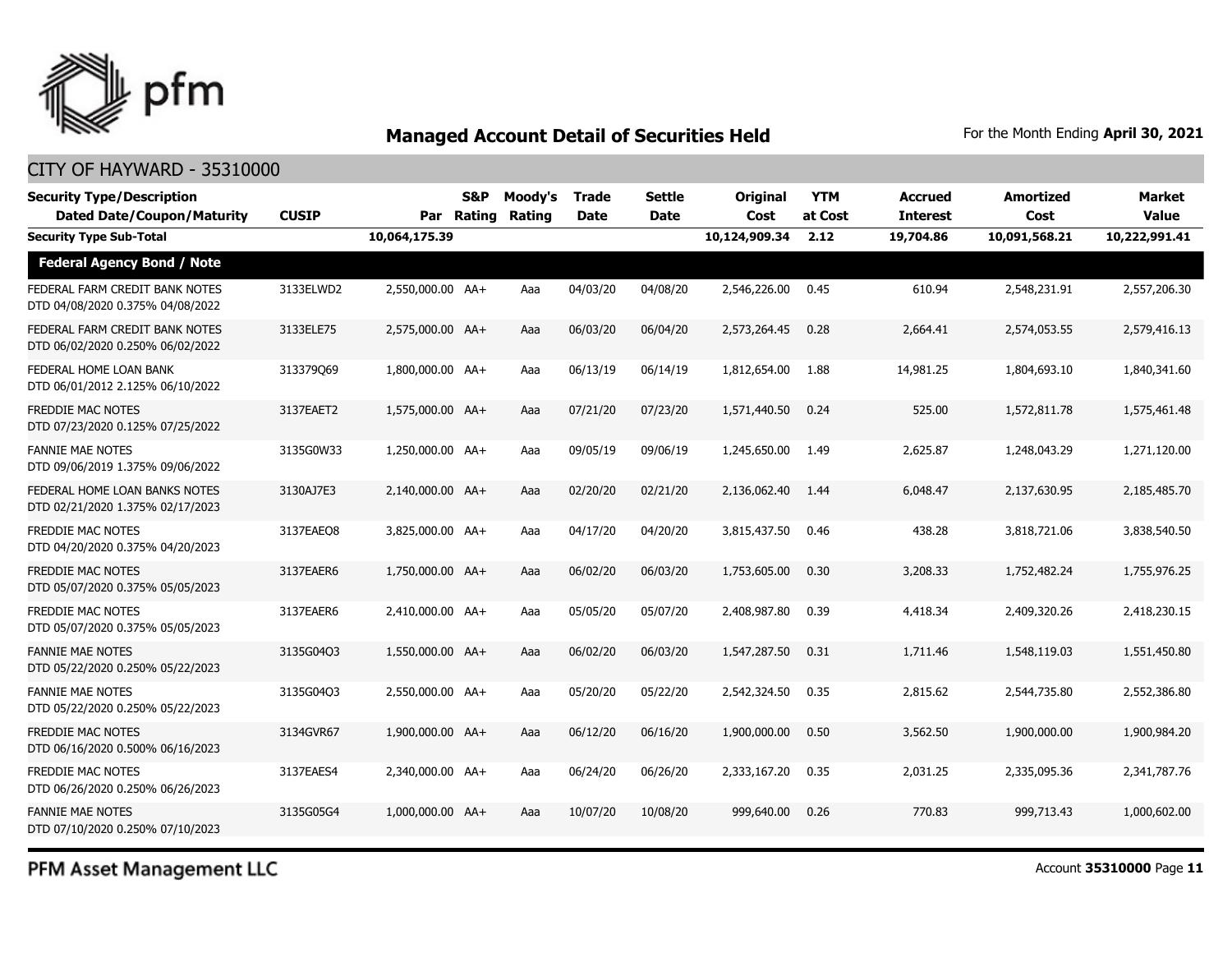

| <b>Security Type/Description</b><br><b>Dated Date/Coupon/Maturity</b>                  | <b>CUSIP</b> |                  | <b>S&amp;P</b><br>Par Rating | Moody's<br>Rating | <b>Trade</b><br><b>Date</b> | <b>Settle</b><br><b>Date</b> | <b>Original</b><br>Cost | <b>YTM</b><br>at Cost | <b>Accrued</b><br><b>Interest</b> | <b>Amortized</b><br>Cost | <b>Market</b><br><b>Value</b> |
|----------------------------------------------------------------------------------------|--------------|------------------|------------------------------|-------------------|-----------------------------|------------------------------|-------------------------|-----------------------|-----------------------------------|--------------------------|-------------------------------|
| <b>Federal Agency Bond / Note</b>                                                      |              |                  |                              |                   |                             |                              |                         |                       |                                   |                          |                               |
| <b>FANNIE MAE NOTES</b><br>DTD 07/10/2020 0.250% 07/10/2023                            | 3135G05G4    | 2,455,000.00 AA+ |                              | Aaa               | 07/08/20                    | 07/10/20                     | 2,449,721.75            | 0.32                  | 1,892.40                          | 2,451,143.74             | 2,456,477.91                  |
| <b>FANNIE MAE NOTES (CALLABLE)</b><br>DTD 08/10/2020 0.300% 08/10/2023                 | 3135G05R0    | 1,950,000.00 AA+ |                              | Aaa               | 08/11/20                    | 08/12/20                     | 1,946,334.00            | 0.36                  | 1,316.25                          | 1,947,212.77             | 1,951,489.80                  |
| <b>FREDDIE MAC NOTES</b><br>DTD 08/21/2020 0.250% 08/24/2023                           | 3137EAEV7    | 2,325,000.00 AA+ |                              | Aaa               | 08/19/20                    | 08/21/20                     | 2,322,628.50            | 0.28                  | 1,081.77                          | 2,323,174.94             | 2,325,941.63                  |
| <b>FREDDIE MAC NOTES</b><br>DTD 09/04/2020 0.250% 09/08/2023                           | 3137EAEW5    | 900,000.00 AA+   |                              | Aaa               | 10/07/20                    | 10/08/20                     | 899,712.00              | 0.26                  | 331.25                            | 899,767.44               | 900,160.20                    |
| <b>FREDDIE MAC NOTES</b><br>DTD 09/04/2020 0.250% 09/08/2023                           | 3137EAEW5    | 1,010,000.00 AA+ |                              | Aaa               | 09/02/20                    | 09/04/20                     | 1,010,184.44            | 0.24                  | 371.73                            | 1,010,144.33             | 1,010,179.78                  |
| <b>FREDDIE MAC NOTES</b><br>DTD 09/04/2020 0.250% 09/08/2023                           | 3137EAEW5    | 1,590,000.00 AA+ |                              | Aaa               | 09/02/20                    | 09/04/20                     | 1,589,475.30            | 0.26                  | 585.21                            | 1,589,589.41             | 1,590,283.02                  |
| <b>FREDDIE MAC NOTES</b><br>DTD 12/04/2020 0.250% 12/04/2023                           | 3137EAFA2    | 2,130,000.00 AA+ |                              | Aaa               | 12/02/20                    | 12/04/20                     | 2,127,891.30            | 0.28                  | 2,174.38                          | 2,128,176.31             | 2,129,320.53                  |
| <b>Security Type Sub-Total</b>                                                         |              | 41,575,000.00    |                              |                   |                             |                              | 41,531,694.14           | 0.50                  | 54,165.54                         | 41,542,860.70            | 41,732,842.54                 |
| <b>Corporate Note</b>                                                                  |              |                  |                              |                   |                             |                              |                         |                       |                                   |                          |                               |
| <b>IBM CORP</b><br>DTD 05/15/2019 2.850% 05/13/2022                                    | 459200JX0    | 300,000.00 A     |                              | A2                | 11/01/19                    | 11/05/19                     | 306,726.00              | 1.93                  | 3,990.00                          | 302,756.20               | 308,114.10                    |
| UNITED PARCEL SERVICE (CALLABLE)<br><b>NOTES</b>                                       | 911312BC9    | 300,000.00 A-    |                              | A2                | 06/26/19                    | 06/27/19                     | 301,689.00              | 2.15                  | 3,231,25                          | 300,577.29               | 306,126,60                    |
| DTD 05/16/2017 2.350% 05/16/2022                                                       |              |                  |                              |                   |                             |                              |                         |                       |                                   |                          |                               |
| CATERPILLAR FINANCIAL SERVICES CORP<br><b>NOTE</b><br>DTD 09/06/2019 1.900% 09/06/2022 | 1491303A5    | 325,000.00       | A                            | A2                | 09/03/19                    | 09/06/19                     | 324,548.25              | 1.95                  | 943.40                            | 324,796.79               | 332,115.23                    |
| ADOBE INC CORP NOTE<br>DTD 02/03/2020 1.700% 02/01/2023                                | 00724PAA7    | 300,000.00       | A                            | A <sub>2</sub>    | 01/23/20                    | 02/03/20                     | 299,931.00              | 1.71                  | 1,275.00                          | 299,959.57               | 307,372.80                    |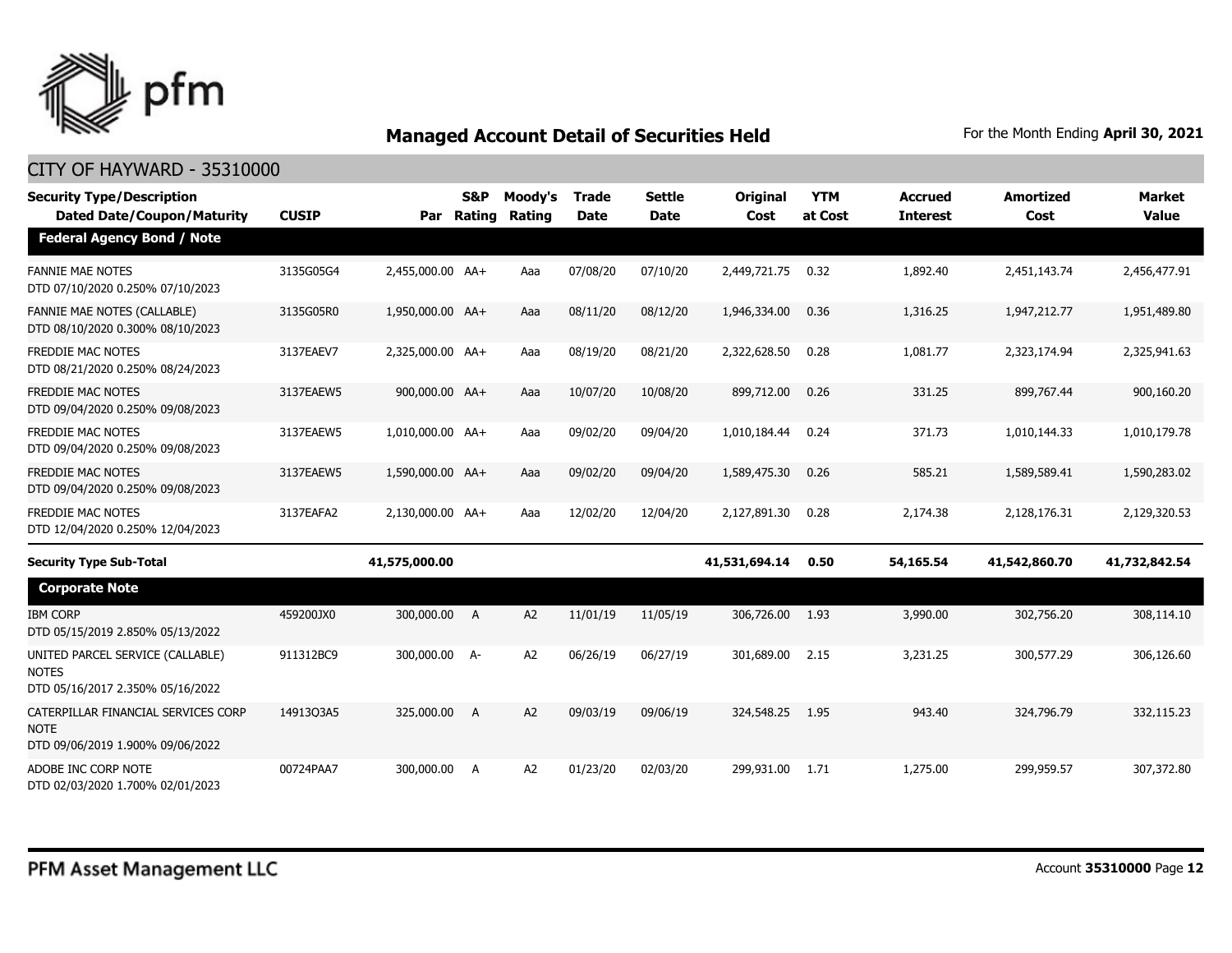

### CITY OF HAYWARD - 35310000

| <b>Security Type/Description</b><br><b>Dated Date/Coupon/Maturity</b>                  | <b>CUSIP</b> | Par            | S&P<br>Rating  | Moody's<br>Rating | <b>Trade</b><br><b>Date</b> | <b>Settle</b><br><b>Date</b> | <b>Original</b><br>Cost | <b>YTM</b><br>at Cost | <b>Accrued</b><br><b>Interest</b> | <b>Amortized</b><br>Cost | <b>Market</b><br><b>Value</b> |
|----------------------------------------------------------------------------------------|--------------|----------------|----------------|-------------------|-----------------------------|------------------------------|-------------------------|-----------------------|-----------------------------------|--------------------------|-------------------------------|
| <b>Corporate Note</b>                                                                  |              |                |                |                   |                             |                              |                         |                       |                                   |                          |                               |
| TOYOTA MOTOR CREDIT CORP CORPORATE<br><b>NOTES</b><br>DTD 04/01/2020 2.900% 03/30/2023 | 89236TGW9    | 575,000.00 A+  |                | A1                | 04/27/20                    | 04/29/20                     | 601,588.00              | 1.28                  | 1,435.90                          | 592,425.75               | 603,672.38                    |
| JPMORGAN CHASE & CO BONDS<br>DTD 03/22/2019 3.207% 04/01/2023                          | 46647PBB1    | 350,000.00 A-  |                | A2                | 09/28/20                    | 09/30/20                     | 363,972.00              | 1.57                  | 935.38                            | 358,541.28               | 358,812.65                    |
| EXXON MOBIL CORPORATION CORPORATE<br><b>NOTES</b><br>DTD 04/15/2020 1.571% 04/15/2023  | 30231GBL5    | 150,000.00 AA- |                | Aa2               | 05/12/20                    | 05/14/20                     | 151,872.00              | 1.14                  | 104.73                            | 151,253.85               | 153,567.90                    |
| CHEVRON CORP CORPORATE NOTES<br>DTD 05/11/2020 1.141% 05/11/2023                       | 166764BV1    | 150,000.00 AA- |                | Aa2               | 05/07/20                    | 05/11/20                     | 150,000.00              | 1.14                  | 808.21                            | 150,000.00               | 152,622.15                    |
| PACCAR FINANCIAL CORP CORPORATE<br><b>NOTES</b><br>DTD 06/08/2020 0.800% 06/08/2023    | 69371RQ82    | 175,000.00 A+  |                | A1                | 06/01/20                    | 06/08/20                     | 174,756.75              | 0.85                  | 556.11                            | 174,829.39               | 176,708.35                    |
| JOHN DEERE CAPITAL CORP CORPORATE<br><b>NOTES</b><br>DTD 06/04/2020 0.700% 07/05/2023  | 24422EVH9    | 200,000.00     | A              | A2                | 06/01/20                    | 06/04/20                     | 199,836.00              | 0.73                  | 451.11                            | 199,884.21               | 201,593.60                    |
| CATERPILLAR FINL SERVICE CORPORATE<br><b>NOTES</b><br>DTD 07/08/2020 0.650% 07/07/2023 | 14913R2D8    | 325,000.00     | A              | A2                | 07/06/20                    | 07/08/20                     | 324,818.00              | 0.67                  | 668.96                            | 324,867.41               | 325,965.90                    |
| PACCAR FINANCIAL CORP CORPORATE<br><b>NOTES</b><br>DTD 08/11/2020 0.350% 08/11/2023    | 69371RQ90    | 325,000.00 A+  |                | A1                | 08/04/20                    | 08/11/20                     | 324,574.25              | 0.39                  | 252.78                            | 324,676.51               | 324,782.58                    |
| CHEVRON USA INC CORPORATE NOTES<br>DTD 08/12/2020 0.426% 08/11/2023                    | 166756AJ5    | 415,000.00 AA- |                | Aa2               | 08/10/20                    | 08/12/20                     | 415,000.00              | 0.43                  | 392.87                            | 415,000.00               | 416,065.31                    |
| TOYOTA MOTOR CREDIT CORP CORPORATE<br><b>NOTES</b><br>DTD 08/14/2020 0.500% 08/14/2023 | 89236THF5    | 530,000.00 A+  |                | A1                | 08/11/20                    | 08/14/20                     | 529,591.90              | 0.53                  | 566.81                            | 529,688.80               | 531,993.33                    |
| JOHN DEERE CAPITAL CORP CORPORATE<br><b>NOTES</b><br>DTD 10/09/2020 0.400% 10/10/2023  | 24422EVJ5    | 250,000.00     | $\overline{A}$ | A2                | 10/06/20                    | 10/09/20                     | 249,710.00              | 0.44                  | 58.33                             | 249,763.98               | 250,245.50                    |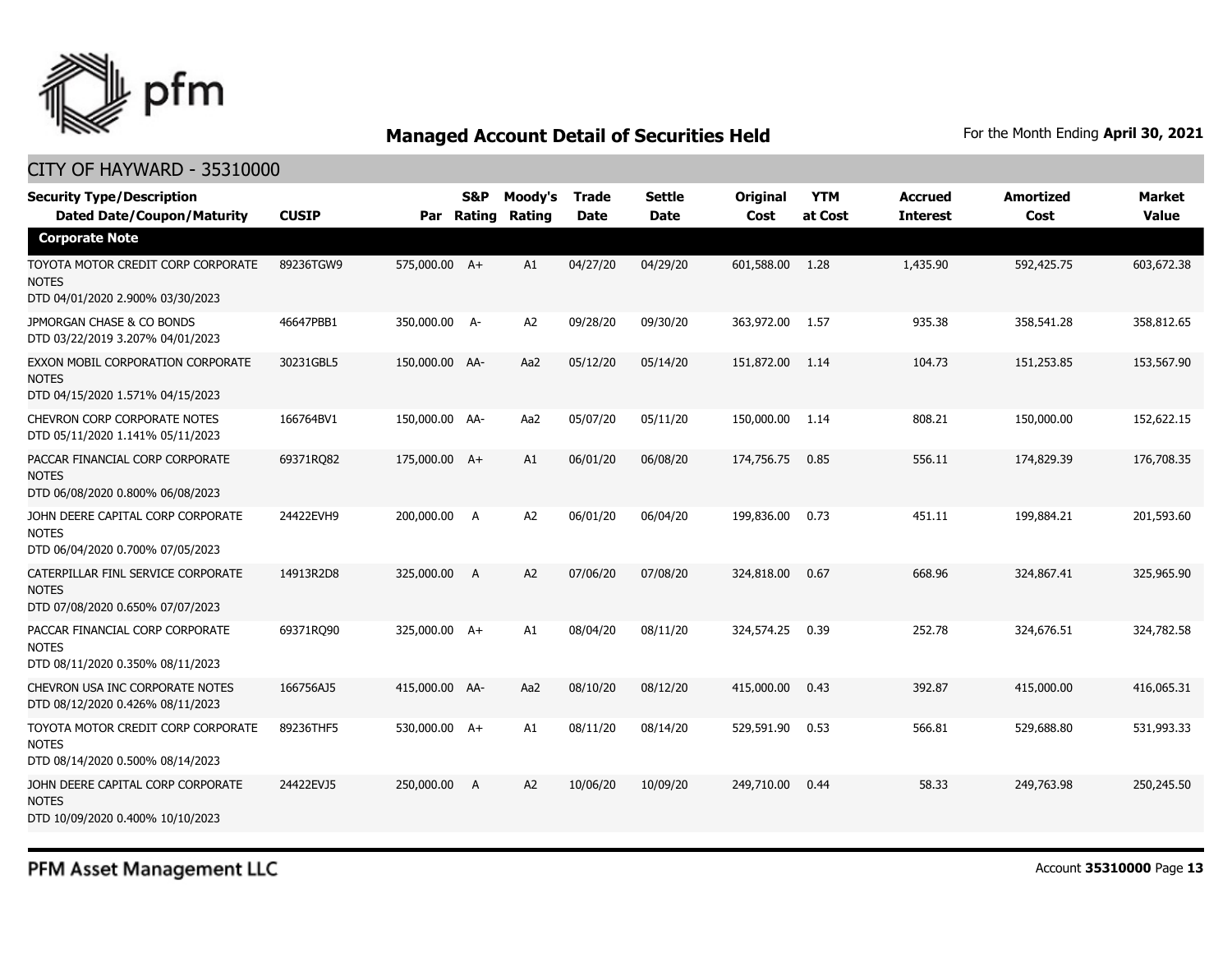

### CITY OF HAYWARD - 35310000

| <b>Security Type/Description</b><br><b>Dated Date/Coupon/Maturity</b>                 | <b>CUSIP</b> | S&P<br>Rating<br>Par | Moody's<br>Rating | <b>Trade</b><br><b>Date</b> | <b>Settle</b><br><b>Date</b> | Original<br>Cost | <b>YTM</b><br>at Cost | <b>Accrued</b><br><b>Interest</b> | <b>Amortized</b><br>Cost | <b>Market</b><br><b>Value</b> |
|---------------------------------------------------------------------------------------|--------------|----------------------|-------------------|-----------------------------|------------------------------|------------------|-----------------------|-----------------------------------|--------------------------|-------------------------------|
| <b>Corporate Note</b>                                                                 |              |                      |                   |                             |                              |                  |                       |                                   |                          |                               |
| BRISTOL-MYERS SQUIBB CO (CALLABLE)<br><b>CORP</b><br>DTD 11/13/2020 0.537% 11/13/2023 | 110122DT2    | 350,000.00 A+        | A <sub>2</sub>    | 11/09/20                    | 11/13/20                     | 350,000.00       | 0.54                  | 877.10                            | 350,000.00               | 350,258.30                    |
| GOLDMAN SACHS GROUP INC CORPORATE<br><b>NOTES</b><br>DTD 11/19/2020 0.627% 11/17/2023 | 38141GXL3    | 250,000.00 BBB+      | A <sub>2</sub>    | 11/16/20                    | 11/19/20                     | 250,000.00       | 0.63                  | 705.38                            | 250,000.00               | 250,293.50                    |
| <b>IBM CORP NOTES</b><br>DTD 02/12/2014 3.625% 02/12/2024                             | 459200HU8    | 275,000.00<br>A      | A <sub>2</sub>    | 10/02/20                    | 10/06/20                     | 302,315.75       | 0.62                  | 2,187.59                          | 297,696.17               | 298,771.83                    |
| <b>GOLDMAN SACHS CORP NOTES</b><br>DTD 03/03/2014 4.000% 03/03/2024                   | 38141GVM3    | 325,000.00 BBB+      | A <sub>2</sub>    | 01/21/21                    | 01/25/21                     | 358,228.00       | 0.67                  | 2,094.44                          | 355,412.56               | 355,083.63                    |
| <b>CHARLES SCHWAB CORP NOTES</b><br>(CALLABLE)<br>DTD 03/18/2021 0.750% 03/18/2024    | 808513BN4    | 405,000.00 A         | A <sub>2</sub>    | 03/16/21                    | 03/18/21                     | 404,797.50       | 0.77                  | 362.81                            | 404,805,63               | 407,517.89                    |
| MORGAN STANLEY CORP NOTES<br>(CALLABLE)<br>DTD 04/22/2021 0.731% 04/05/2024           | 61772BAA1    | 245,000.00 BBB+      | A1                | 04/19/21                    | 04/22/21                     | 245,000.00       | 0.73                  | 44.77                             | 245,000.00               | 245,258.97                    |
| COMCAST CORP (CALLABLE) CORPORATE<br><b>NOTES</b><br>DTD 10/05/2018 3.700% 04/15/2024 | 20030NCR0    | 150,000.00 A-        | A <sub>3</sub>    | 05/07/20                    | 05/11/20                     | 164,338.50       | 1.20                  | 246.67                            | 160,713.02               | 163,440.30                    |
| MORGAN STANLEY CORP NOTES<br>DTD 04/24/2018 3.737% 04/24/2024                         | 61744YAQ1    | 300,000.00 BBB+      | A1                | 10/02/20                    | 10/06/20                     | 322,851.00       | 1.52                  | 217.99                            | 319,201.19               | 317,896.80                    |
| CITIGROUP INC CORPORATE NOTES<br>DTD 05/14/2020 1.678% 05/15/2024                     | 172967MR9    | 300,000.00 BBB+      | A <sub>3</sub>    | 05/07/20                    | 05/14/20                     | 300,000.00       | 1.68                  | 2,321.23                          | 300,000.00               | 306,758.10                    |
| <b>BANK OF AMERICA CORP NOTES</b><br>DTD 07/23/2018 3.864% 07/23/2024                 | 06051GHL6    | 150,000.00 A-        | A2                | 09/28/20                    | 10/01/20                     | 162,622.50       | 1.58                  | 1,577.80                          | 160,738.66               | 159,966.60                    |
| BANK OF AMERICA CORP NOTES<br>DTD 07/23/2018 3.864% 07/23/2024                        | 06051GHL6    | 300,000.00 A-        | A <sub>2</sub>    | 08/21/20                    | 08/25/20                     | 327,150.00       | 1.47                  | 3,155.60                          | 322,515.48               | 319,933.20                    |
| BRISTOL MYERS SQUIBB CO CORP NOTES<br>(CALL<br>DTD 01/26/2020 2.900% 07/26/2024       | 110122CM8    | 144,000.00 A+        | A <sub>2</sub>    | 10/05/20                    | 10/07/20                     | 155,907.36       | 0.69                  | 1,102.00                          | 154,101.09               | 153,872.06                    |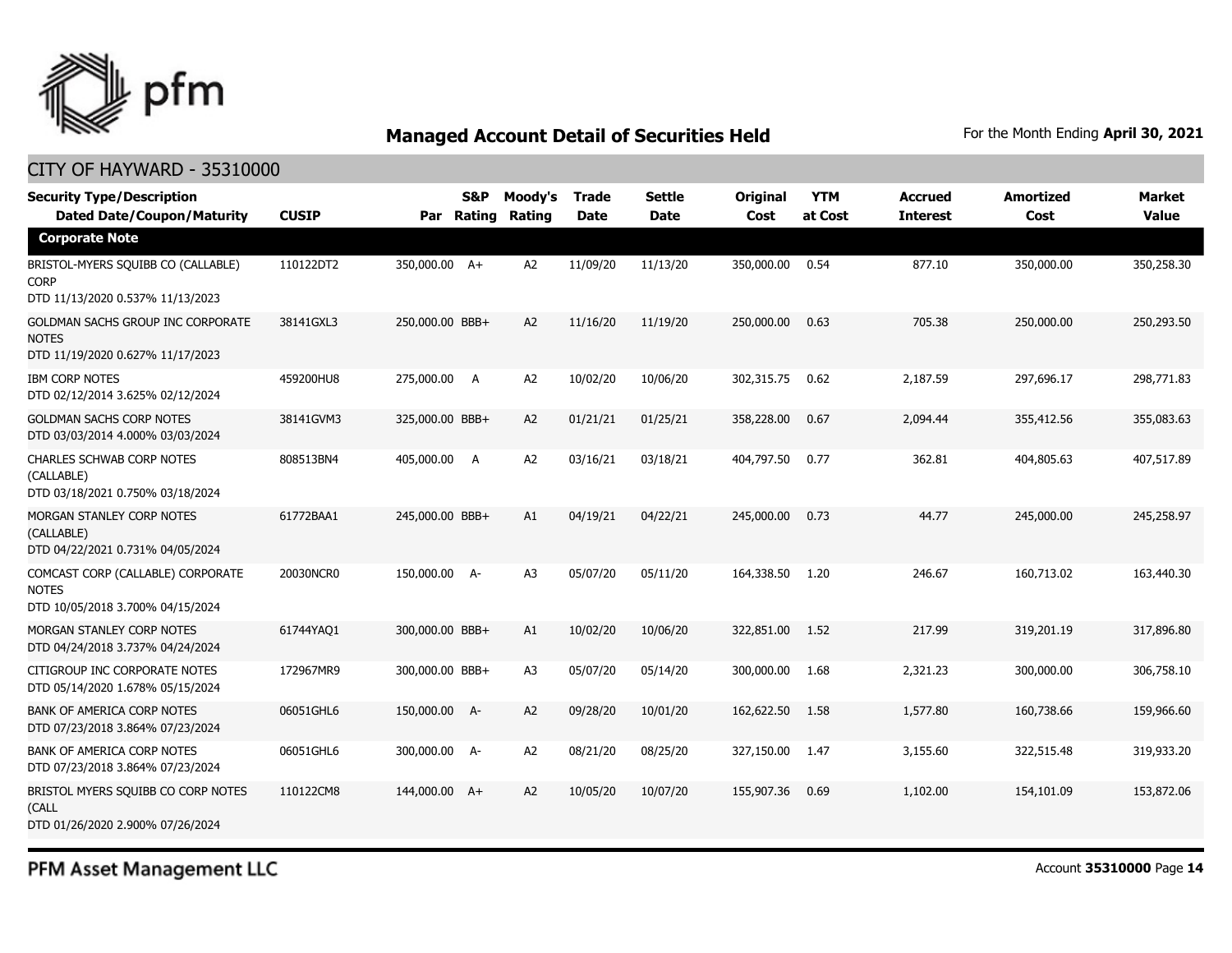

| <b>Security Type/Description</b><br><b>Dated Date/Coupon/Maturity</b>                  | <b>CUSIP</b> | Par             | S&P<br>Rating | Moody's<br>Rating | <b>Trade</b><br><b>Date</b> | <b>Settle</b><br><b>Date</b> | <b>Original</b><br>Cost | <b>YTM</b><br>at Cost | <b>Accrued</b><br><b>Interest</b> | <b>Amortized</b><br>Cost | <b>Market</b><br><b>Value</b> |
|----------------------------------------------------------------------------------------|--------------|-----------------|---------------|-------------------|-----------------------------|------------------------------|-------------------------|-----------------------|-----------------------------------|--------------------------|-------------------------------|
| <b>Corporate Note</b>                                                                  |              |                 |               |                   |                             |                              |                         |                       |                                   |                          |                               |
| JPMORGAN CHASE & CO CORPORATE<br><b>NOTES</b><br>DTD 09/16/2020 0.653% 09/16/2024      | 46647PBS4    | 125,000.00 A-   |               | A <sub>2</sub>    | 09/28/20                    | 09/30/20                     | 124,967.50              | 0.66                  | 102.03                            | 124,972.28               | 124,861.50                    |
| JPMORGAN CHASE & CO CORPORATE<br><b>NOTES</b><br>DTD 09/16/2020 0.653% 09/16/2024      | 46647PBS4    | 485,000.00 A-   |               | A2                | 09/09/20                    | 09/16/20                     | 485,000.00              | 0.65                  | 395.88                            | 485,000.00               | 484,462.62                    |
| BANK OF AMERICA CORP (CALLABLE)<br><b>CORPORAT</b><br>DTD 10/21/2020 0.810% 10/24/2024 | 06051GJH3    | 625,000.00 A-   |               | A <sub>2</sub>    | 10/16/20                    | 10/21/20                     | 625,000.00              | 0.81                  | 98.44                             | 625,000,00               | 624,989.38                    |
| MERCK & CO INC CORP NOTES<br>DTD 02/10/2015 2.750% 02/10/2025                          | 58933YAR6    | 295,000.00 AA-  |               | A1                | 03/08/21                    | 03/10/21                     | 314,234.00              | 1.05                  | 1,825,31                          | 313,488.16               | 314,918.99                    |
| JPMORGAN CHASE & CO CORP NOTES<br>(CALLABLE<br>DTD 02/16/2021 0.563% 02/16/2025        | 46647PBY1    | 265,000.00 A-   |               | A <sub>2</sub>    | 02/09/21                    | 02/16/21                     | 265,000.00              | 0.56                  | 310.82                            | 265,000.00               | 263,132.55                    |
| EXXON MOBIL CORP CORPORATE NT<br>(CALLABLE)<br>DTD 03/06/2015 2.709% 03/06/2025        | 30231GAF9    | 300,000.00 AA-  |               | Aa2               | 03/26/21                    | 03/30/21                     | 318,576.00              | 1.10                  | 1,241.63                          | 318,134.70               | 319,541.40                    |
| BURLINGTN NORTH SANTA FE CORP NOTES<br>(CAL<br>DTD 03/09/2015 3.000% 04/01/2025        | 12189LAV3    | 300,000.00 A+   |               | A <sub>3</sub>    | 03/05/21                    | 03/09/21                     | 323,202.00              | 1.05                  | 750.00                            | 322,319.86               | 322,576.20                    |
| BANK OF NY MELLON (CALLABLE) CORP<br><b>NOTES</b><br>DTD 04/24/2020 1.600% 04/24/2025  | 06406RAN7    | 325,000.00      | A             | A1                | 03/04/21                    | 03/08/21                     | 334, 317, 75            | 0.89                  | 101.11                            | 333,977.09               | 334,378.53                    |
| <b>CITIGROUP INC CORPORATE NOTES</b><br>DTD 05/04/2021 0.981% 05/01/2025               | 172967MX6    | 325,000.00 BBB+ |               | NR                | 04/28/21                    | 05/04/21                     | 325,851.50              | 0.91                  | 0.00                              | 325,851.50               | 325,846.63                    |
| <b>Security Type Sub-Total</b>                                                         |              | 10,909,000.00   |               |                   |                             |                              | 11,177,972.51           | 1.01                  | 35,389.44                         | 11,132,948.42            | 11,193,517.36                 |
| <b>Certificate of Deposit</b>                                                          |              |                 |               |                   |                             |                              |                         |                       |                                   |                          |                               |
| CREDIT SUISSE NEW YORK CERT DEPOS<br>DTD 08/07/2020 0.520% 02/01/2022                  | 22549L6F7    | 975,000.00 A-1  |               | $P-1$             | 08/05/20                    | 08/07/20                     | 975,000.00              | 0.52                  | 3,760.25                          | 975,000.00               | 977,053.35                    |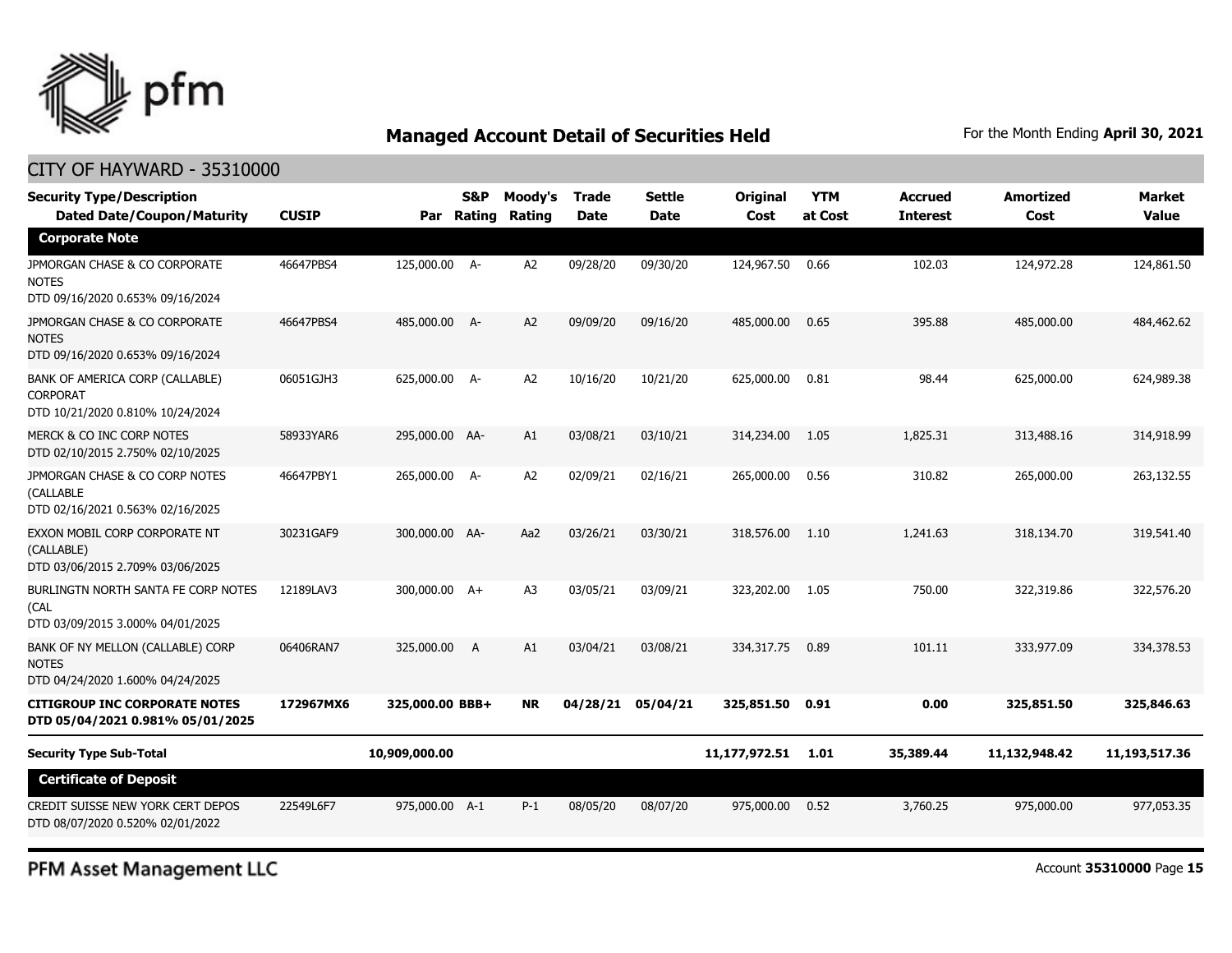

| <b>Security Type/Description</b><br><b>Dated Date/Coupon/Maturity</b>   | <b>CUSIP</b> |                | S&P | Moody's<br>Par Rating Rating | Trade<br><b>Date</b> | <b>Settle</b><br>Date | <b>Original</b><br>Cost | <b>YTM</b><br>at Cost | <b>Accrued</b><br><b>Interest</b> | <b>Amortized</b><br>Cost | <b>Market</b><br><b>Value</b> |
|-------------------------------------------------------------------------|--------------|----------------|-----|------------------------------|----------------------|-----------------------|-------------------------|-----------------------|-----------------------------------|--------------------------|-------------------------------|
| <b>Certificate of Deposit</b>                                           |              |                |     |                              |                      |                       |                         |                       |                                   |                          |                               |
| SOCIETE GENERALE NY CERT DEPOS<br>DTD 02/19/2020 1.800% 02/14/2022      | 83369XDL9    | 600,000.00 A-1 |     | $P-1$                        | 02/14/20             | 02/19/20              | 600,000.00              | 1.80                  | 2,310.00                          | 600,000.00               | 606,588.00                    |
| SUMITOMO MITSUI BANK NY CERT DEPOS<br>DTD 07/14/2020 0.700% 07/08/2022  | 86565CKU2    | 475,000.00 A   |     | A1                           | 07/10/20             | 07/14/20              | 475,000.00              | 0.70                  | 1,043.68                          | 475,000.00               | 477,421.08                    |
| NORDEA BANK ABP NEW YORK CERT DEPOS<br>DTD 08/29/2019 1.850% 08/26/2022 | 65558TLL7    | 625,000.00 AA- |     | Aa3                          | 08/27/19             | 08/29/19              | 625,000.00              | 1.84                  | 2,055.56                          | 625,000.00               | 638,635.00                    |
| SKANDINAV ENSKILDA BANK LT CD<br>DTD 09/03/2019 1.860% 08/26/2022       | 83050PDR7    | 625,000.00 A+  |     | Aa2                          | 08/29/19             | 09/03/19              | 625,000.00              | 1.85                  | 2,066.67                          | 625,000.00               | 638,717.50                    |
| DNB BANK ASA/NY LT CD<br>DTD 12/06/2019 2.040% 12/02/2022               | 23341VZT1    | 625,000.00 AA- |     | Aa2                          | 12/04/19             | 12/06/19              | 625,000.00              | 2.03                  | 5,312.50                          | 625,000.00               | 642,891.25                    |
| CREDIT SUISSE NEW YORK CERT DEPOS<br>DTD 03/23/2021 0.590% 03/17/2023   | 22552G3C2    | 975,000.00 A+  |     | Aa3                          | 03/19/21             | 03/23/21              | 975,000.00              | 0.59                  | 623.19                            | 975,000.00               | 974,849.85                    |
|                                                                         |              |                |     |                              |                      |                       |                         |                       |                                   |                          |                               |
| <b>Security Type Sub-Total</b>                                          |              | 4,900,000.00   |     |                              |                      |                       | 4,900,000.00            | 1.25                  | 17,171.85                         | 4,900,000.00             | 4,956,156.03                  |
| <b>Bank Note</b>                                                        |              |                |     |                              |                      |                       |                         |                       |                                   |                          |                               |
| PNC BANK NA CORP NOTES<br>DTD 06/08/2018 3.500% 06/08/2023              | 69353RFL7    | 300,000.00 A   |     | A <sub>2</sub>               | 03/05/20             | 03/09/20              | 321,240.00              | 1.27                  | 4,170.83                          | 306,685.38               | 318,592.20                    |
| <b>Security Type Sub-Total</b>                                          |              | 300,000.00     |     |                              |                      |                       | 321,240.00              | 1.27                  | 4,170.83                          | 306,685.38               | 318,592.20                    |
| <b>Asset-Backed Security</b>                                            |              |                |     |                              |                      |                       |                         |                       |                                   |                          |                               |
| <b>FORDL 2019-A A3</b><br>DTD 02/25/2019 2.900% 05/15/2022              | 34532FAD4    | 27,285.07 AAA  |     | <b>NR</b>                    | 02/20/19             | 02/25/19              | 27,282.94               | 2.90                  | 35.17                             | 27,284.38                | 27,307.14                     |
| <b>VWALT 2019-A A3</b><br>DTD 10/04/2019 1.990% 11/21/2022              | 92867XAD8    | 300,000.00 AAA |     | <b>NR</b>                    | 10/01/19             | 10/04/19              | 299,995.26              | 1.99                  | 182.42                            | 299,997.64               | 302,514.30                    |
| <b>HART 2018-B A3</b><br>DTD 12/12/2018 3.200% 12/15/2022               | 44933AAC1    | 58,754.83 AAA  |     | Aaa                          | 12/04/18             | 12/12/18              | 58,754.12               | 3.20                  | 83.56                             | 58,754.54                | 59,220.11                     |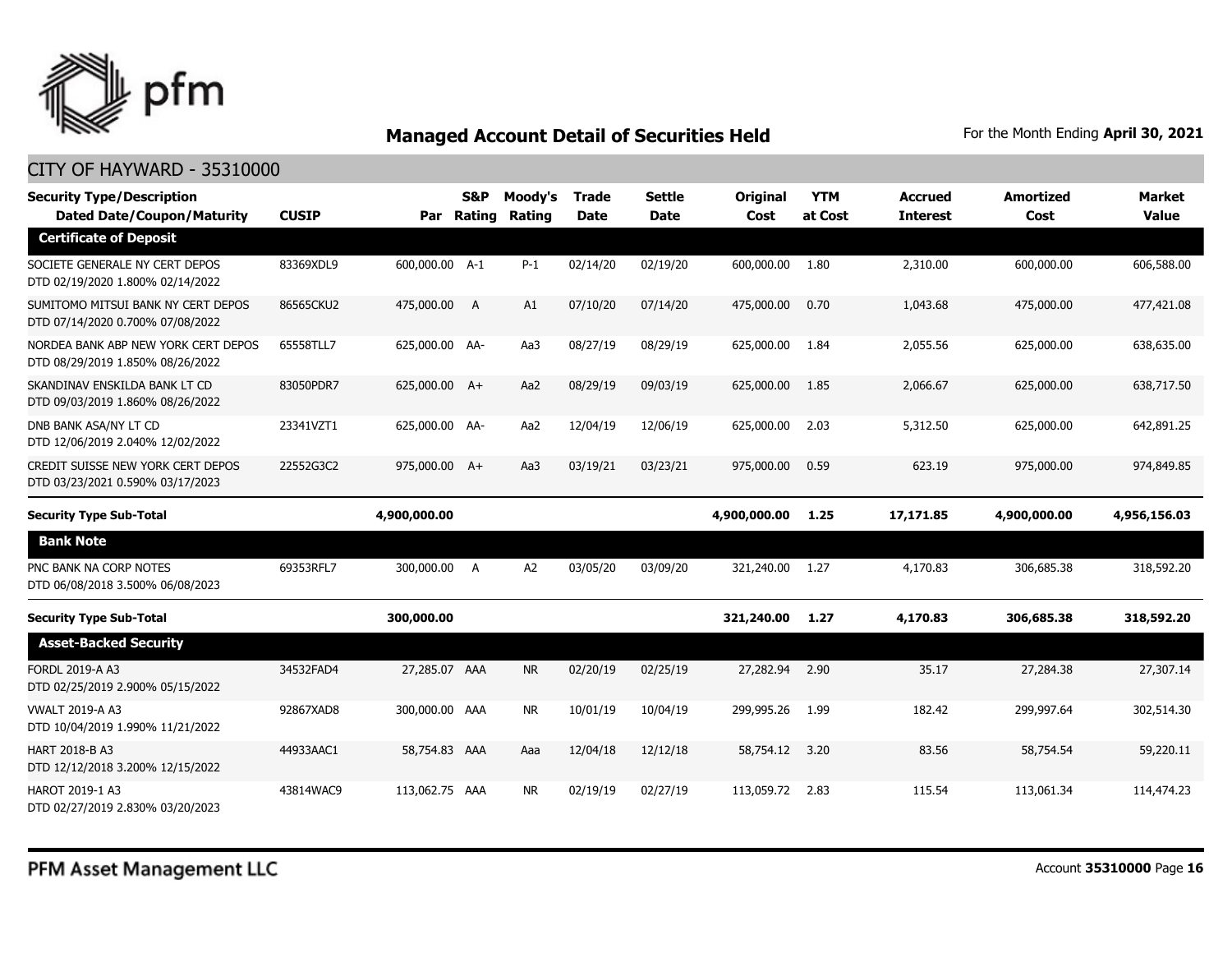

| <b>Security Type/Description</b><br><b>Dated Date/Coupon/Maturity</b> | <b>CUSIP</b> |                | <b>S&amp;P</b><br>Par Rating | Moody's<br>Rating | <b>Trade</b><br><b>Date</b> | <b>Settle</b><br><b>Date</b> | <b>Original</b><br>Cost | <b>YTM</b><br>at Cost | <b>Accrued</b><br><b>Interest</b> | <b>Amortized</b><br>Cost | <b>Market</b><br><b>Value</b> |
|-----------------------------------------------------------------------|--------------|----------------|------------------------------|-------------------|-----------------------------|------------------------------|-------------------------|-----------------------|-----------------------------------|--------------------------|-------------------------------|
| <b>Asset-Backed Security</b>                                          |              |                |                              |                   |                             |                              |                         |                       |                                   |                          |                               |
| FORD CREDIT AUTO OWNER TRUST<br>DTD 10/23/2018 3.240% 04/15/2023      | 34532TAD4    | 88,070.80 NR   |                              | Aaa               | 10/16/18                    | 10/23/18                     | 88,055.73 3.24          |                       | 126.82                            | 88,064.22                | 89,036.35                     |
| NAROT 2018-C A3<br>DTD 12/12/2018 3.220% 06/15/2023                   | 65478NAD7    | 116,171.55 AAA |                              | Aaa               | 12/04/18                    | 12/12/18                     | 116,149.29              | 3.22                  | 166.25                            | 116,161.07               | 117,872.73                    |
| CARMAX AUTO OWNER TRUST<br>DTD 07/25/2018 3.130% 06/15/2023           | 14313FAD1    | 127,611.95 AAA |                              | <b>NR</b>         | 07/18/18                    | 07/25/18                     | 127,594.56              | 3.13                  | 177.52                            | 127,604.40               | 129,168.27                    |
| HYUNDAI AUTO RECEIVABLES TRUST<br>DTD 04/10/2019 2.660% 06/15/2023    | 44932NAD2    | 169,641.07 AAA |                              | NR.               | 04/03/19                    | 04/10/19                     | 169,618.74              | 2.66                  | 200.55                            | 169,629.74               | 171,538.78                    |
| GMALT 2020-3 A3<br>DTD 09/29/2020 0.450% 08/21/2023                   | 362569AC9    | 320,000.00 AAA |                              | Aaa               | 09/22/20                    | 09/29/20                     | 319,969.34              | 0.45                  | 44.00                             | 319,975.55               | 320,656.06                    |
| CARMAX AUTO OWNER TRUST<br>DTD 10/24/2018 3.360% 09/15/2023           | 14315EAC4    | 141,325.14 AAA |                              | <b>NR</b>         | 10/17/18                    | 10/24/18                     | 141,323.85              | 3.36                  | 211.05                            | 141,324.51               | 143,799.52                    |
| COPAR 2019-1 A3<br>DTD 05/30/2019 2.510% 11/15/2023                   | 14042WAC4    | 134,433.38 AAA |                              | Aaa               | 05/21/19                    | 05/30/19                     | 134,406.14              | 2.51                  | 149.97                            | 134,417.87               | 136,107.56                    |
| MBALT 2020-B A3<br>DTD 09/23/2020 0.400% 11/15/2023                   | 58769EAC2    | 170,000.00 AAA |                              | <b>NR</b>         | 09/15/20                    | 09/23/20                     | 169,991.38              | 0.40                  | 30.22                             | 169,993.03               | 170,176.65                    |
| FIFTH THIRD AUTO TRUST<br>DTD 05/08/2019 2.640% 12/15/2023            | 31680YAD9    | 157,666.82 AAA |                              | Aaa               | 04/30/19                    | 05/08/19                     | 157,632.16              | 2.65                  | 185.00                            | 157,647.08               | 159,879.77                    |
| BMWLT 2021-1 A3<br>DTD 03/10/2021 0.290% 01/25/2024                   | 05591RAC8    | 235,000.00 AAA |                              | Aaa               | 03/02/21                    | 03/10/21                     | 234,992.55              | 0.29                  | 11.36                             | 234,992.92               | 234,832.80                    |
| <b>HDMOT 2019-A A3</b><br>DTD 06/26/2019 2.340% 02/15/2024            | 41284WAC4    | 218,347.02 NR  |                              | Aaa               | 06/19/19                    | 06/26/19                     | 218,330.12 2.34         |                       | 227.08                            | 218,336.85               | 220,757.81                    |
| GMCAR 2019-2 A3<br>DTD 04/17/2019 2.650% 02/16/2024                   | 36257FAD2    | 220,317.94 AAA |                              | Aaa               | 04/09/19                    | 04/17/19                     | 220,300.01              | 2.65                  | 243.27                            | 220,307.57               | 223,144.02                    |
| <b>TLOT 2021-A A3</b><br>DTD 04/21/2021 0.390% 04/22/2024             | 89238EAC0    | 340,000.00 AAA |                              | Aaa               | 04/13/21                    | 04/21/21                     | 339,960.32              | 0.39                  | 36.83                             | 339,960,68               | 340,222.69                    |
| VZOT 2020-A A1A<br>DTD 01/29/2020 1.850% 07/22/2024                   | 92348TAA2    | 150,000.00 AAA |                              | Aaa               | 01/21/20                    | 01/29/20                     | 149,982.44              | 1.85                  | 84.79                             | 149,987.36               | 152,808.62                    |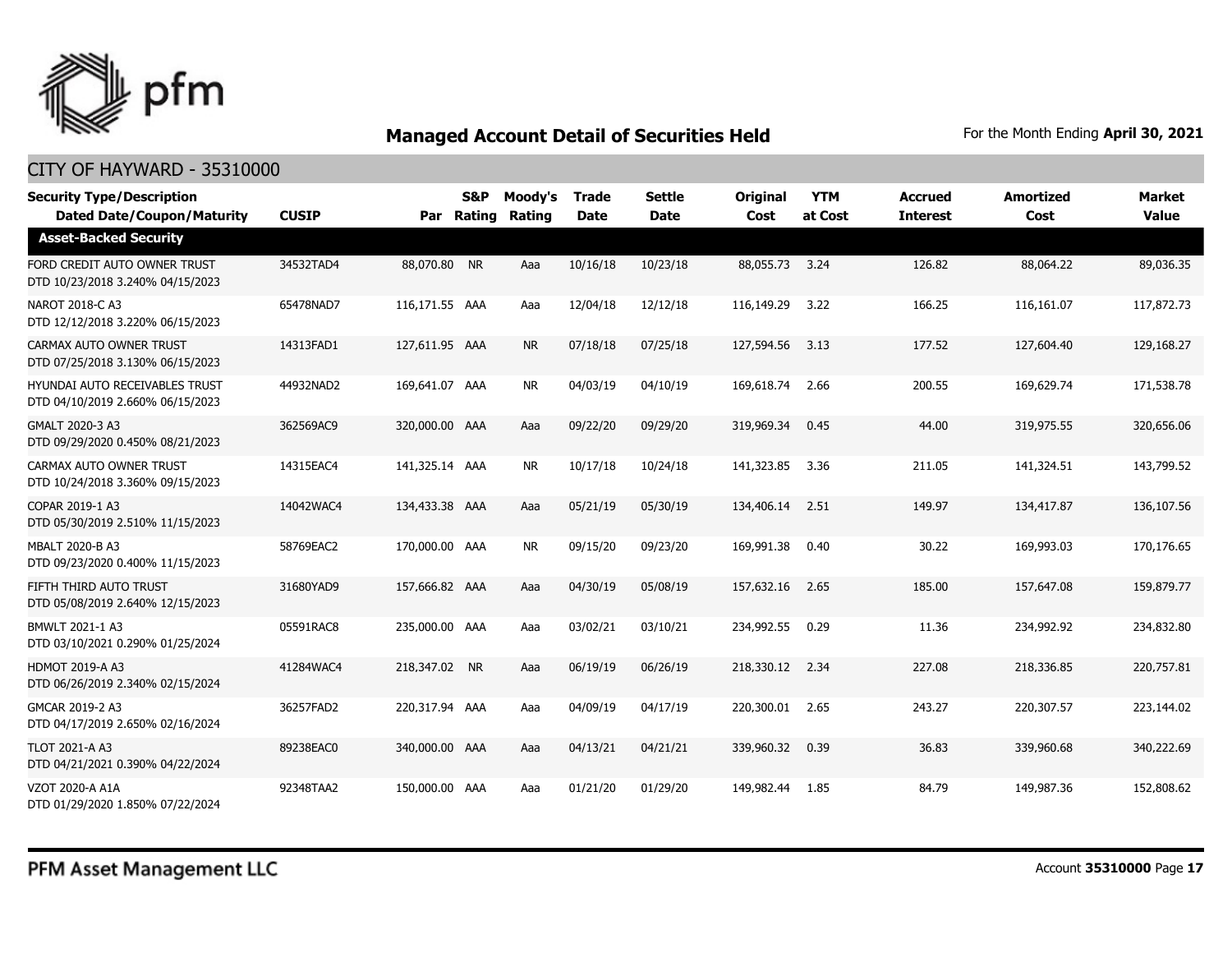

### CITY OF HAYWARD - 35310000

| <b>Security Type/Description</b><br><b>Dated Date/Coupon/Maturity</b> | <b>CUSIP</b> | Par              | S&P<br>Rating | Moody's<br>Rating | <b>Trade</b><br><b>Date</b> | <b>Settle</b><br><b>Date</b> | <b>Original</b><br>Cost | <b>YTM</b><br>at Cost | <b>Accrued</b><br><b>Interest</b> | <b>Amortized</b><br>Cost | <b>Market</b><br><b>Value</b> |
|-----------------------------------------------------------------------|--------------|------------------|---------------|-------------------|-----------------------------|------------------------------|-------------------------|-----------------------|-----------------------------------|--------------------------|-------------------------------|
| <b>Asset-Backed Security</b>                                          |              |                  |               |                   |                             |                              |                         |                       |                                   |                          |                               |
| COMET 2019-A2 A2<br>DTD 09/05/2019 1.720% 08/15/2024                  | 14041NFU0    | 600,000.00 AAA   |               | <b>NR</b>         | 08/28/19                    | 09/05/19                     | 599,848.92              | 1.73                  | 458.67                            | 599,899.45               | 611,768.70                    |
| <b>HDMOT 2020-A A3</b><br>DTD 01/29/2020 1.870% 10/15/2024            | 41284UAD6    | 135,000.00 AAA   |               | Aaa               | 01/21/20                    | 01/29/20                     | 134,970.56              | 1.87                  | 112.20                            | 134,978.39               | 137,013.04                    |
| CARMX 2020-1 A3<br>DTD 01/22/2020 1.890% 12/16/2024                   | 14315XAC2    | 345,000.00 AAA   |               | <b>NR</b>         | 01/14/20                    | 01/22/20                     | 344,932.31              | 1.89                  | 289.80                            | 344,949.89               | 352,929.86                    |
| VZOT 2020-B A<br>DTD 08/12/2020 0.470% 02/20/2025                     | 92290BAA9    | 675,000.00 NR    |               | Aaa               | 08/04/20                    | 08/12/20                     | 674,858.25              | 0.47                  | 96.94                             | 674,880.72               | 677,280.83                    |
| GMCAR 2020-3 A3<br>DTD 08/19/2020 0.450% 04/16/2025                   | 362590AC5    | 445,000.00       | <b>NR</b>     | Aaa               | 08/11/20                    | 08/19/20                     | 444,898.18              | 0.46                  | 83.44                             | 444,913.44               | 445,646.23                    |
| KCOT 2021-1A A3<br>DTD 04/14/2021 0.620% 08/15/2025                   | 50117TAC5    | 290,000.00 NR    |               | Aaa               | 04/06/21                    | 04/14/21                     | 289,940.67              | 0.62                  | 84.90                             | 289,941.31               | 290,154.59                    |
| <b>HART 2021-A A3</b><br>DTD 04/28/2021 0.380% 09/15/2025             | 44933LAC7    | 135,000.00 AAA   |               | <b>NR</b>         | 04/20/21                    | 04/28/21                     | 134,985.80              | 0.38                  | 4.28                              | 134,985.83               | 134,954.83                    |
| CARMX 2021-2 A3<br>DTD 04/21/2021 0.520% 02/17/2026                   | 14314QAC8    | 310,000.00 AAA   |               | <b>NR</b>         | 04/13/21                    | 04/21/21                     | 309,933.20              | 0.52                  | 44.78                             | 309,933.58               | 310,114.33                    |
| <b>Security Type Sub-Total</b>                                        |              | 6,022,688.32     |               |                   |                             |                              | 6,021,766.56            | 1.43                  | 3,486.41                          | 6,021,983.36             | 6,073,379.82                  |
| <b>Managed Account Sub-Total</b>                                      |              | 127,850,863.71   |               |                   |                             |                              | 128,486,560.28          | 0.95                  | 299,339.65                        | 128,324,244.52           | 129,362,194.23                |
| <b>Securities Sub-Total</b>                                           |              | \$127,850,863.71 |               |                   |                             |                              | \$128,486,560.28        | 0.96%                 | \$299,339.65                      | \$128,324,244.52         | \$129,362,194.23              |
| <b>Accrued Interest</b>                                               |              |                  |               |                   |                             |                              |                         |                       |                                   |                          | \$299,339.65                  |
| <b>Total Investments</b>                                              |              |                  |               |                   |                             |                              |                         |                       |                                   |                          | \$129,661,533.88              |

Bolded items are forward settling trades.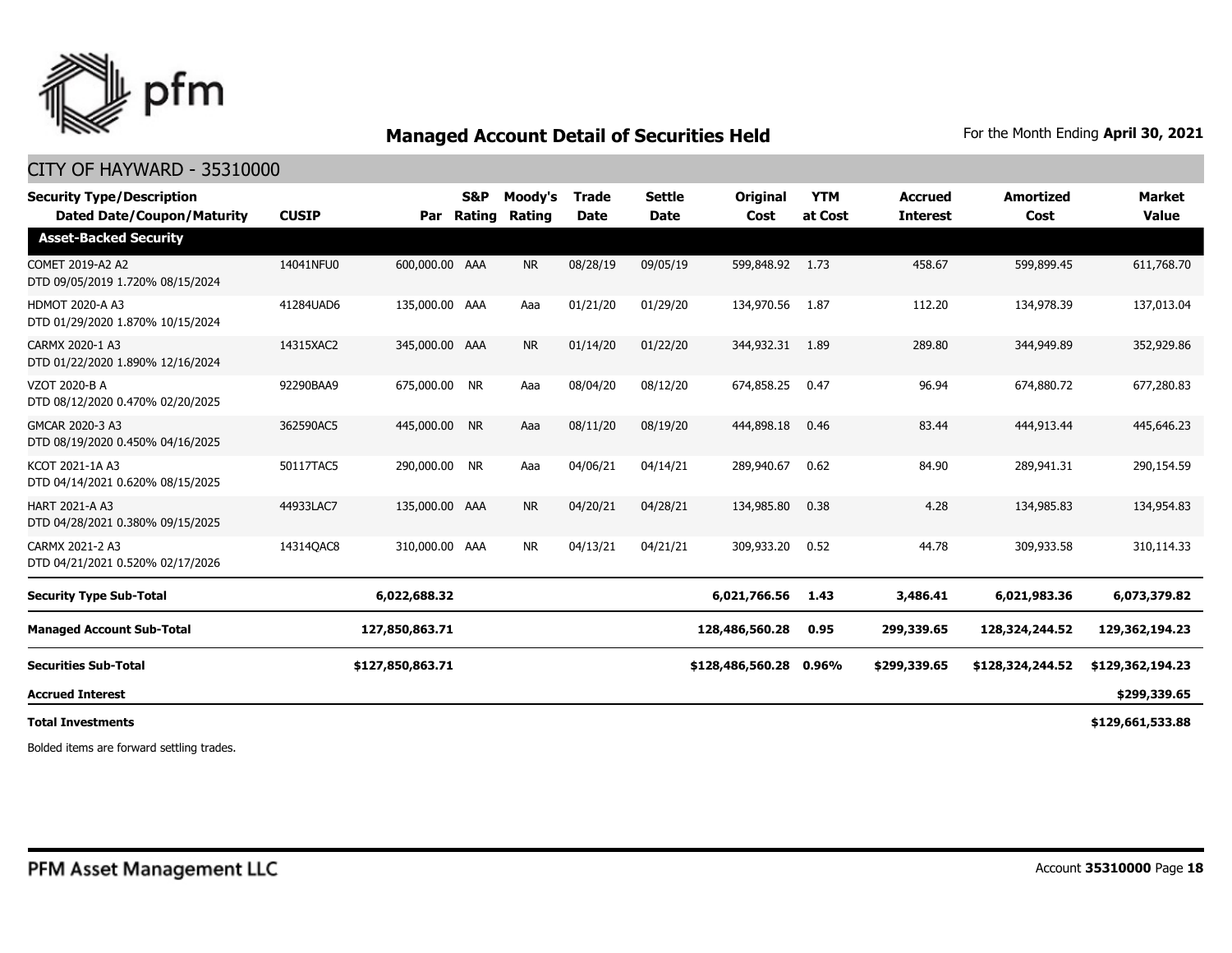

| <b>Security Type/Description</b><br><b>Dated Date/Coupon/Maturity</b> | <b>CUSIP</b> | Par                   | <b>Broker</b>       | <b>Next Call</b><br><b>Date</b> | <b>Market</b><br><b>Price</b> | Market<br><b>Value</b> | <b>Unreal G/L</b><br><b>On Cost</b> | Unreal G/L<br><b>Amort Cost</b> | <b>Effective</b><br><b>Duration</b> | <b>YTM</b><br>at Mkt |
|-----------------------------------------------------------------------|--------------|-----------------------|---------------------|---------------------------------|-------------------------------|------------------------|-------------------------------------|---------------------------------|-------------------------------------|----------------------|
| <b>U.S. Treasury Bond / Note</b>                                      |              |                       |                     |                                 |                               |                        |                                     |                                 |                                     |                      |
| <b>US TREASURY NOTES</b><br>DTD 01/31/2017 1.875% 01/31/2022          | 912828V72    | 2,250,000.00 CITIGRP  |                     |                                 | 101.36                        | 2,280,586.05           | 71,543.08                           | 40,660.45                       | 0.75                                | 0.07                 |
| <b>US TREASURY NOTES</b><br>DTD 07/31/2017 1.875% 07/31/2022          | 9128282P4    | 1,600,000.00 NOMURA   |                     |                                 | 102.22                        | 1,635,500.00           | 30,062.50                           | 33,294.04                       | 1.24                                | 0.10                 |
| <b>US TREASURY NOTES</b><br>DTD 07/31/2017 1.875% 07/31/2022          | 9128282P4    | 4,000,000.00 GOLDMAN  |                     |                                 | 102.22                        | 4,088,750.00           | 85,468.75                           | 87,451.17                       | 1.24                                | 0.10                 |
| <b>US TREASURY NOTES</b><br>DTD 08/31/2017 1.625% 08/31/2022          | 9128282S8    |                       | 125,000.00 MORGAN S |                                 | 102.02                        | 127,519.53             | 2,768.55                            | 2,627.62                        | 1.32                                | 0.11                 |
| <b>US TREASURY NOTES</b><br>DTD 10/15/2019 1.375% 10/15/2022          | 912828YK0    | 5,250,000.00 DEUTSCHE |                     |                                 | 101.81                        | 5,345,156.25           | 132,070.31                          | 113,930.90                      | 1.45                                | 0.13                 |
| <b>US TREASURY NOTES</b><br>DTD 01/15/2020 1.500% 01/15/2023          | 912828Z29    | 2,500,000.00 MERRILL  |                     |                                 | 102.31                        | 2,557,812.50           | 45,605.47                           | 50,726.74                       | 1.69                                | 0.15                 |
| <b>US TREASURY NOTES</b><br>DTD 02/01/2016 1.750% 01/31/2023          | 912828P38    |                       | 150,000.00 MORGAN_S |                                 | 102.78                        | 154,171.88             | 3,562.50                            | 3,823.97                        | 1.73                                | 0.16                 |
| <b>US TREASURY NOTES</b><br>DTD 11/15/2020 0.250% 11/15/2023          | 91282CAW1    | 3,450,000.00 NOMURA   |                     |                                 | 100.00                        | 3,450,000.00           | (3,234.38)                          | (2.786.91)                      | 2.53                                | 0.25                 |
| <b>US TREASURY NOTES</b><br>DTD 12/15/2020 0.125% 12/15/2023          | 91282CBA8    | 2,260,000.00 CITIGRP  |                     |                                 | 99.63                         | 2,251,525.00           | 353.12                              | 343.91                          | 2.62                                | 0.27                 |
| <b>US TREASURY NOTES</b><br>DTD 12/15/2020 0.125% 12/15/2023          | 91282CBA8    | 3,250,000.00 BARCLAY  |                     |                                 | 99.63                         | 3,237,812.50           | (4,443.36)                          | (5,266.90)                      | 2.62                                | 0.27                 |
| <b>US TREASURY NOTES</b><br>DTD 01/15/2021 0.125% 01/15/2024          | 91282CBE0    | 2,450,000.00 JPM_CHA  |                     |                                 | 99.58                         | 2,439,663,94           | (6, 412.23)                         | (6,729.49)                      | 2.70                                | 0.28                 |
| <b>US TREASURY NOTES</b><br>DTD 02/15/2021 0.125% 02/15/2024          | 91282CBM2    | 4,500,000.00 CITIGRP  |                     |                                 | 99.55                         | 4,479,609.60           | (878.68)                            | (1,945.59)                      | 2.79                                | 0.29                 |
| <b>US TREASURY NOTES</b><br>DTD 05/01/2017 2.000% 04/30/2024          | 912828X70    | 2,300,000.00 CITIGRP  |                     |                                 | 104.94                        | 2,413,562.50           | (628.91)                            | 2,019.60                        | 2.93                                | 0.34                 |
| <b>Security Type Sub-Total</b>                                        |              | 34,085,000.00         |                     |                                 |                               | 34,461,669.75          | 355,836.72                          | 318,149.51                      | 2.05                                | 0.20                 |
| <b>Supra-National Agency Bond / Note</b>                              |              |                       |                     |                                 |                               |                        |                                     |                                 |                                     |                      |
| INTL BK OF RECON AND DEV NOTE<br>DTD 04/20/2021 0.125% 04/20/2023     | 459058JV6    | 910,000.00 TD         |                     |                                 | 99.84                         | 908,588.59             | 472.29                              | 443.91                          | 1.97                                | 0.21                 |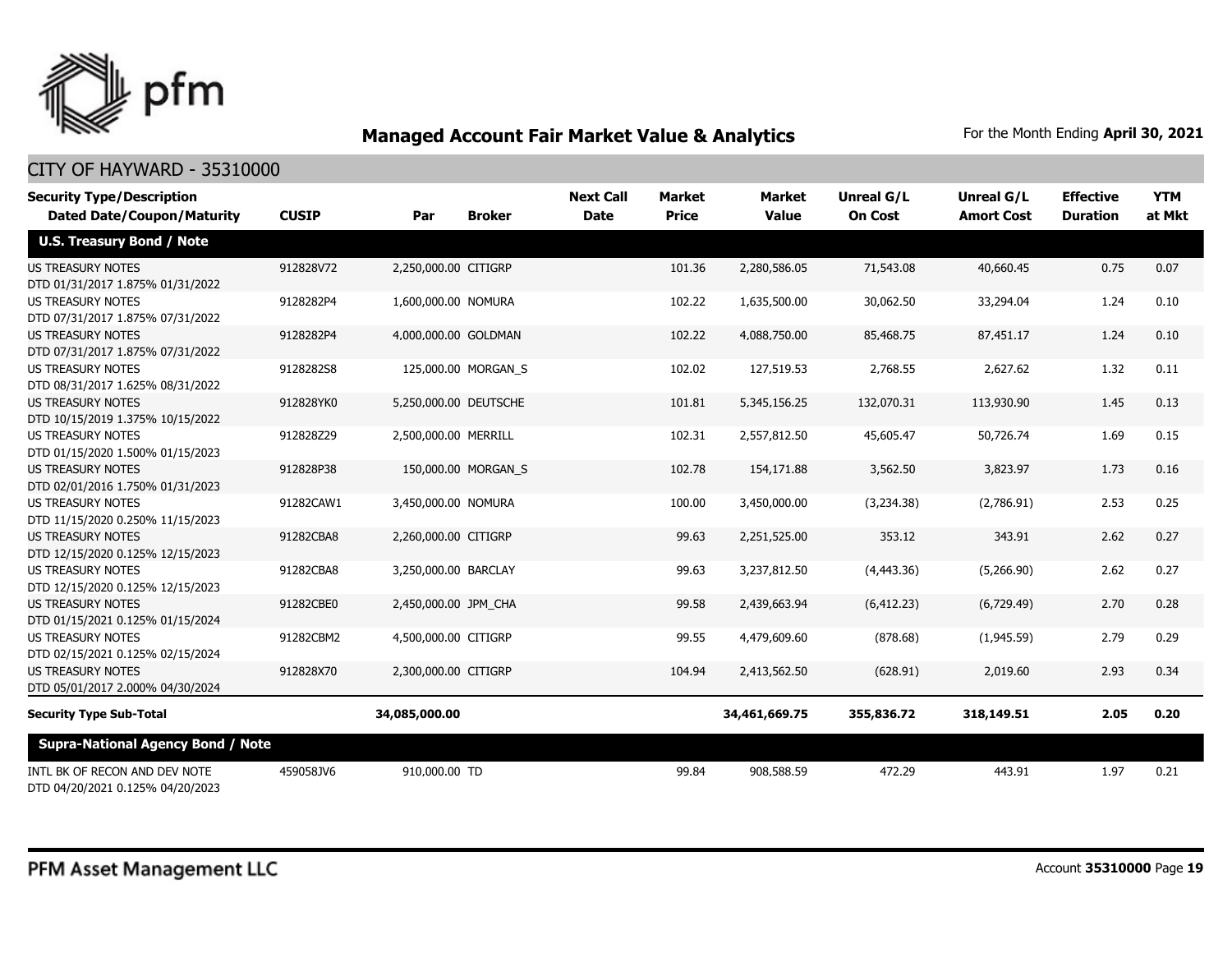

| <b>Security Type/Description</b><br><b>Dated Date/Coupon/Maturity</b>                  | <b>CUSIP</b> | Par                   | <b>Broker</b> | <b>Next Call</b><br><b>Date</b> | <b>Market</b><br><b>Price</b> | <b>Market</b><br><b>Value</b> | Unreal G/L<br><b>On Cost</b> | Unreal G/L<br><b>Amort Cost</b> | <b>Effective</b><br><b>Duration</b> | <b>YTM</b><br>at Mkt |
|----------------------------------------------------------------------------------------|--------------|-----------------------|---------------|---------------------------------|-------------------------------|-------------------------------|------------------------------|---------------------------------|-------------------------------------|----------------------|
| <b>Supra-National Agency Bond / Note</b>                                               |              |                       |               |                                 |                               |                               |                              |                                 |                                     |                      |
| INTER-AMERICAN DEVEL BK CORPORATE<br><b>NOTES</b><br>DTD 04/24/2020 0.500% 05/24/2023  | 4581X0DM7    | 1,285,000.00 RBC      |               |                                 | 100.54                        | 1,291,996.83                  | 7,433.73                     | 7,289.26                        | 2.05                                | 0.24                 |
| INTL BK RECON & DEVELOP CORPORATE<br><b>NOTES</b><br>DTD 11/24/2020 0.250% 11/24/2023  | 459058JM6    | 1,375,000.00 TD       |               |                                 | 99.81                         | 1,372,401.25                  | 357.50                       | (69.06)                         | 2.56                                | 0.32                 |
| <b>Security Type Sub-Total</b>                                                         |              | 3,570,000.00          |               |                                 |                               | 3,572,986.67                  | 8,263.52                     | 7,664.11                        | 2.23                                | 0.26                 |
| <b>Municipal Bond / Note</b>                                                           |              |                       |               |                                 |                               |                               |                              |                                 |                                     |                      |
| LA ST T/E GO BONDS<br>DTD 03/11/2020 5.000% 11/15/2021                                 | 546417DK9    | 600,000.00 MORGAN     |               |                                 | 102.59                        | 615,516.00                    | (21,528.00)                  | 2,693.08                        | 0.53                                | 0.22                 |
| CA ST T/E GO BONDS<br>DTD 04/22/2020 5.000% 03/01/2022                                 | 13063DUV8    | 600,000.00 MERRILL    |               |                                 | 104.01                        | 624,042.00                    | (20,028.00)                  | 4,282.00                        | 0.82                                | 0.20                 |
| CT ST T/E GO BONDS<br>DTD 06/25/2020 3.000% 06/01/2022                                 | 20772KKE8    | 750,000.00 MORGAN     |               |                                 | 103.05                        | 772,845.00                    | (11,992.50)                  | 3,304.42                        | 1.06                                | 0.19                 |
| CT ST TXBL GO BONDS<br>DTD 06/11/2020 2.500% 07/01/2022                                | 20772KJU4    | 305,000.00 SIEBERT    |               |                                 | 102.89                        | 313,811.45                    | 3,681.35                     | 5,897.55                        | 1.15                                | 0.03                 |
| PALOMAR COMM COLL DIST, CA TXBL GO<br><b>BONDS</b><br>DTD 11/03/2020 0.441% 08/01/2022 | 697511EZ2    | 375,000.00 RBC        |               |                                 | 99.96                         | 374,831.25                    | (168.75)                     | (168.75)                        | 1.25                                | 0.48                 |
| CHAFFEY UHSD, CA TXBL GO BONDS<br>DTD 12/05/2019 1.913% 08/01/2022                     | 157411TH2    | 600,000.00 RBC        |               |                                 | 101.84                        | 611,022.00                    | 11,022.00                    | 11,022.00                       | 1.24                                | 0.44                 |
| SAN DIEGO CCD, CA TXBL GO BONDS<br>DTD 10/16/2019 1.936% 08/01/2022                    | 7972720M6    | 675,000.00 RBC        |               |                                 | 102.03                        | 688,716.00                    | 13,716.00                    | 13,716.00                       | 1.24                                | 0.31                 |
| LONG BEACH CCD, CA TXBL GO BONDS<br>DTD 10/23/2019 1.702% 08/01/2022                   | 542411NG4    | 920,000.00 PIPER JA   |               |                                 | 101.94                        | 937,802.00                    | 17,802.00                    | 17,802.00                       | 1.24                                | 0.16                 |
| TAMALPAIS UHSD, CA TXBL GO BONDS<br>DTD 10/09/2019 1.925% 08/01/2022                   | 874857KH7    | 995,000.00 RBC        |               |                                 | 102.33                        | 1,018,203.40                  | 23,203.40                    | 23,203.40                       | 1.24                                | 0.06                 |
| SAN JOSE, CA TXBL GO BONDS<br>DTD 07/25/2019 2.300% 09/01/2022                         | 798135H44    | 1,150,000.00 MORGAN S |               |                                 | 102.79                        | 1,182,119.50                  | 24,575.50                    | 28,873.05                       | 1.32                                | 0.21                 |
| OR ST DEPT OF TRANS TXBL REV BONDS<br>DTD 11/20/2019 1.855% 11/15/2022                 | 68607DTT2    | 600,000.00 CITIGRP    |               |                                 | 102.32                        | 613,914.00                    | 13,914.00                    | 13,914.00                       | 1.51                                | 0.35                 |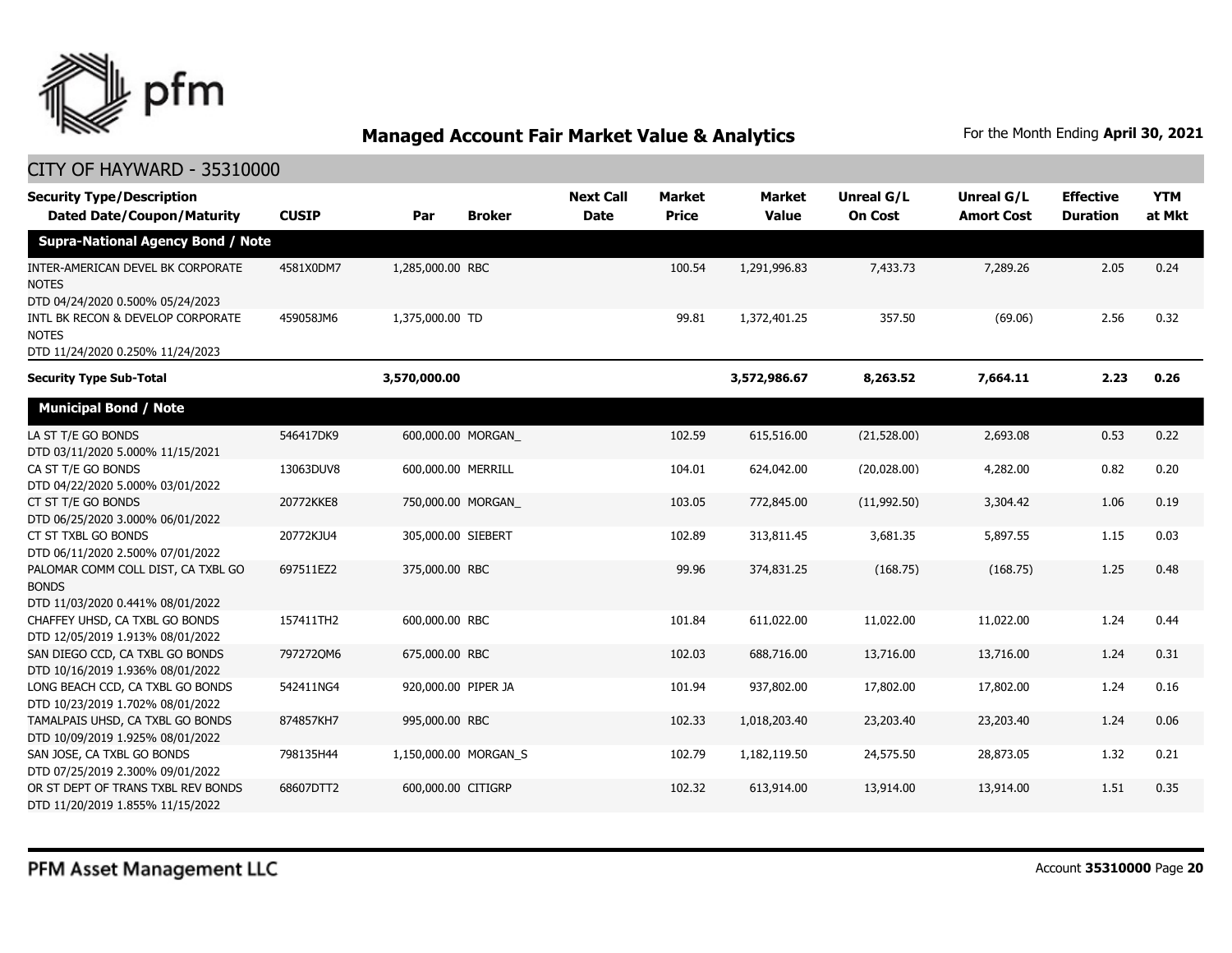

| <b>Security Type/Description</b><br><b>Dated Date/Coupon/Maturity</b>                  | <b>CUSIP</b> | Par                   | <b>Broker</b> | <b>Next Call</b><br><b>Date</b> | <b>Market</b><br><b>Price</b> | <b>Market</b><br><b>Value</b> | <b>Unreal G/L</b><br><b>On Cost</b> | Unreal G/L<br><b>Amort Cost</b> | <b>Effective</b><br><b>Duration</b> | <b>YTM</b><br>at Mkt |
|----------------------------------------------------------------------------------------|--------------|-----------------------|---------------|---------------------------------|-------------------------------|-------------------------------|-------------------------------------|---------------------------------|-------------------------------------|----------------------|
| <b>Municipal Bond / Note</b>                                                           |              |                       |               |                                 |                               |                               |                                     |                                 |                                     |                      |
| NY ST URBAN DEV CORP TXBL REV BONDS<br>DTD 12/23/2020 0.480% 03/15/2023                | 650036DR4    | 290,000.00 WELLS F    |               |                                 | 100.04                        | 290,113.10                    | 113.10                              | 113.10                          | 1.87                                | 0.46                 |
| UNIV OF CAL TXBL REV BONDS<br>DTD 07/16/2020 0.628% 05/15/2023                         | 91412HFK4    | 500,000.00 JPM_CHA    |               |                                 | 100.68                        | 503,380.00                    | 3,380.00                            | 3,380.00                        | 2.03                                | 0.30                 |
| CHAFFEY CMTY CLG DIST, CA TXBL GO<br><b>BONDS</b><br>DTD 09/24/2019 1.617% 06/01/2023  | 157432KD6    | 770,000.00 RBC        |               |                                 | 102.69                        | 790,720.70                    | (1,593.90)                          | 3,013.29                        | 2.05                                | 0.32                 |
| CA ST EARTHOUAKE AUTH TXBL REV<br><b>BONDS</b><br>DTD 11/24/2020 1.477% 07/01/2023     | 13017HAK2    | 300,000.00 TFC        |               |                                 | 102.47                        | 307,401.00                    | 5,802.00                            | 6,068.22                        | 2.13                                | 0.33                 |
| PORT AUTH OF NY/NJ TXBL REV BONDS<br>DTD 07/08/2020 1.086% 07/01/2023                  | 73358W4V3    | 370,000.00 CITIGRP    |               |                                 | 101.51                        | 375,575.90                    | 5,575.90                            | 5,575.90                        | 2.13                                | 0.39                 |
| PORT AUTH OF NY/NJ TXBL REV BONDS<br>DTD 07/08/2020 1.086% 07/01/2023                  | 73358W4V3    | 375,000.00 CITIGRP    |               |                                 | 101.51                        | 380,651.25                    | 3,453.75                            | 4,052.15                        | 2.13                                | 0.39                 |
| WA ST T/E GO BONDS<br>DTD 04/29/2020 5.000% 07/01/2023                                 | 93974EHJ8    | 605,000.00 WELLS_F    |               |                                 | 110.46                        | 668,301.15                    | (11, 458.70)                        | 12,234.62                       | 2.06                                | 0.17                 |
| WI DEPT OF TRANS TXBL REV BONDS<br>DTD 07/30/2020 0.420% 07/01/2023                    | 977123X52    | 625,000.00 WELLS F    |               |                                 | 100.26                        | 626,600.00                    | 1,600.00                            | 1,600.00                        | 2.16                                | 0.30                 |
| AZ TRAN BOARD TXBL REV BONDS<br>DTD 02/12/2020 1.795% 07/01/2023                       | 040654XT7    | 1,235,000.00 JPM_CHAS |               |                                 | 102.87                        | 1,270,419.80                  | 35,419.80                           | 35,419.80                       | 2.13                                | 0.46                 |
| LOS ANGELES CCD, CA TXBL GO BONDS<br>DTD 11/10/2020 0.444% 08/01/2023                  | 54438CYH9    | 310,000.00 MERRILL    |               |                                 | 99.84                         | 309,494.70                    | (505.30)                            | (505.30)                        | 2.24                                | 0.52                 |
| PALOMAR COMM COLL DIST, CA TXBL GO<br><b>BONDS</b><br>DTD 11/03/2020 0.580% 08/01/2023 | 697511FA6    | 350,000.00 RBC        |               |                                 | 99.88                         | 349,580.00                    | (420.00)                            | (420.00)                        | 2.24                                | 0.63                 |
| MD ST TXBL GO BONDS<br>DTD 08/05/2020 0.410% 08/01/2023                                | 574193TP3    | 650,000.00 JPM_CHA    |               |                                 | 100.38                        | 652,437.50                    | 2,437.50                            | 2,437.50                        | 2.24                                | 0.24                 |
| CA ST UNIV TXBL REV BONDS<br>DTD 09/17/2020 0.475% 11/01/2023                          | 13077DMJ8    | 325,000.00 GOLDMAN    |               |                                 | 99.67                         | 323,917.75                    | (1,082.25)                          | (1,082.25)                      | 2.48                                | 0.61                 |
| MS ST TXBL GO BONDS<br>DTD 08/06/2020 0.422% 11/01/2023                                | 605581MY0    | 475,000.00 WELLS_F    |               |                                 | 100.27                        | 476,273.00                    | 1,273.00                            | 1,273.00                        | 2.49                                | 0.31                 |
| NY ST URBAN DEV CORP TXBL REV BONDS<br>DTD 12/23/2020 0.620% 03/15/2024                | 650036DS2    | 880,000.00 WELLS F    |               |                                 | 99.79                         | 878,108.00                    | (1,892.00)                          | (1,892.00)                      | 2.85                                | 0.70                 |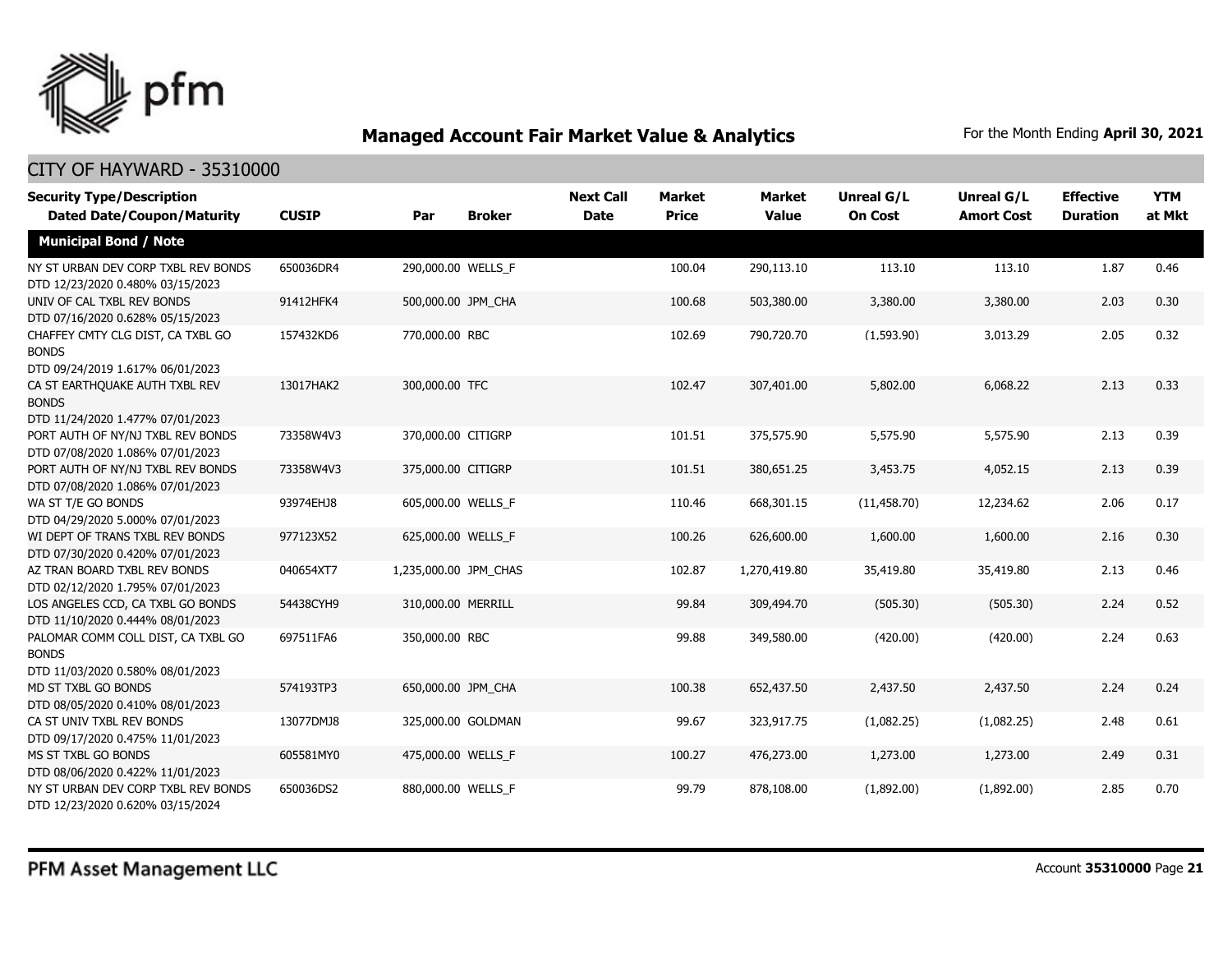

### CITY OF HAYWARD - 35310000

| <b>Security Type/Description</b><br><b>Dated Date/Coupon/Maturity</b>   | <b>CUSIP</b> | Par                   | <b>Broker</b>       | <b>Next Call</b><br><b>Date</b> | <b>Market</b><br><b>Price</b> | <b>Market</b><br><b>Value</b> | <b>Unreal G/L</b><br><b>On Cost</b> | Unreal G/L<br><b>Amort Cost</b> | <b>Effective</b><br><b>Duration</b> | <b>YTM</b><br>at Mkt |
|-------------------------------------------------------------------------|--------------|-----------------------|---------------------|---------------------------------|-------------------------------|-------------------------------|-------------------------------------|---------------------------------|-------------------------------------|----------------------|
| <b>Municipal Bond / Note</b>                                            |              |                       |                     |                                 |                               |                               |                                     |                                 |                                     |                      |
| MD ST T/E GO BONDS<br>DTD 08/30/2017 5.000% 08/01/2024                  | 574193PK8    | 500,000.00 MERRILL    |                     |                                 | 115.23                        | 576,135.00                    | (7.790.00)                          | 11,769.02                       | 3.03                                | 0.29                 |
| FL ST BOARD OF ADMIN TXBL REV BONDS<br>DTD 09/16/2020 1.258% 07/01/2025 | 341271AD6    | 295,000.00 MERRILL    |                     |                                 | 101.06                        | 298,127.00                    | 3,127.00                            | 3,127.00                        | 4.06                                | 1.00                 |
| <b>Security Type Sub-Total</b>                                          |              | 16,425,000.00         |                     |                                 |                               | 16,830,058.45                 | 91,636.90                           | 210,702.80                      | 1.80                                | 0.33                 |
| <b>Federal Agency Collateralized Mortgage Obligation</b>                |              |                       |                     |                                 |                               |                               |                                     |                                 |                                     |                      |
| FNA 2018-M5 A2<br>DTD 04/01/2018 3.560% 09/01/2021                      | 3136B1XP4    |                       | 59,693.09 JPM_CHAS  |                                 | 100.00                        | 59,693.09                     | (1, 187.36)                         | (119.71)                        | 0.27                                | 3.56                 |
| <b>FHMS K720 A1</b><br>DTD 11/01/2015 2.316% 11/01/2021                 | 3137BLUQ9    |                       | 91,797.29 BARCLAYS  |                                 | 100.39                        | 92,158.42                     | 110.12                              | 303.18                          | 0.39                                | 1.53                 |
| FHLMC MULTIFAMILY STRUCTURED P<br>DTD 05/01/2015 2.791% 01/01/2022      | 3137BHXY8    | 1,234,772.43 AMHERST  |                     |                                 | 101.13                        | 1,248,762.60                  | (8,390.08)                          | 7,643.92                        | 0.61                                | 1.09                 |
| FHMS K019 A2<br>DTD 08/01/2012 2.272% 03/01/2022                        | 3137ASNJ9    |                       | 566,735.88 MORGAN_S |                                 | 101.12                        | 573,069.11                    | 10,517.33                           | 7,529.81                        | 0.76                                | 0.93                 |
| FHMS K023 A1<br>DTD 12/01/2012 1.583% 04/01/2022                        | 3137AWQG3    | 31,669.24 BAIRD       |                     |                                 | 100.61                        | 31,862.70                     | 881.28                              | 348.73                          | 0.54                                | 0.92                 |
| FHMS K023 A1<br>DTD 12/01/2012 1.583% 04/01/2022                        | 3137AWOG3    | 139,035.70 BARCLAYS   |                     |                                 | 100.61                        | 139,885.03                    | 4,363.23                            | 1,718.72                        | 0.54                                | 0.92                 |
| FHMS K023 A1<br>DTD 12/01/2012 1.583% 04/01/2022                        | 3137AWQG3    | 285,795.60 BAIRD      |                     |                                 | 100.61                        | 287,541.46                    | 7,997.64                            | 3,157.14                        | 0.54                                | 0.92                 |
| FHLMC MULTIFAMILY STRUCTURED P<br>DTD 11/01/2015 2.716% 06/01/2022      | 3137BLUR7    |                       | 600,000.00 JPM CHAS |                                 | 101.70                        | 610,208.81                    | 10,955.29                           | 10,461.25                       | 0.91                                | 1.14                 |
| FHLMC MULTIFAMILY STRUCTURED P<br>DTD 12/01/2012 2.355% 07/01/2022      | 3137AVXN2    | 569,536.09 WELLS_FA   |                     |                                 | 101.69                        | 579,181.22                    | 7,553.86                            | 8,842.53                        | 1.13                                | 0.90                 |
| FHLMC MULTIFAMILY STRUCTURED P<br>DTD 12/01/2012 2.355% 07/01/2022      | 3137AVXN2    | 1,226,387.06 WELLS_FA |                     |                                 | 101.69                        | 1,247,156.00                  | 25,559.52                           | 22,489.67                       | 1.13                                | 0.90                 |
| FHLMC MULTIFAMILY STRUCTURED P<br>DTD 12/01/2012 2.307% 08/01/2022      | 3137AWQH1    | 1,250,000.00 CANT FIT |                     |                                 | 101.85                        | 1,273,135.55                  | 4,678.52                            | 15,155.55                       | 1.23                                | 0.82                 |
| FHLMC MULTIFAMILY STRUCTURED P<br>DTD 05/01/2013 2.510% 11/01/2022      | 3137B1BS0    | 500,000.00 PTRU       |                     |                                 | 102.63                        | 513,169.60                    | 3,521.16                            | 7,786.48                        | 1.44                                | 0.75                 |
| <b>FANNIEMAE-ACES</b><br>DTD 02/01/2013 2.509% 11/01/2022               | 3136ACGJ4    |                       | 905,172.87 JPM CHAS |                                 | 101.62                        | 919,819.63                    | 3,473.51                            | 9,631.13                        | 1.43                                | 1.42                 |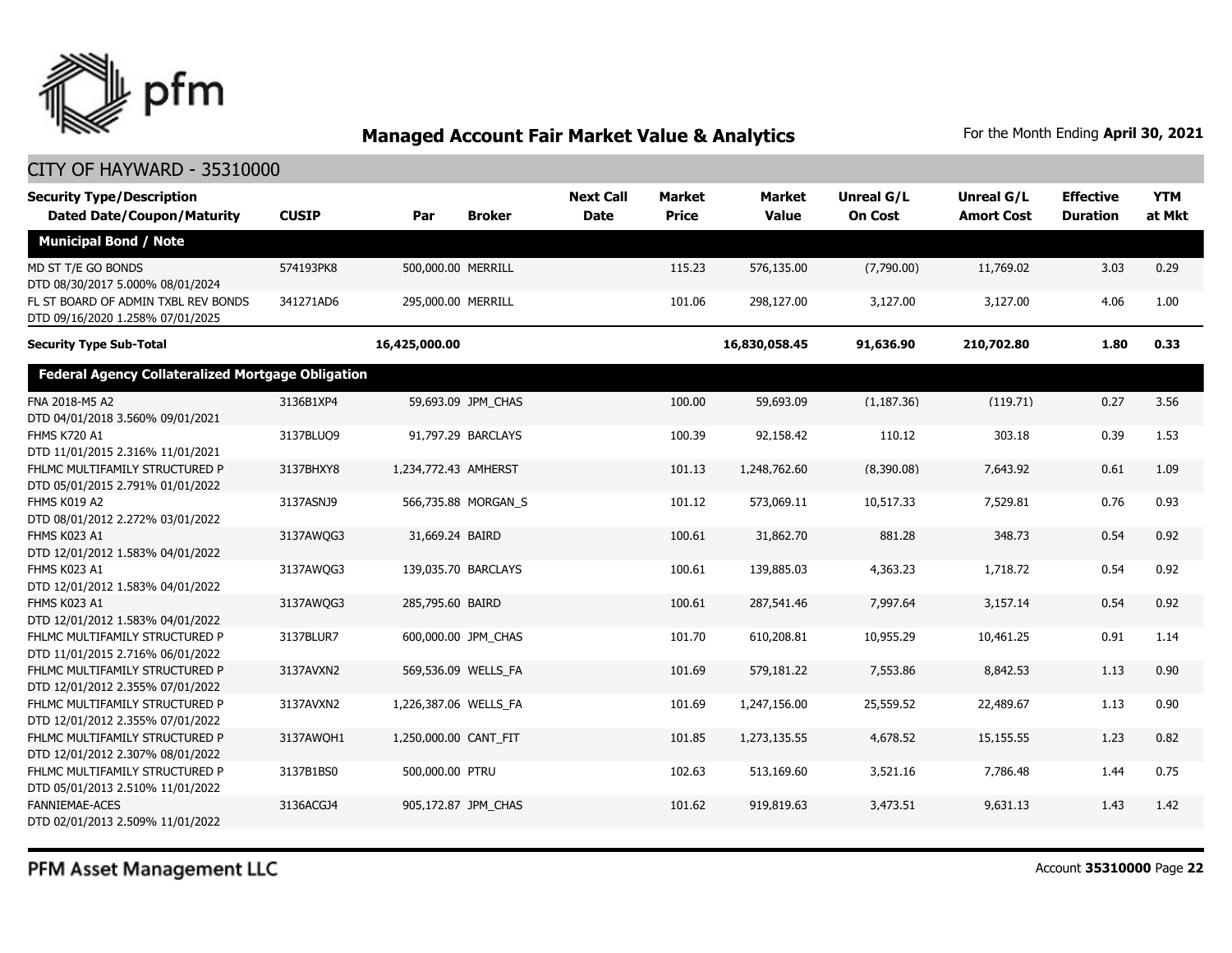

| <b>Security Type/Description</b><br><b>Dated Date/Coupon/Maturity</b> | <b>CUSIP</b> | Par                   | <b>Broker</b>       | <b>Next Call</b><br><b>Date</b> | <b>Market</b><br><b>Price</b> | <b>Market</b><br><b>Value</b> | <b>Unreal G/L</b><br><b>On Cost</b> | Unreal G/L<br><b>Amort Cost</b> | <b>Effective</b><br><b>Duration</b> | <b>YTM</b><br>at Mkt |
|-----------------------------------------------------------------------|--------------|-----------------------|---------------------|---------------------------------|-------------------------------|-------------------------------|-------------------------------------|---------------------------------|-------------------------------------|----------------------|
| <b>Federal Agency Collateralized Mortgage Obligation</b>              |              |                       |                     |                                 |                               |                               |                                     |                                 |                                     |                      |
| FHLMC MULTIFAMILY STRUCTURED P<br>DTD 05/01/2013 2.510% 11/01/2022    | 3137B1BS0    | 1,065,000.00 CITIGRP  |                     |                                 | 102.63                        | 1,093,051.25                  | 18,732.50                           | 23,902.03                       | 1.44                                | 0.75                 |
| FNA 2013-M7 A2<br>DTD 05/01/2013 2.280% 12/01/2022                    | 3136AEGO4    | 272,156.26 BAIRD      |                     |                                 | 101.62                        | 276,567.46                    | 2,715.38                            | 3,573.42                        | 1.54                                | 1.25                 |
| FNA 2013-M7 A2<br>DTD 05/01/2013 2.280% 12/01/2022                    | 3136AEGO4    | 360,548.90 BAIRD      |                     |                                 | 101.62                        | 366,392.78                    | 1,120.33                            | 3,524.17                        | 1.54                                | 1.25                 |
| FHMS KP05 A<br>DTD 12/01/2018 3.203% 07/01/2023                       | 3137FKK39    | 80,372.49 CSFB        |                     |                                 | 101.97                        | 81,957.96                     | 1,585.72                            | 1,585.59                        | 0.97                                | 2.27                 |
| FHMS KJ27 A1<br>DTD 11/01/2019 2.092% 07/01/2024                      | 3137FQ3V3    |                       | 439,613.11 JPM_CHAS |                                 | 102.19                        | 449,240.85                    | 9,638.29                            | 9,635.01                        | 1.86                                | 1.39                 |
| FHMS KJ30 A1<br>DTD 07/01/2020 0.526% 01/01/2025                      | 3137FUZN7    | 385,889.38 JPM_CHA    |                     |                                 | 98.51                         | 380,137.89                    | (5,744.17)                          | (5,745.42)                      | 2.80                                | 0.94                 |
| <b>Security Type Sub-Total</b>                                        |              | 10,064,175.39         |                     |                                 |                               | 10,222,991.41                 | 98,082.07                           | 131,423.20                      | 1.20                                | 1.03                 |
| <b>Federal Agency Bond / Note</b>                                     |              |                       |                     |                                 |                               |                               |                                     |                                 |                                     |                      |
| FEDERAL FARM CREDIT BANK NOTES<br>DTD 04/08/2020 0.375% 04/08/2022    | 3133ELWD2    | 2,550,000.00 WELLS_F  |                     |                                 | 100.28                        | 2,557,206.30                  | 10,980.30                           | 8,974.39                        | 0.94                                | 0.07                 |
| FEDERAL FARM CREDIT BANK NOTES<br>DTD 06/02/2020 0.250% 06/02/2022    | 3133ELE75    | 2,575,000.00 DAIWA    |                     |                                 | 100.17                        | 2,579,416.13                  | 6,151.68                            | 5,362.58                        | 1.09                                | 0.09                 |
| FEDERAL HOME LOAN BANK<br>DTD 06/01/2012 2.125% 06/10/2022            | 313379069    | 1,800,000.00 CITIGRP  |                     |                                 | 102.24                        | 1,840,341.60                  | 27,687.60                           | 35,648.50                       | 1.10                                | 0.11                 |
| <b>FREDDIE MAC NOTES</b><br>DTD 07/23/2020 0.125% 07/25/2022          | 3137EAET2    | 1,575,000.00 WELLS_F  |                     |                                 | 100.03                        | 1,575,461.48                  | 4,020.98                            | 2,649.70                        | 1.24                                | 0.10                 |
| <b>FANNIE MAE NOTES</b><br>DTD 09/06/2019 1.375% 09/06/2022           | 3135G0W33    | 1,250,000.00 BARCLAYS |                     |                                 | 101.69                        | 1,271,120.00                  | 25,470.00                           | 23,076.71                       | 1.34                                | 0.12                 |
| FEDERAL HOME LOAN BANKS NOTES<br>DTD 02/21/2020 1.375% 02/17/2023     | 3130AJ7E3    | 2,140,000.00 WELLS_FA |                     |                                 | 102.13                        | 2,185,485.70                  | 49,423.30                           | 47,854.75                       | 1.78                                | 0.19                 |
| <b>FREDDIE MAC NOTES</b><br>DTD 04/20/2020 0.375% 04/20/2023          | 3137EAEO8    | 3,825,000.00 CITIGRP  |                     |                                 | 100.35                        | 3,838,540.50                  | 23,103.00                           | 19,819.44                       | 1.97                                | 0.20                 |
| FREDDIE MAC NOTES<br>DTD 05/07/2020 0.375% 05/05/2023                 | 3137EAER6    | 1,750,000.00 JEFFERI  |                     |                                 | 100.34                        | 1,755,976.25                  | 2,371.25                            | 3,494.01                        | 2.01                                | 0.20                 |
| FREDDIE MAC NOTES<br>DTD 05/07/2020 0.375% 05/05/2023                 | 3137EAER6    | 2,410,000.00 WELLS F  |                     |                                 | 100.34                        | 2,418,230.15                  | 9,242.35                            | 8,909.89                        | 2.01                                | 0.20                 |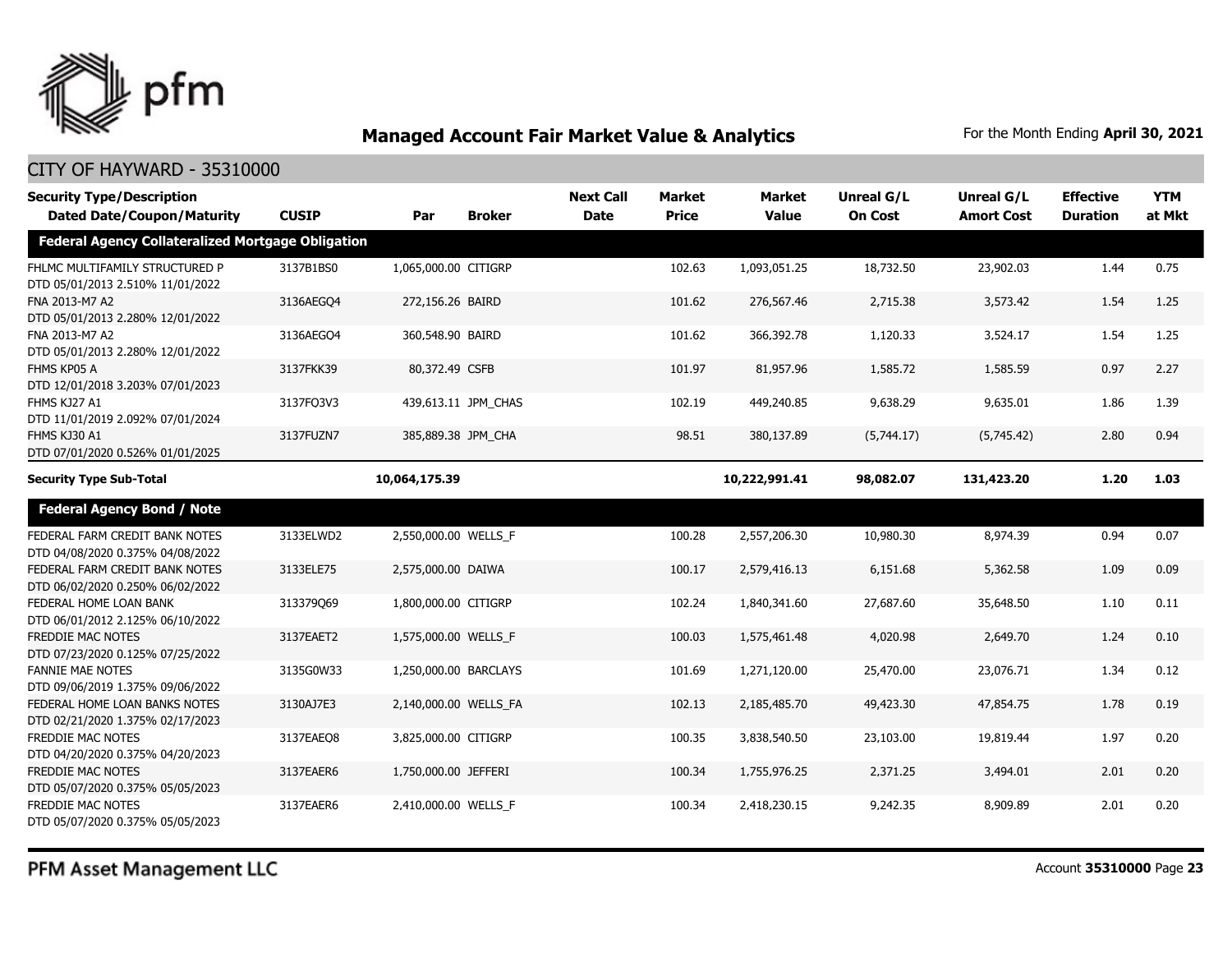

| <b>Security Type/Description</b>                                                     |              |                      |               | <b>Next Call</b> | <b>Market</b> | <b>Market</b> | Unreal G/L     | Unreal G/L        | <b>Effective</b> | <b>YTM</b> |
|--------------------------------------------------------------------------------------|--------------|----------------------|---------------|------------------|---------------|---------------|----------------|-------------------|------------------|------------|
| <b>Dated Date/Coupon/Maturity</b>                                                    | <b>CUSIP</b> | Par                  | <b>Broker</b> | <b>Date</b>      | <b>Price</b>  | <b>Value</b>  | <b>On Cost</b> | <b>Amort Cost</b> | <b>Duration</b>  | at Mkt     |
| <b>Federal Agency Bond / Note</b>                                                    |              |                      |               |                  |               |               |                |                   |                  |            |
| <b>FANNIE MAE NOTES</b><br>DTD 05/22/2020 0.250% 05/22/2023                          | 3135G04Q3    | 1,550,000.00 WELLS F |               |                  | 100.09        | 1,551,450.80  | 4,163.30       | 3,331.77          | 2.06             | 0.20       |
| <b>FANNIE MAE NOTES</b><br>DTD 05/22/2020 0.250% 05/22/2023                          | 3135G04Q3    | 2,550,000.00 CITIGRP |               |                  | 100.09        | 2,552,386.80  | 10,062.30      | 7,651.00          | 2.06             | 0.20       |
| FREDDIE MAC NOTES<br>DTD 06/16/2020 0.500% 06/16/2023                                | 3134GVR67    | 1,900,000.00 JPM_CHA |               |                  | 100.05        | 1,900,984.20  | 984.20         | 984.20            | 2.12             | 0.48       |
| FREDDIE MAC NOTES<br>DTD 06/26/2020 0.250% 06/26/2023                                | 3137EAES4    | 2,340,000.00 TD      |               |                  | 100.08        | 2,341,787.76  | 8,620.56       | 6,692.40          | 2.15             | 0.21       |
| <b>FANNIE MAE NOTES</b><br>DTD 07/10/2020 0.250% 07/10/2023                          | 3135G05G4    | 1,000,000.00 WELLS F |               |                  | 100.06        | 1,000,602.00  | 962.00         | 888.57            | 2.19             | 0.22       |
| <b>FANNIE MAE NOTES</b><br>DTD 07/10/2020 0.250% 07/10/2023                          | 3135G05G4    | 2,455,000.00 CITIGRP |               |                  | 100.06        | 2,456,477.91  | 6,756.16       | 5,334.17          | 2.19             | 0.22       |
| FANNIE MAE NOTES (CALLABLE)<br>DTD 08/10/2020 0.300% 08/10/2023                      | 3135G05R0    | 1,950,000.00 CITIGRP |               | 08/10/22         | 100.08        | 1,951,489.80  | 5,155.80       | 4,277.03          | 1.28             | 0.27       |
| <b>FREDDIE MAC NOTES</b><br>DTD 08/21/2020 0.250% 08/24/2023                         | 3137EAEV7    | 2,325,000.00 CITIGRP |               |                  | 100.04        | 2,325,941.63  | 3,313.13       | 2,766.69          | 2.31             | 0.23       |
| FREDDIE MAC NOTES<br>DTD 09/04/2020 0.250% 09/08/2023                                | 3137EAEW5    | 900,000.00 NOMURA    |               |                  | 100.02        | 900,160.20    | 448.20         | 392.76            | 2.35             | 0.24       |
| FREDDIE MAC NOTES<br>DTD 09/04/2020 0.250% 09/08/2023                                | 3137EAEW5    | 1,010,000.00 NOMURA  |               |                  | 100.02        | 1,010,179.78  | (4.66)         | 35.45             | 2.35             | 0.24       |
| <b>FREDDIE MAC NOTES</b><br>DTD 09/04/2020 0.250% 09/08/2023                         | 3137EAEW5    | 1,590,000.00 WELLS_F |               |                  | 100.02        | 1,590,283.02  | 807.72         | 693.61            | 2.35             | 0.24       |
| FREDDIE MAC NOTES<br>DTD 12/04/2020 0.250% 12/04/2023                                | 3137EAFA2    | 2,130,000.00 CITIGRP |               |                  | 99.97         | 2,129,320.53  | 1,429.23       | 1,144.22          | 2.59             | 0.26       |
| <b>Security Type Sub-Total</b>                                                       |              | 41,575,000.00        |               |                  |               | 41,732,842.54 | 201,148.40     | 189,981.84        | 1.85             | 0.20       |
| <b>Corporate Note</b>                                                                |              |                      |               |                  |               |               |                |                   |                  |            |
| <b>IBM CORP</b><br>DTD 05/15/2019 2.850% 05/13/2022                                  | 459200JX0    | 300,000.00 WELLS FA  |               |                  | 102.70        | 308,114.10    | 1,388.10       | 5,357.90          | 1.02             | 0.23       |
| UNITED PARCEL SERVICE (CALLABLE)<br><b>NOTES</b><br>DTD 05/16/2017 2.350% 05/16/2022 | 911312BC9    | 300,000.00 JPM CHAS  |               | 04/16/22         | 102.04        | 306,126.60    | 4,437.60       | 5,549.31          | 0.95             | 0.39       |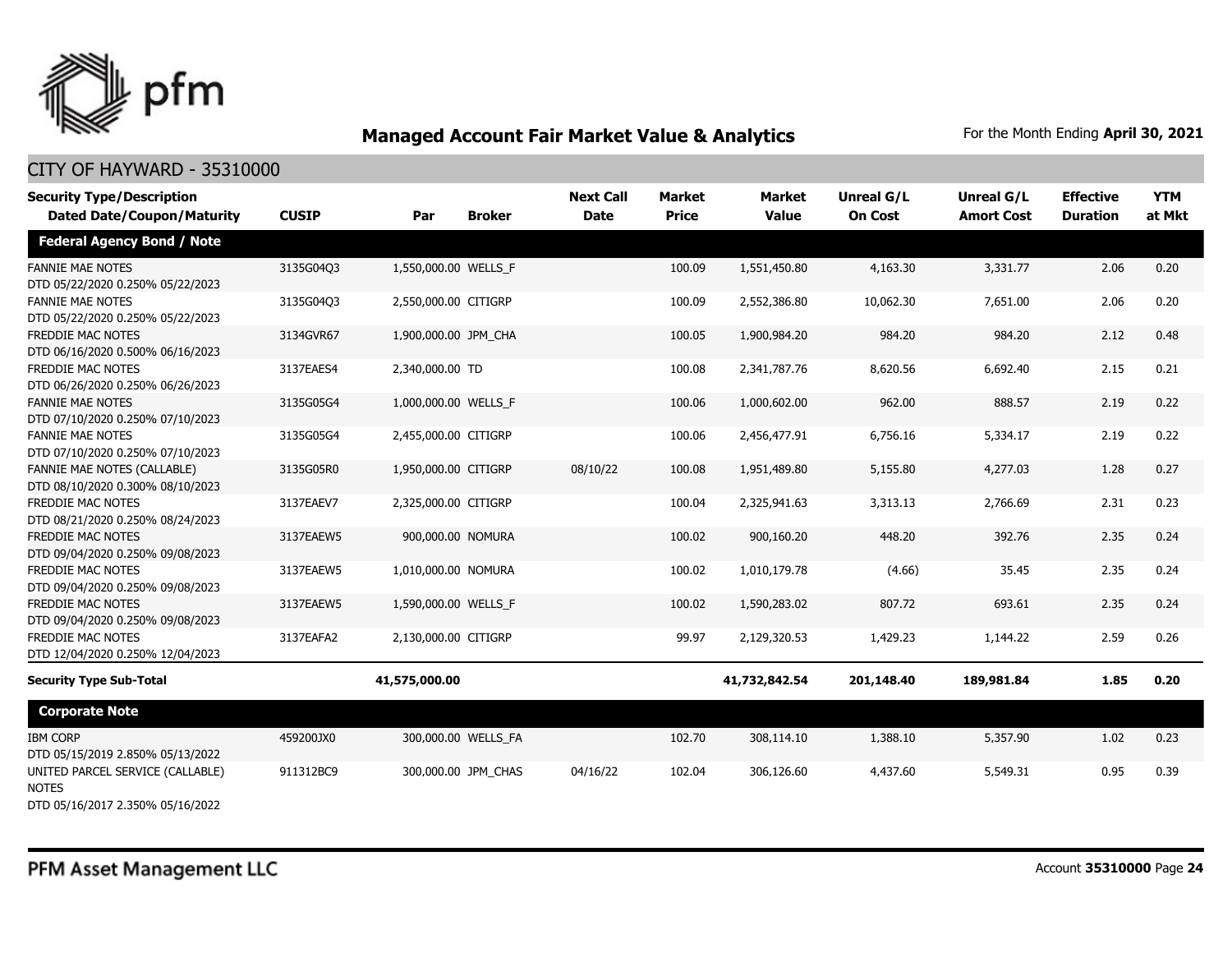

| <b>Security Type/Description</b><br><b>Dated Date/Coupon/Maturity</b>                             | <b>CUSIP</b> | Par                 | <b>Broker</b> | <b>Next Call</b><br><b>Date</b> | <b>Market</b><br><b>Price</b> | <b>Market</b><br><b>Value</b> | <b>Unreal G/L</b><br><b>On Cost</b> | Unreal G/L<br><b>Amort Cost</b> | <b>Effective</b><br><b>Duration</b> | <b>YTM</b><br>at Mkt |
|---------------------------------------------------------------------------------------------------|--------------|---------------------|---------------|---------------------------------|-------------------------------|-------------------------------|-------------------------------------|---------------------------------|-------------------------------------|----------------------|
| <b>Corporate Note</b>                                                                             |              |                     |               |                                 |                               |                               |                                     |                                 |                                     |                      |
| CATERPILLAR FINANCIAL SERVICES CORP<br><b>NOTE</b><br>DTD 09/06/2019 1.900% 09/06/2022            | 14913Q3A5    | 325,000.00 BARCLAYS |               |                                 | 102.19                        | 332,115.23                    | 7,566.98                            | 7,318.44                        | 1.34                                | 0.27                 |
| ADOBE INC CORP NOTE<br>DTD 02/03/2020 1.700% 02/01/2023                                           | 00724PAA7    | 300,000.00 KEYBANC  |               |                                 | 102.46                        | 307,372.80                    | 7,441.80                            | 7,413.23                        | 1.73                                | 0.29                 |
| TOYOTA MOTOR CREDIT CORP<br><b>CORPORATE NOTES</b>                                                | 89236TGW9    | 575,000.00 BNP_PAR  |               |                                 | 104.99                        | 603,672.38                    | 2,084.38                            | 11,246.63                       | 1.88                                | 0.29                 |
| DTD 04/01/2020 2.900% 03/30/2023<br>JPMORGAN CHASE & CO BONDS<br>DTD 03/22/2019 3.207% 04/01/2023 | 46647PBB1    | 350,000.00 WELLS F  |               | 04/01/22                        | 102.52                        | 358,812.65                    | (5, 159.35)                         | 271.37                          | 0.91                                | 1.86                 |
| EXXON MOBIL CORPORATION CORPORATE<br><b>NOTES</b><br>DTD 04/15/2020 1.571% 04/15/2023             | 30231GBL5    | 150,000.00 CITIGRP  |               |                                 | 102.38                        | 153,567.90                    | 1,695.90                            | 2,314.05                        | 1.94                                | 0.35                 |
| CHEVRON CORP CORPORATE NOTES<br>DTD 05/11/2020 1.141% 05/11/2023                                  | 166764BV1    | 150,000.00 JPM_CHA  |               |                                 | 101.75                        | 152,622.15                    | 2,622.15                            | 2,622.15                        | 2.00                                | 0.28                 |
| PACCAR FINANCIAL CORP CORPORATE<br><b>NOTES</b><br>DTD 06/08/2020 0.800% 06/08/2023               | 69371RQ82    | 175,000.00 TD       |               |                                 | 100.98                        | 176,708.35                    | 1,951.60                            | 1,878.96                        | 2.09                                | 0.33                 |
| JOHN DEERE CAPITAL CORP CORPORATE<br><b>NOTES</b><br>DTD 06/04/2020 0.700% 07/05/2023             | 24422EVH9    | 200,000.00 HSBC     |               |                                 | 100.80                        | 201,593.60                    | 1,757.60                            | 1,709.39                        | 2.16                                | 0.33                 |
| CATERPILLAR FINL SERVICE CORPORATE<br><b>NOTES</b><br>DTD 07/08/2020 0.650% 07/07/2023            | 14913R2D8    | 325,000.00 BARCLAY  |               |                                 | 100.30                        | 325,965.90                    | 1,147.90                            | 1,098.49                        | 2.17                                | 0.51                 |
| PACCAR FINANCIAL CORP CORPORATE<br><b>NOTES</b><br>DTD 08/11/2020 0.350% 08/11/2023               | 69371RO90    | 325,000.00 BNP PAR  |               |                                 | 99.93                         | 324,782.58                    | 208.33                              | 106.07                          | 2.27                                | 0.38                 |
| CHEVRON USA INC CORPORATE NOTES<br>DTD 08/12/2020 0.426% 08/11/2023                               | 166756AJ5    | 415,000.00 BARCLAY  |               |                                 | 100.26                        | 416,065.31                    | 1,065.31                            | 1,065.31                        | 2.27                                | 0.31                 |
| TOYOTA MOTOR CREDIT CORP<br><b>CORPORATE NOTES</b><br>DTD 08/14/2020 0.500% 08/14/2023            | 89236THF5    | 530,000.00 JPM CHA  |               |                                 | 100.38                        | 531,993.33                    | 2,401.43                            | 2,304.53                        | 2.28                                | 0.33                 |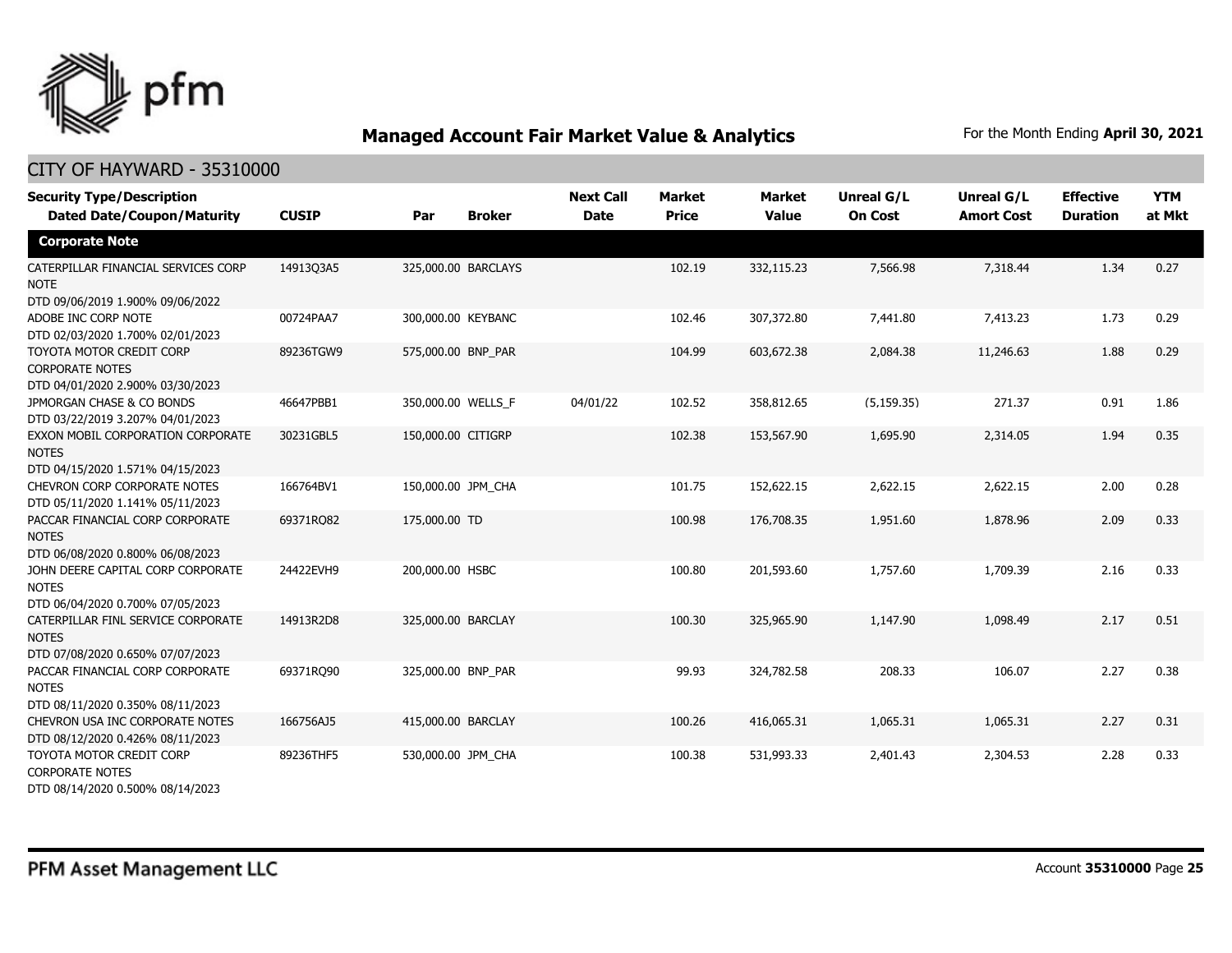

| <b>Security Type/Description</b><br><b>Dated Date/Coupon/Maturity</b>                                                     | <b>CUSIP</b> | Par                | <b>Broker</b> | <b>Next Call</b><br><b>Date</b> | <b>Market</b><br><b>Price</b> | <b>Market</b><br><b>Value</b> | <b>Unreal G/L</b><br><b>On Cost</b> | Unreal G/L<br><b>Amort Cost</b> | <b>Effective</b><br><b>Duration</b> | <b>YTM</b><br>at Mkt |
|---------------------------------------------------------------------------------------------------------------------------|--------------|--------------------|---------------|---------------------------------|-------------------------------|-------------------------------|-------------------------------------|---------------------------------|-------------------------------------|----------------------|
| <b>Corporate Note</b>                                                                                                     |              |                    |               |                                 |                               |                               |                                     |                                 |                                     |                      |
| JOHN DEERE CAPITAL CORP CORPORATE<br><b>NOTES</b><br>DTD 10/09/2020 0.400% 10/10/2023                                     | 24422EVJ5    | 250,000.00 JPM_CHA |               |                                 | 100.10                        | 250,245.50                    | 535.50                              | 481.52                          | 2.43                                | 0.36                 |
| BRISTOL-MYERS SQUIBB CO (CALLABLE)<br><b>CORP</b>                                                                         | 110122DT2    | 350,000.00 CITIGRP |               |                                 | 100.07                        | 350,258.30                    | 258.30                              | 258.30                          | 2.52                                | 0.51                 |
| DTD 11/13/2020 0.537% 11/13/2023<br>GOLDMAN SACHS GROUP INC CORPORATE<br><b>NOTES</b><br>DTD 11/19/2020 0.627% 11/17/2023 | 38141GXL3    | 250,000.00 GOLDMAN |               |                                 | 100.12                        | 250,293.50                    | 293.50                              | 293.50                          | 2.52                                | 0.58                 |
| <b>IBM CORP NOTES</b><br>DTD 02/12/2014 3.625% 02/12/2024                                                                 | 459200HU8    | 275,000.00 WELLS F |               |                                 | 108.64                        | 298,771.83                    | (3,543.92)                          | 1,075.66                        | 2.66                                | 0.49                 |
| <b>GOLDMAN SACHS CORP NOTES</b><br>DTD 03/03/2014 4.000% 03/03/2024                                                       | 38141GVM3    | 325,000.00 TD      |               |                                 | 109.26                        | 355,083.63                    | (3, 144.37)                         | (328.93)                        | 2.71                                | 0.70                 |
| <b>CHARLES SCHWAB CORP NOTES</b><br>(CALLABLE)<br>DTD 03/18/2021 0.750% 03/18/2024                                        | 808513BN4    | 405,000.00 CSFB    |               | 02/18/24                        | 100.62                        | 407,517.89                    | 2,720.39                            | 2,712.26                        | 2.77                                | 0.53                 |
| MORGAN STANLEY CORP NOTES<br>(CALLABLE)<br>DTD 04/22/2021 0.731% 04/05/2024                                               | 61772BAA1    | 245,000.00 MORGAN  |               | 04/05/23                        | 100.11                        | 245,258.97                    | 258.97                              | 258.97                          | 1.92                                | 0.69                 |
| COMCAST CORP (CALLABLE) CORPORATE<br><b>NOTES</b><br>DTD 10/05/2018 3.700% 04/15/2024                                     | 20030NCR0    | 150,000.00 CITIGRP |               | 03/15/24                        | 108.96                        | 163,440.30                    | (898.20)                            | 2,727.28                        | 2.76                                | 0.64                 |
| MORGAN STANLEY CORP NOTES<br>DTD 04/24/2018 3.737% 04/24/2024                                                             | 61744YAQ1    | 300,000.00 CSFB    |               |                                 | 105.97                        | 317,896.80                    | (4,954.20)                          | (1,304.39)                      | 2.85                                | 1.68                 |
| CITIGROUP INC CORPORATE NOTES<br>DTD 05/14/2020 1.678% 05/15/2024                                                         | 172967MR9    | 300,000.00 CITIGRP |               |                                 | 102.25                        | 306,758.10                    | 6,758.10                            | 6,758.10                        | 2.96                                | 0.93                 |
| <b>BANK OF AMERICA CORP NOTES</b><br>DTD 07/23/2018 3.864% 07/23/2024                                                     | 06051GHL6    | 150,000.00 MERRILL |               |                                 | 106.64                        | 159,966.60                    | (2,655.90)                          | (772.06)                        | 3.05                                | 1.74                 |
| BANK OF AMERICA CORP NOTES<br>DTD 07/23/2018 3.864% 07/23/2024                                                            | 06051GHL6    | 300,000.00 SUSQ    |               |                                 | 106.64                        | 319,933.20                    | (7,216.80)                          | (2,582.28)                      | 3.05                                | 1.74                 |
| BRISTOL MYERS SQUIBB CO CORP NOTES<br>(CALL<br>DTD 01/26/2020 2.900% 07/26/2024                                           | 110122CM8    | 144,000.00 HSBC    |               | 06/26/24                        | 106.86                        | 153,872.06                    | (2,035.30)                          | (229.03)                        | 3.02                                | 0.75                 |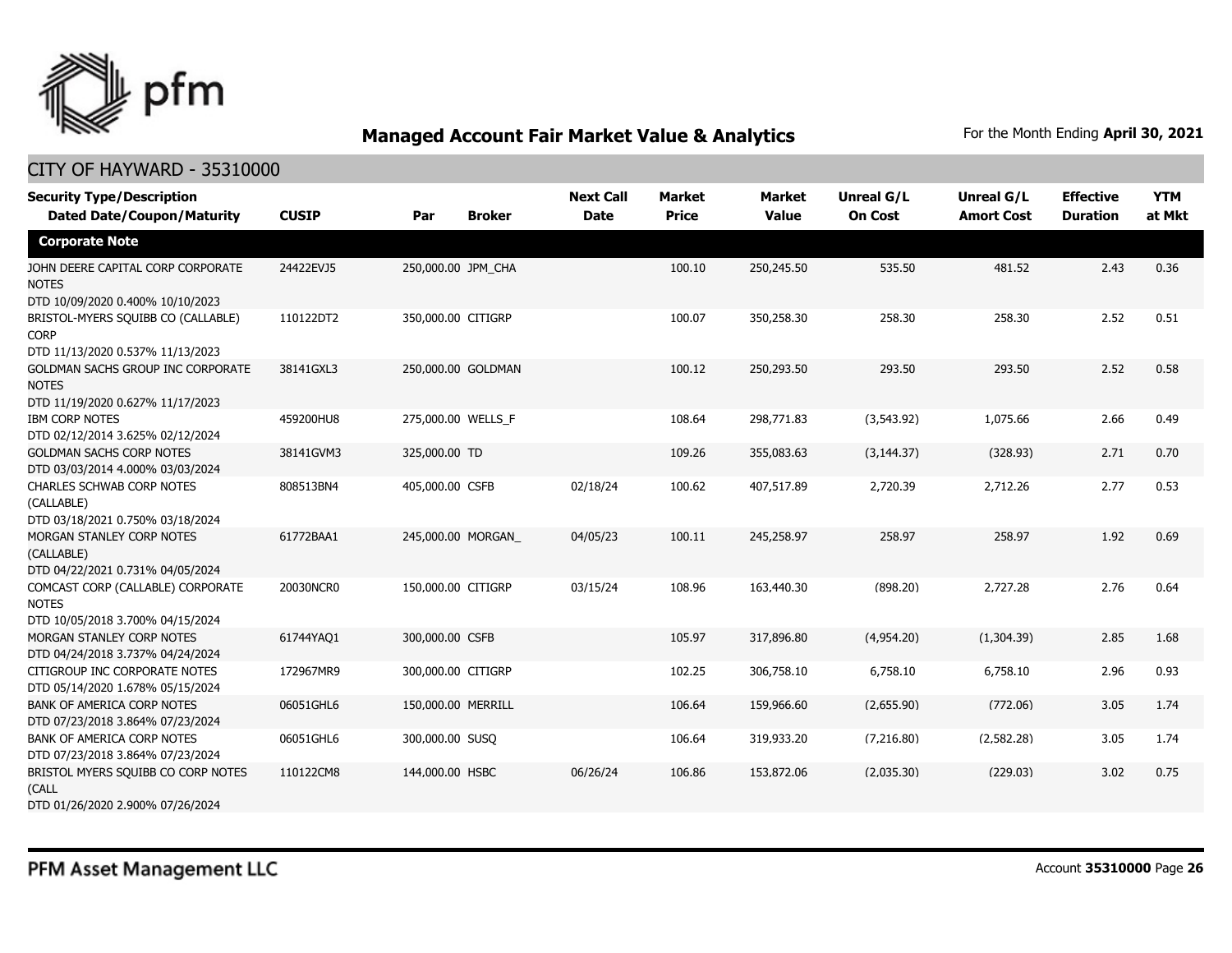

### CITY OF HAYWARD - 35310000

| <b>Security Type/Description</b><br><b>Dated Date/Coupon/Maturity</b>                  | <b>CUSIP</b> | Par                | <b>Broker</b>     | <b>Next Call</b><br><b>Date</b> | Market<br><b>Price</b> | <b>Market</b><br><b>Value</b> | Unreal G/L<br><b>On Cost</b> | <b>Unreal G/L</b><br><b>Amort Cost</b> | <b>Effective</b><br><b>Duration</b> | <b>YTM</b><br>at Mkt |
|----------------------------------------------------------------------------------------|--------------|--------------------|-------------------|---------------------------------|------------------------|-------------------------------|------------------------------|----------------------------------------|-------------------------------------|----------------------|
| <b>Corporate Note</b>                                                                  |              |                    |                   |                                 |                        |                               |                              |                                        |                                     |                      |
| JPMORGAN CHASE & CO CORPORATE<br><b>NOTES</b><br>DTD 09/16/2020 0.653% 09/16/2024      | 46647PBS4    | 125,000.00 CSFB    |                   |                                 | 99.89                  | 124,861.50                    | (106.00)                     | (110.78)                               | 3.34                                | 0.69                 |
| JPMORGAN CHASE & CO CORPORATE<br><b>NOTES</b><br>DTD 09/16/2020 0.653% 09/16/2024      | 46647PBS4    | 485,000.00 JPM_CHA |                   |                                 | 99.89                  | 484,462.62                    | (537.38)                     | (537.38)                               | 3.34                                | 0.69                 |
| BANK OF AMERICA CORP (CALLABLE)<br><b>CORPORAT</b><br>DTD 10/21/2020 0.810% 10/24/2024 | 06051GJH3    | 625,000.00 MERRILL |                   | 10/24/23                        | 100.00                 | 624,989.38                    | (10.62)                      | (10.62)                                | 2.46                                | 0.81                 |
| MERCK & CO INC CORP NOTES<br>DTD 02/10/2015 2.750% 02/10/2025                          | 58933YAR6    | 295,000.00 MERRILL |                   | 11/10/24                        | 106.75                 | 314,918.99                    | 684.99                       | 1,430.83                               | 3.37                                | 0.93                 |
| JPMORGAN CHASE & CO CORP NOTES<br>(CALLABLE<br>DTD 02/16/2021 0.563% 02/16/2025        | 46647PBY1    | 265,000.00 JPM CHA |                   | 02/16/24                        | 99.30                  | 263,132.55                    | (1,867.45)                   | (1,867.45)                             | 2.77                                | 0.75                 |
| EXXON MOBIL CORP CORPORATE NT<br>(CALLABLE)<br>DTD 03/06/2015 2.709% 03/06/2025        | 30231GAF9    |                    | 300,000.00 MORGAN | 12/06/24                        | 106.51                 | 319,541.40                    | 965.40                       | 1,406.70                               | 3.45                                | 0.98                 |
| BURLINGTN NORTH SANTA FE CORP<br><b>NOTES (CAL</b><br>DTD 03/09/2015 3.000% 04/01/2025 | 12189LAV3    | 300,000.00 BNP_PAR |                   | 01/01/25                        | 107.53                 | 322,576.20                    | (625.80)                     | 256.34                                 | 3.50                                | 1.04                 |
| BANK OF NY MELLON (CALLABLE) CORP<br><b>NOTES</b><br>DTD 04/24/2020 1.600% 04/24/2025  | 06406RAN7    | 325,000.00 BARCLAY |                   | 03/24/25                        | 102.89                 | 334,378.53                    | 60.78                        | 401.44                                 | 3.80                                | 0.86                 |
| <b>CITIGROUP INC CORPORATE NOTES</b><br>DTD 05/04/2021 0.981%<br>05/01/2025            | 172967MX6    | 325,000.00 MERRILL |                   |                                 | 100.26                 | 325,846.63                    | (4.87)                       | (4.87)                                 | 3.93                                | 0.91                 |
| <b>Security Type Sub-Total</b>                                                         |              | 10,909,000.00      |                   |                                 |                        | 11,193,517.36                 | 15,544.85                    | 60,568.94                              | 2.49                                | 0.69                 |
| <b>Certificate of Deposit</b>                                                          |              |                    |                   |                                 |                        |                               |                              |                                        |                                     |                      |
| CREDIT SUISSE NEW YORK CERT DEPOS<br>DTD 08/07/2020 0.520% 02/01/2022                  | 22549L6F7    | 975,000.00 CSFB    |                   |                                 | 100.21                 | 977,053.35                    | 2,053.35                     | 2,053.35                               | 0.77                                | 0.24                 |
| SOCIETE GENERALE NY CERT DEPOS<br>DTD 02/19/2020 1.800% 02/14/2022                     | 83369XDL9    | 600,000.00 MERRILL |                   |                                 | 101.10                 | 606,588.00                    | 6,588.00                     | 6,588.00                               | 0.78                                | 0.40                 |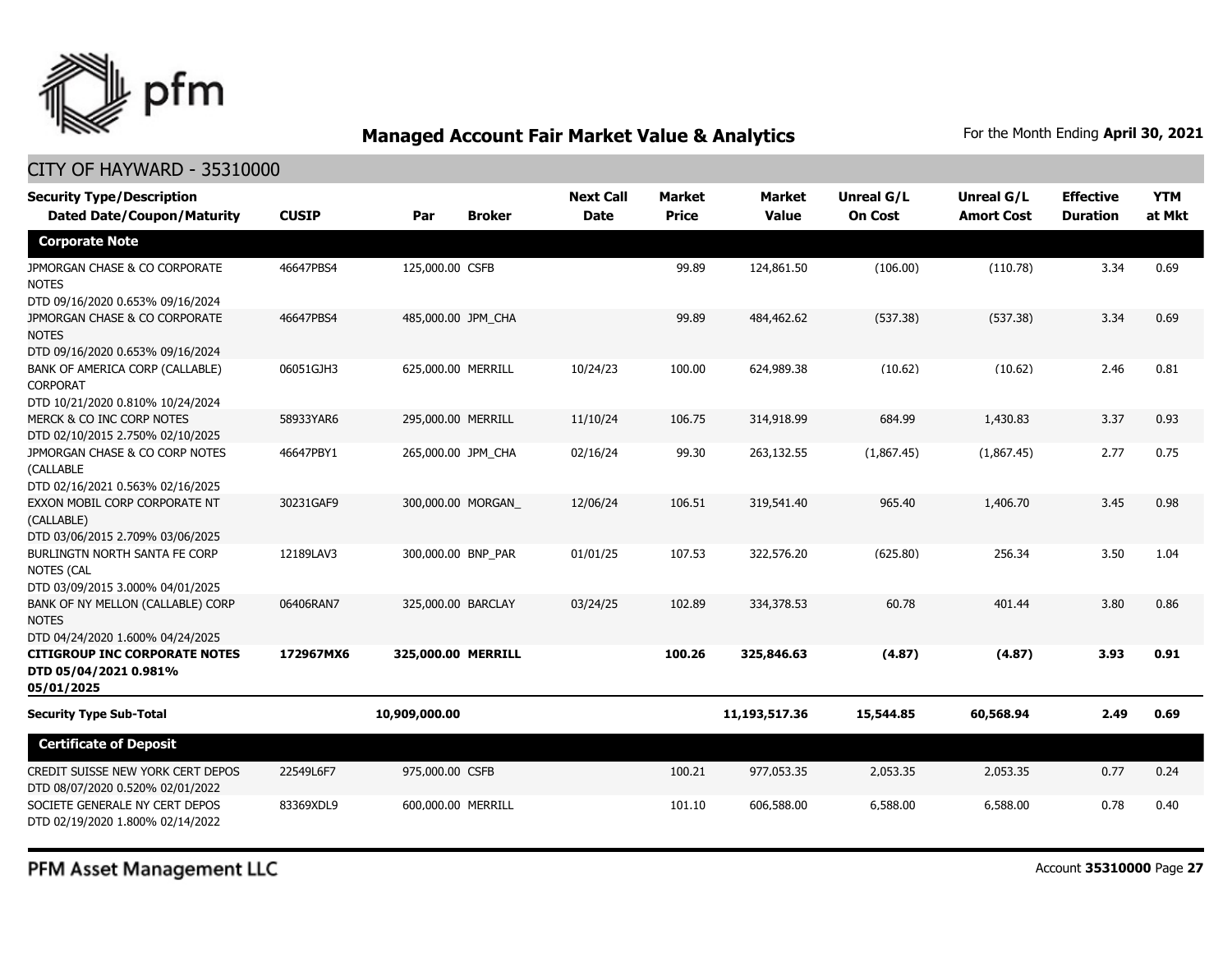

| <b>Security Type/Description</b>                                                  |              |                    |                     | <b>Next Call</b> | <b>Market</b> | <b>Market</b> | <b>Unreal G/L</b> | Unreal G/L        | <b>Effective</b> | <b>YTM</b> |
|-----------------------------------------------------------------------------------|--------------|--------------------|---------------------|------------------|---------------|---------------|-------------------|-------------------|------------------|------------|
| <b>Dated Date/Coupon/Maturity</b>                                                 | <b>CUSIP</b> | Par                | <b>Broker</b>       | <b>Date</b>      | <b>Price</b>  | <b>Value</b>  | <b>On Cost</b>    | <b>Amort Cost</b> | <b>Duration</b>  | at Mkt     |
| <b>Certificate of Deposit</b>                                                     |              |                    |                     |                  |               |               |                   |                   |                  |            |
| SUMITOMO MITSUI BANK NY CERT DEPOS<br>DTD 07/14/2020 0.700% 07/08/2022            | 86565CKU2    | 475,000.00 SMBC    |                     |                  | 100.51        | 477,421.08    | 2,421.08          | 2,421.08          | 1.19             | 0.27       |
| NORDEA BANK ABP NEW YORK CERT<br><b>DEPOS</b><br>DTD 08/29/2019 1.850% 08/26/2022 | 65558TLL7    | 625,000.00 MERRILL |                     |                  | 102.18        | 638,635.00    | 13,635.00         | 13,635.00         | 1.31             | 0.20       |
| SKANDINAV ENSKILDA BANK LT CD<br>DTD 09/03/2019 1.860% 08/26/2022                 | 83050PDR7    |                    | 625,000.00 BARCLAYS |                  | 102.19        | 638,717.50    | 13,717.50         | 13,717.50         | 1.31             | 0.20       |
| DNB BANK ASA/NY LT CD<br>DTD 12/06/2019 2.040% 12/02/2022                         | 23341VZT1    |                    | 625,000.00 GOLDMAN  |                  | 102.86        | 642,891.25    | 17,891.25         | 17,891.25         | 1.56             | 0.23       |
| CREDIT SUISSE NEW YORK CERT DEPOS<br>DTD 03/23/2021 0.590% 03/17/2023             | 22552G3C2    | 975,000.00 CSFB    |                     |                  | 99.98         | 974,849.85    | (150.15)          | (150.15)          | 1.87             | 0.59       |
| <b>Security Type Sub-Total</b>                                                    |              | 4,900,000.00       |                     |                  |               | 4,956,156.03  | 56,156.03         | 56,156.03         | 1.27             | 0.32       |
| <b>Bank Note</b>                                                                  |              |                    |                     |                  |               |               |                   |                   |                  |            |
| PNC BANK NA CORP NOTES<br>DTD 06/08/2018 3.500% 06/08/2023                        | 69353RFL7    | 300,000.00 TD      |                     | 11/09/21         | 106.20        | 318,592.20    | (2,647.80)        | 11,906.82         | 0.52             | 0.54       |
| <b>Security Type Sub-Total</b>                                                    |              | 300,000.00         |                     |                  |               | 318,592.20    | (2,647.80)        | 11,906.82         | 0.52             | 0.54       |
| <b>Asset-Backed Security</b>                                                      |              |                    |                     |                  |               |               |                   |                   |                  |            |
| <b>FORDL 2019-A A3</b><br>DTD 02/25/2019 2.900% 05/15/2022                        | 34532FAD4    |                    | 27,285.07 CITIGRP   |                  | 100.08        | 27,307.14     | 24.20             | 22.76             | 0.05             | 2.82       |
| <b>VWALT 2019-A A3</b><br>DTD 10/04/2019 1.990% 11/21/2022                        | 92867XAD8    |                    | 300,000.00 JPM_CHAS |                  | 100.84        | 302,514.30    | 2,519.04          | 2,516.66          | 0.53             | 1.45       |
| HART 2018-B A3<br>DTD 12/12/2018 3.200% 12/15/2022                                | 44933AAC1    |                    | 58,754.83 BARCLAYS  |                  | 100.79        | 59,220.11     | 465.99            | 465.57            | 0.28             | 2.70       |
| HAROT 2019-1 A3<br>DTD 02/27/2019 2.830% 03/20/2023                               | 43814WAC9    | 113,062.75 MERRILL |                     |                  | 101.25        | 114,474.23    | 1,414.51          | 1,412.89          | 0.52             | 2.15       |
| FORD CREDIT AUTO OWNER TRUST<br>DTD 10/23/2018 3.240% 04/15/2023                  | 34532TAD4    |                    | 88,070.80 BARCLAYS  |                  | 101.10        | 89,036.35     | 980.62            | 972.13            | 0.36             | 2.66       |
| NAROT 2018-C A3<br>DTD 12/12/2018 3.220% 06/15/2023                               | 65478NAD7    | 116,171.55 MIZUHO  |                     |                  | 101.46        | 117,872.73    | 1,723.44          | 1,711.66          | 0.47             | 2.51       |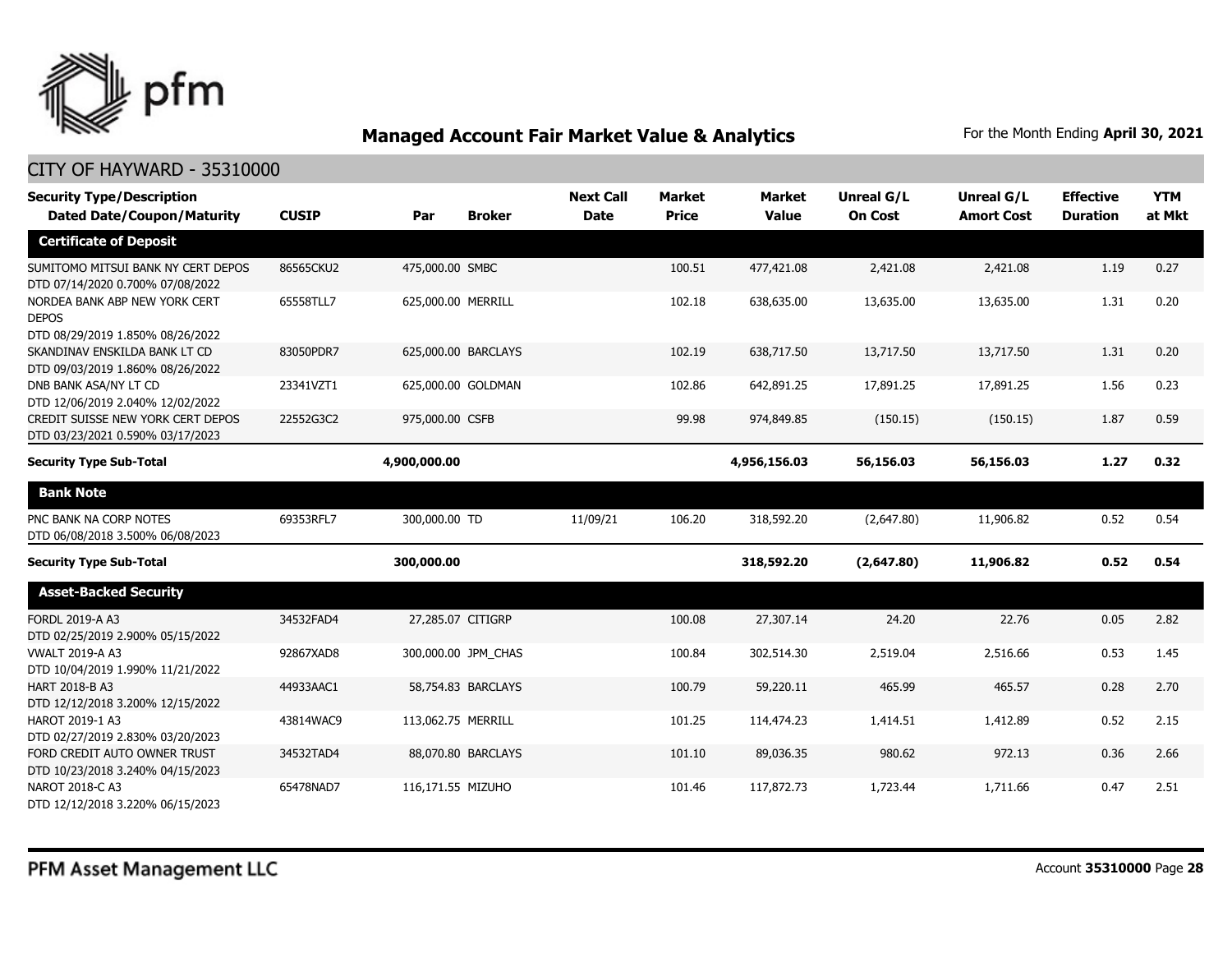

### CITY OF HAYWARD - 35310000

| <b>Security Type/Description</b><br><b>Dated Date/Coupon/Maturity</b> | <b>CUSIP</b> | Par                | <b>Broker</b>       | <b>Next Call</b><br><b>Date</b> | <b>Market</b><br><b>Price</b> | <b>Market</b><br><b>Value</b> | <b>Unreal G/L</b><br><b>On Cost</b> | Unreal G/L<br><b>Amort Cost</b> | <b>Effective</b><br><b>Duration</b> | <b>YTM</b><br>at Mkt |
|-----------------------------------------------------------------------|--------------|--------------------|---------------------|---------------------------------|-------------------------------|-------------------------------|-------------------------------------|---------------------------------|-------------------------------------|----------------------|
| <b>Asset-Backed Security</b>                                          |              |                    |                     |                                 |                               |                               |                                     |                                 |                                     |                      |
| CARMAX AUTO OWNER TRUST<br>DTD 07/25/2018 3.130% 06/15/2023           | 14313FAD1    |                    | 127,611.95 BARCLAYS |                                 | 101.22                        | 129,168.27                    | 1,573.71                            | 1,563.87                        | 0.36                                | 2.54                 |
| HYUNDAI AUTO RECEIVABLES TRUST<br>DTD 04/10/2019 2.660% 06/15/2023    | 44932NAD2    | 169,641.07 SOCGEN  |                     |                                 | 101.12                        | 171,538.78                    | 1,920.04                            | 1,909.04                        | 0.50                                | 2.12                 |
| GMALT 2020-3 A3<br>DTD 09/29/2020 0.450% 08/21/2023                   | 362569AC9    |                    | 320,000.00 WELLS F  |                                 | 100.21                        | 320,656.06                    | 686.72                              | 680.51                          | 1.23                                | 0.36                 |
| CARMAX AUTO OWNER TRUST<br>DTD 10/24/2018 3.360% 09/15/2023           | 14315EAC4    | 141,325.14 MERRILL |                     |                                 | 101.75                        | 143,799.52                    | 2,475.67                            | 2,475.01                        | 0.48                                | 2.60                 |
| COPAR 2019-1 A3<br>DTD 05/30/2019 2.510% 11/15/2023                   | 14042WAC4    |                    | 134,433.38 JPM CHAS |                                 | 101.25                        | 136,107.56                    | 1,701.42                            | 1,689.69                        | 0.58                                | 2.01                 |
| MBALT 2020-B A3<br>DTD 09/23/2020 0.400% 11/15/2023                   | 58769EAC2    | 170,000.00 MIZUHO  |                     |                                 | 100.10                        | 170,176.65                    | 185.27                              | 183.62                          | 1.51                                | 0.36                 |
| FIFTH THIRD AUTO TRUST<br>DTD 05/08/2019 2.640% 12/15/2023            | 31680YAD9    | 157,666.82 CSFB    |                     |                                 | 101.40                        | 159,879.77                    | 2,247.61                            | 2,232.69                        | 0.56                                | 2.09                 |
| BMWLT 2021-1 A3<br>DTD 03/10/2021 0.290% 01/25/2024                   | 05591RAC8    | 235,000.00 MIZUHO  |                     |                                 | 99.93                         | 234,832.80                    | (159.75)                            | (160.12)                        | 1.60                                | 0.32                 |
| <b>HDMOT 2019-A A3</b><br>DTD 06/26/2019 2.340% 02/15/2024            | 41284WAC4    |                    | 218,347.02 BARCLAYS |                                 | 101.10                        | 220,757.81                    | 2,427.69                            | 2,420.96                        | 0.54                                | 1.93                 |
| GMCAR 2019-2 A3<br>DTD 04/17/2019 2.650% 02/16/2024                   | 36257FAD2    |                    | 220,317.94 BARCLAYS |                                 | 101.28                        | 223,144.02                    | 2,844.01                            | 2,836.45                        | 0.56                                | 2.18                 |
| <b>TLOT 2021-A A3</b><br>DTD 04/21/2021 0.390% 04/22/2024             | 89238EAC0    |                    | 340,000.00 JPM CHA  |                                 | 100.07                        | 340,222.69                    | 262.37                              | 262.01                          | 2.04                                | 0.37                 |
| VZOT 2020-A A1A<br>DTD 01/29/2020 1.850% 07/22/2024                   | 92348TAA2    | 150,000.00 MERRILL |                     |                                 | 101.87                        | 152,808.62                    | 2,826.18                            | 2,821.26                        | 1.21                                | 1.26                 |
| COMET 2019-A2 A2<br>DTD 09/05/2019 1.720% 08/15/2024                  | 14041NFU0    | 600,000,00 RBC     |                     |                                 | 101.96                        | 611,768.70                    | 11,919.78                           | 11,869.25                       | 1.28                                | 1.11                 |
| <b>HDMOT 2020-A A3</b><br>DTD 01/29/2020 1.870% 10/15/2024            | 41284UAD6    | 135,000.00 CITIGRP |                     |                                 | 101.49                        | 137,013.04                    | 2,042.48                            | 2,034.65                        | 0.90                                | 1.43                 |
| CARMX 2020-1 A3<br>DTD 01/22/2020 1.890% 12/16/2024                   | 14315XAC2    | 345,000.00 MERRILL |                     |                                 | 102.30                        | 352,929.86                    | 7,997.55                            | 7,979.97                        | 1.28                                | 1.24                 |
| VZOT 2020-B A<br>DTD 08/12/2020 0.470% 02/20/2025                     | 92290BAA9    | 675,000.00 RBC     |                     |                                 | 100.34                        | 677,280.83                    | 2,422.58                            | 2,400.11                        | 1.75                                | 0.38                 |
| GMCAR 2020-3 A3<br>DTD 08/19/2020 0.450% 04/16/2025                   | 362590AC5    | 445,000.00 CITIGRP |                     |                                 | 100.15                        | 445,646.23                    | 748.05                              | 732.79                          | 1.59                                | 0.41                 |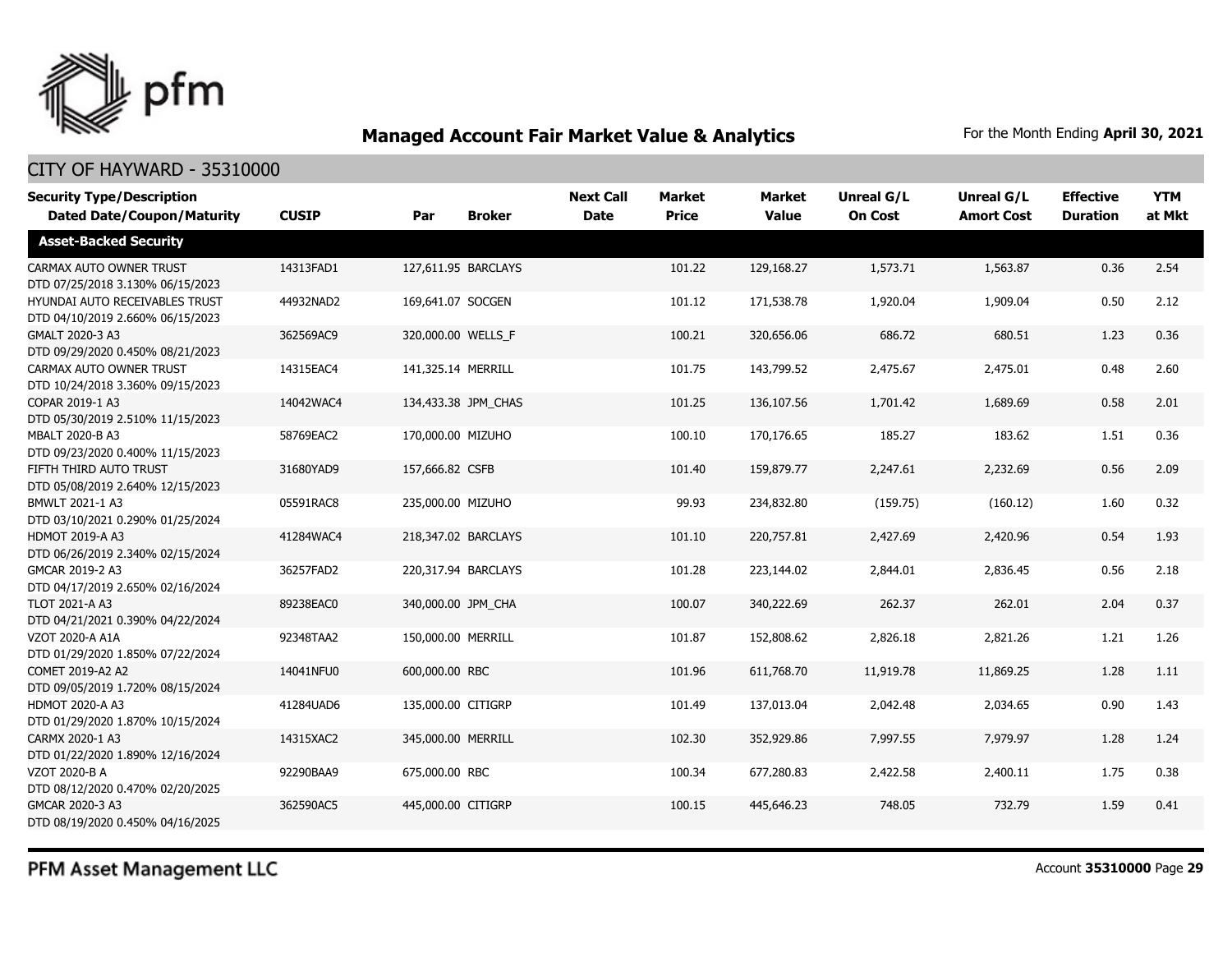

### CITY OF HAYWARD - 35310000

| <b>Security Type/Description</b><br><b>Dated Date/Coupon/Maturity</b> | <b>CUSIP</b> | Par                | <b>Broker</b> | <b>Next Call</b><br><b>Date</b> | Market<br><b>Price</b> | Market<br><b>Value</b> | Unreal G/L<br><b>On Cost</b> | Unreal G/L<br><b>Amort Cost</b> | <b>Effective</b><br><b>Duration</b> | <b>YTM</b><br>at Mkt |
|-----------------------------------------------------------------------|--------------|--------------------|---------------|---------------------------------|------------------------|------------------------|------------------------------|---------------------------------|-------------------------------------|----------------------|
| <b>Asset-Backed Security</b>                                          |              |                    |               |                                 |                        |                        |                              |                                 |                                     |                      |
| KCOT 2021-1A A3<br>DTD 04/14/2021 0.620% 08/15/2025                   | 50117TAC5    | 290,000.00 JPM CHA |               |                                 | 100.05                 | 290,154.59             | 213.92                       | 213.28                          | 2.81                                | 0.61                 |
| <b>HART 2021-A A3</b><br>DTD 04/28/2021 0.380% 09/15/2025             | 44933LAC7    | 135,000.00 BARCLAY |               |                                 | 99.97                  | 134,954.83             | (30.97)                      | (31.00)                         | 2.24                                | 0.39                 |
| CARMX 2021-2 A3<br>DTD 04/21/2021 0.520% 02/17/2026                   | 14314QAC8    | 310,000.00 MERRILL |               |                                 | 100.04                 | 310,114.33             | 181.13                       | 180.75                          | 2.54                                | 0.51                 |
| <b>Security Type Sub-Total</b>                                        |              | 6,022,688.32       |               |                                 |                        | 6,073,379.82           | 51,613.26                    | 51,396.46                       | 1.32                                | 1.11                 |
| <b>Managed Account Sub-Total</b>                                      |              | 127,850,863.71     |               |                                 |                        | 129,362,194.23         | 875,633.95                   | 1,037,949.71                    | 1.86                                | 0.38                 |
| <b>Securities Sub-Total</b>                                           |              | \$127,850,863.71   |               |                                 |                        | \$129,362,194.23       | \$875,633.95                 | \$1,037,949.71                  | 1.86                                | 0.38%                |
| <b>Accrued Interest</b>                                               |              |                    |               |                                 |                        | \$299,339.65           |                              |                                 |                                     |                      |
| <b>Total Investments</b>                                              |              |                    |               |                                 |                        | \$129,661,533.88       |                              |                                 |                                     |                      |

Bolded items are forward settling trades.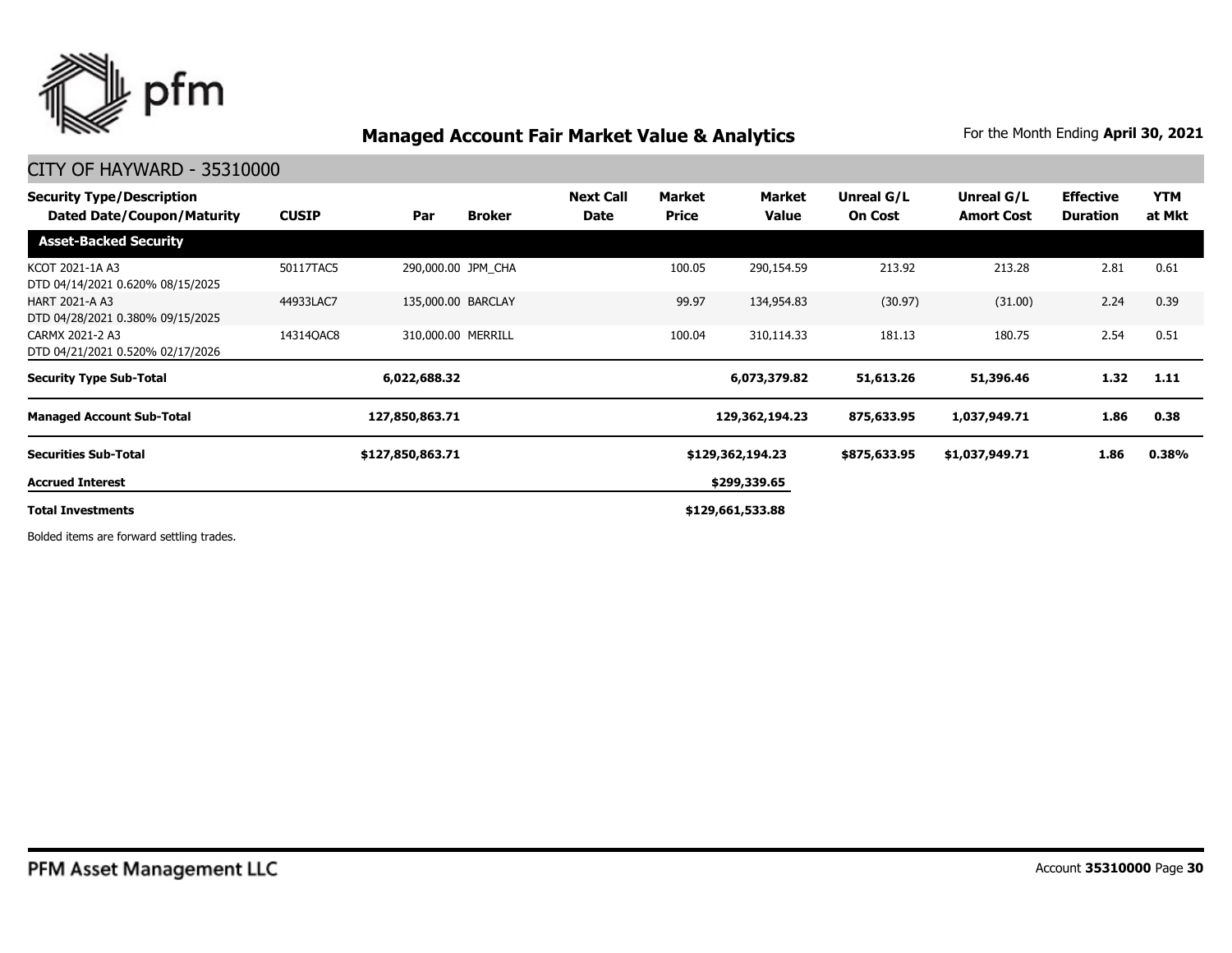

### CITY OF HAYWARD - 35310000

| <b>Transaction Type</b> |                                   |                                                                                                  |              |              | <b>Principal</b> | <b>Accrued</b>  |                  | <b>Realized G/L</b> | <b>Realized G/L</b> | <b>Sale</b>   |
|-------------------------|-----------------------------------|--------------------------------------------------------------------------------------------------|--------------|--------------|------------------|-----------------|------------------|---------------------|---------------------|---------------|
| <b>Trade</b>            | <b>Settle</b>                     | <b>Security Description</b>                                                                      | <b>CUSIP</b> | Par          | <b>Proceeds</b>  | <b>Interest</b> | <b>Total</b>     | Cost                | <b>Amort Cost</b>   | <b>Method</b> |
| <b>BUY</b>              |                                   |                                                                                                  |              |              |                  |                 |                  |                     |                     |               |
| 04/01/21                | 04/05/21                          | <b>US TREASURY NOTES</b><br>DTD 05/01/2017 2.000% 04/30/2024                                     | 912828X70    | 2,300,000.00 | (2,414,191.41)   | (19,823.20)     | (2,434,014.61)   |                     |                     |               |
| 04/06/21                | 04/14/21                          | KCOT 2021-1A A3<br>DTD 04/14/2021 0.620% 08/15/2025                                              | 50117TAC5    | 290,000.00   | (289, 940.67)    | 0.00            | (289, 940.67)    |                     |                     |               |
| 04/13/21                | 04/20/21                          | INTL BK OF RECON AND DEV NOTE<br>DTD 04/20/2021 0.125% 04/20/2023                                | 459058JV6    | 910,000.00   | (908, 116.30)    | 0.00            | (908, 116.30)    |                     |                     |               |
| 04/13/21                | 04/21/21                          | CARMX 2021-2 A3<br>DTD 04/21/2021 0.520% 02/17/2026                                              | 14314QAC8    | 310,000.00   | (309, 933.20)    | 0.00            | (309, 933.20)    |                     |                     |               |
| 04/13/21                | 04/21/21                          | TLOT 2021-A A3<br>DTD 04/21/2021 0.390% 04/22/2024                                               | 89238EAC0    | 340,000.00   | (339,960.32)     | 0.00            | (339,960.32)     |                     |                     |               |
| 04/19/21                | 04/22/21                          | MORGAN STANLEY CORP NOTES<br>(CALLABLE)<br>DTD 04/22/2021 0.731% 04/05/2024                      | 61772BAA1    | 245,000.00   | (245,000.00)     | 0.00            | (245,000.00)     |                     |                     |               |
| 04/20/21                | 04/28/21                          | HART 2021-A A3<br>DTD 04/28/2021 0.380% 09/15/2025                                               | 44933LAC7    | 135,000.00   | (134, 985.80)    | 0.00            | (134, 985.80)    |                     |                     |               |
|                         |                                   | 04/28/21 05/04/21 CITIGROUP INC CORPORATE<br><b>NOTES</b><br>DTD 05/04/2021 0.981%<br>05/01/2025 | 172967MX6    | 325,000.00   | (325, 851.50)    | 0.00            | (325, 851.50)    |                     |                     |               |
| 04/29/21                | 04/30/21                          | <b>US TREASURY NOTES</b><br>DTD 12/15/2020 0.125% 12/15/2023                                     | 91282CBA8    | 2,260,000.00 | (2,251,171.88)   | (1,055.49)      | (2,252,227.37)   |                     |                     |               |
|                         | <b>Transaction Type Sub-Total</b> |                                                                                                  |              | 7,115,000.00 | (7, 219, 151.08) | (20, 878.69)    | (7, 240, 029.77) |                     |                     |               |
| <b>INTEREST</b>         |                                   |                                                                                                  |              |              |                  |                 |                  |                     |                     |               |
| 04/01/21                | 04/01/21                          | BURLINGTN NORTH SANTA FE CORP<br><b>NOTES (CAL</b><br>DTD 03/09/2015 3.000% 04/01/2025           | 12189LAV3    | 300,000.00   | 0.00             | 4,500.00        | 4,500.00         |                     |                     |               |
| 04/01/21                | 04/01/21                          | JPMORGAN CHASE & CO BONDS<br>DTD 03/22/2019 3.207% 04/01/2023                                    | 46647PBB1    | 350,000.00   | 0.00             | 5,612.25        | 5,612.25         |                     |                     |               |
| 04/01/21                | 04/25/21                          | FHMS KP05 A<br>DTD 12/01/2018 3.203% 07/01/2023                                                  | 3137FKK39    | 80,483.33    | 0.00             | 214.82          | 214.82           |                     |                     |               |
| 04/01/21                | 04/25/21                          | FHMS K023 A1<br>DTD 12/01/2012 1.583% 04/01/2022                                                 | 3137AWQG3    | 492,648.96   | 0.00             | 649.89          | 649.89           |                     |                     |               |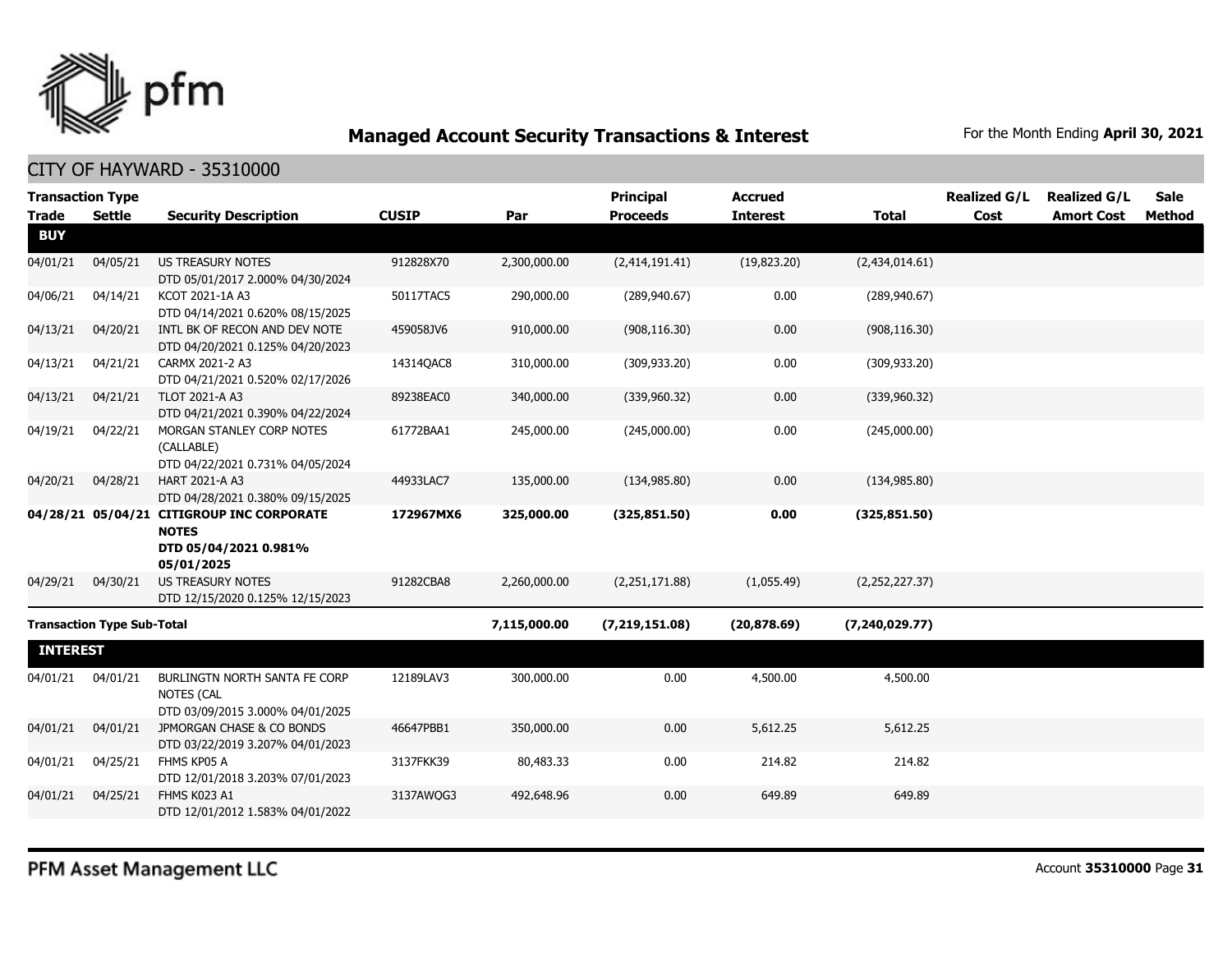

|                 | <b>Transaction Type</b> |                                                                                       |              |              | <b>Principal</b> | <b>Accrued</b>  |              | <b>Realized G/L</b> | <b>Realized G/L</b> | <b>Sale</b> |
|-----------------|-------------------------|---------------------------------------------------------------------------------------|--------------|--------------|------------------|-----------------|--------------|---------------------|---------------------|-------------|
| Trade           | Settle                  | <b>Security Description</b>                                                           | <b>CUSIP</b> | Par          | <b>Proceeds</b>  | <b>Interest</b> | <b>Total</b> | Cost                | <b>Amort Cost</b>   | Method      |
| <b>INTEREST</b> |                         |                                                                                       |              |              |                  |                 |              |                     |                     |             |
| 04/01/21        | 04/25/21                | FHLMC MULTIFAMILY STRUCTURED P<br>DTD 05/01/2015 2.791% 01/01/2022                    | 3137BHXY8    | 1,236,894.22 | 0.00             | 2,876.81        | 2,876.81     |                     |                     |             |
| 04/01/21        | 04/25/21                | FHLMC MULTIFAMILY STRUCTURED P<br>DTD 05/01/2013 2.510% 11/01/2022                    | 3137B1BS0    | 1,565,000.00 | 0.00             | 3,273.46        | 3,273.46     |                     |                     |             |
| 04/01/21        | 04/25/21                | FHMS KJ30 A1<br>DTD 07/01/2020 0.526% 01/01/2025                                      | 3137FUZN7    | 386,881.05   | 0.00             | 169.58          | 169.58       |                     |                     |             |
| 04/01/21        | 04/25/21                | <b>FHMS K720 A1</b><br>DTD 11/01/2015 2.316% 11/01/2021                               | 3137BLUQ9    | 101,156.79   | 0.00             | 195.23          | 195.23       |                     |                     |             |
| 04/01/21        | 04/25/21                | FHLMC MULTIFAMILY STRUCTURED P<br>DTD 12/01/2012 2.355% 07/01/2022                    | 3137AVXN2    | 1,797,386.00 | 0.00             | 3,527.37        | 3,527.37     |                     |                     |             |
| 04/01/21        | 04/25/21                | FANNIEMAE-ACES<br>DTD 02/01/2013 2.509% 11/01/2022                                    | 3136ACGJ4    | 915,089.94   | 0.00             | 1,985.27        | 1,985.27     |                     |                     |             |
| 04/01/21        | 04/25/21                | FNA 2013-M7 A2<br>DTD 05/01/2013 2.280% 12/01/2022                                    | 3136AEGO4    | 651,632.34   | 0.00             | 1,386.24        | 1,386.24     |                     |                     |             |
| 04/01/21        | 04/25/21                | FHMS K019 A2<br>DTD 08/01/2012 2.272% 03/01/2022                                      | 3137ASNJ9    | 568,252.33   | 0.00             | 1,075.89        | 1,075.89     |                     |                     |             |
| 04/01/21        | 04/25/21                | FNA 2018-M5 A2<br>DTD 04/01/2018 3.560% 09/01/2021                                    | 3136B1XP4    | 112,690.18   | 0.00             | 334.31          | 334.31       |                     |                     |             |
| 04/01/21        | 04/25/21                | FHLMC MULTIFAMILY STRUCTURED P<br>DTD 12/01/2012 2.307% 08/01/2022                    | 3137AWQH1    | 1,250,000.00 | 0.00             | 2,403.13        | 2,403.13     |                     |                     |             |
| 04/01/21        | 04/25/21                | FHLMC MULTIFAMILY STRUCTURED P<br>DTD 11/01/2015 2.716% 06/01/2022                    | 3137BLUR7    | 600,000.00   | 0.00             | 1,358.00        | 1,358.00     |                     |                     |             |
| 04/01/21        | 04/25/21                | FHMS KJ27 A1<br>DTD 11/01/2019 2.092% 07/01/2024                                      | 3137FO3V3    | 448,594.77   | 0.00             | 973.21          | 973.21       |                     |                     |             |
| 04/06/21        | 04/06/21                | SOCIETE GENERALE NY CERT DEPOS<br>DTD 02/19/2020 1.800% 02/14/2022                    | 83369XDL9    | 0.00         | 0.00             | (60.00)         | (60.00)      |                     |                     |             |
| 04/08/21        | 04/08/21                | FEDERAL FARM CREDIT BANK NOTES<br>DTD 04/08/2020 0.375% 04/08/2022                    | 3133ELWD2    | 2,550,000.00 | 0.00             | 4,781.25        | 4,781.25     |                     |                     |             |
| 04/10/21        | 04/10/21                | JOHN DEERE CAPITAL CORP<br><b>CORPORATE NOTES</b><br>DTD 10/09/2020 0.400% 10/10/2023 | 24422EVJ5    | 250,000.00   | 0.00             | 502.78          | 502.78       |                     |                     |             |
| 04/15/21        | 04/15/21                | CARMX 2020-1 A3<br>DTD 01/22/2020 1.890% 12/16/2024                                   | 14315XAC2    | 345,000.00   | 0.00             | 543.38          | 543.38       |                     |                     |             |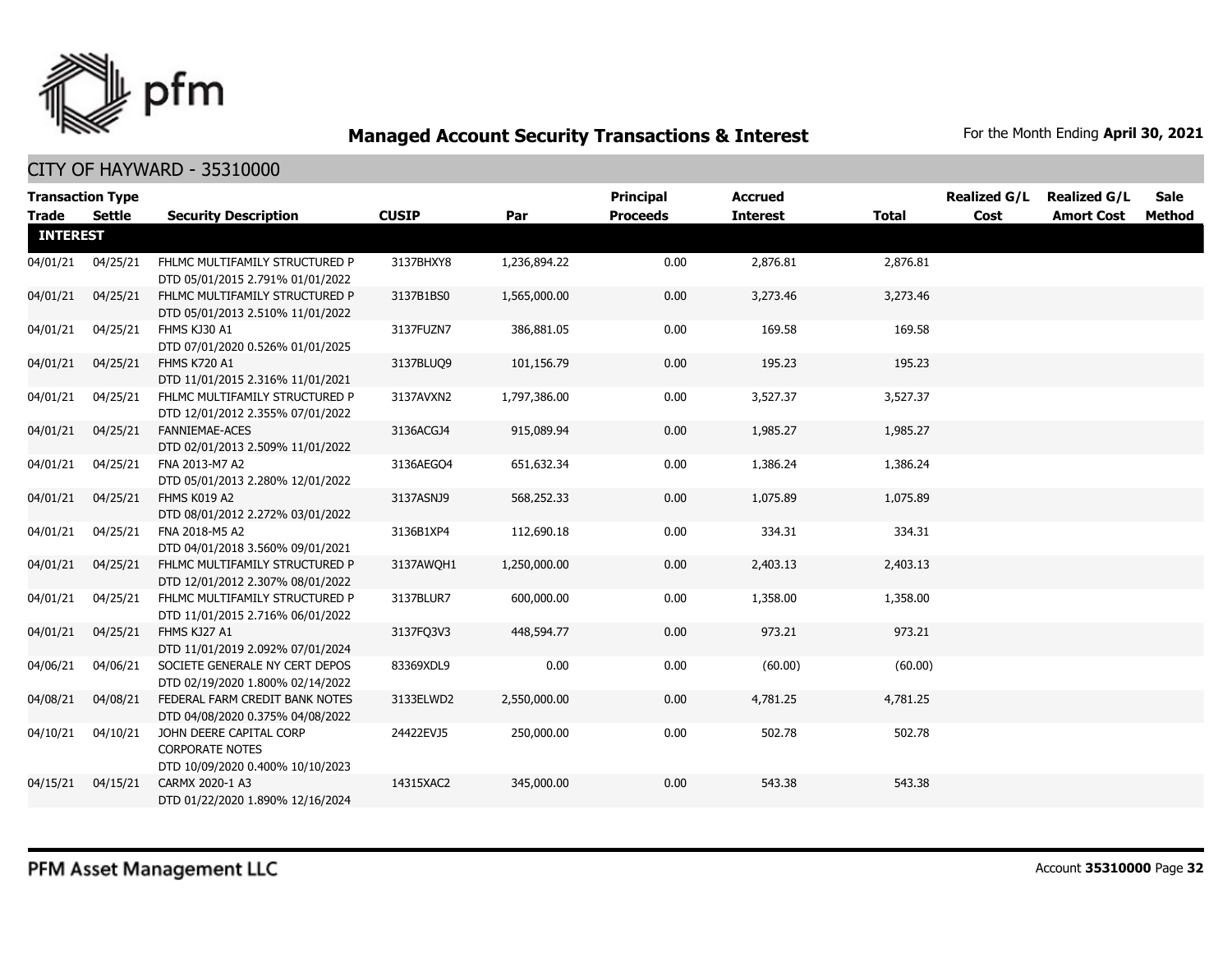

CITY OF HAYWARD - 35310000

| <b>Transaction Type</b>         |          |                                                                                       |              |              | Principal       | <b>Accrued</b>  |              | <b>Realized G/L</b> | <b>Realized G/L</b> | <b>Sale</b> |
|---------------------------------|----------|---------------------------------------------------------------------------------------|--------------|--------------|-----------------|-----------------|--------------|---------------------|---------------------|-------------|
| <b>Trade</b><br><b>INTEREST</b> | Settle   | <b>Security Description</b>                                                           | <b>CUSIP</b> | Par          | <b>Proceeds</b> | <b>Interest</b> | <b>Total</b> | Cost                | <b>Amort Cost</b>   | Method      |
| 04/15/21                        | 04/15/21 | MBALT 2020-B A3<br>DTD 09/23/2020 0.400% 11/15/2023                                   | 58769EAC2    | 170,000.00   | 0.00            | 56.67           | 56.67        |                     |                     |             |
| 04/15/21                        | 04/15/21 | FORD CREDIT AUTO OWNER TRUST<br>DTD 10/23/2018 3.240% 04/15/2023                      | 34532TAD4    | 101,356.70   | 0.00            | 273.66          | 273.66       |                     |                     |             |
| 04/15/21                        | 04/15/21 | COMET 2019-A2 A2<br>DTD 09/05/2019 1.720% 08/15/2024                                  | 14041NFU0    | 600,000.00   | 0.00            | 860.00          | 860.00       |                     |                     |             |
| 04/15/21                        | 04/15/21 | COMCAST CORP (CALLABLE)<br><b>CORPORATE NOTES</b><br>DTD 10/05/2018 3.700% 04/15/2024 | 20030NCR0    | 150,000.00   | 0.00            | 2,775.00        | 2,775.00     |                     |                     |             |
| 04/15/21                        | 04/15/21 | EXXON MOBIL CORPORATION<br><b>CORPORATE NOTES</b><br>DTD 04/15/2020 1.571% 04/15/2023 | 30231GBL5    | 150,000,00   | 0.00            | 1,178.25        | 1,178.25     |                     |                     |             |
| 04/15/21                        | 04/15/21 | FORDL 2019-A A3<br>DTD 02/25/2019 2.900% 05/15/2022                                   | 34532FAD4    | 61,988.21    | 0.00            | 149.80          | 149.80       |                     |                     |             |
| 04/15/21                        | 04/15/21 | NAROT 2018-C A3<br>DTD 12/12/2018 3.220% 06/15/2023                                   | 65478NAD7    | 129,524.25   | 0.00            | 347.56          | 347.56       |                     |                     |             |
| 04/15/21                        | 04/15/21 | HART 2018-B A3<br>DTD 12/12/2018 3.200% 12/15/2022                                    | 44933AAC1    | 68,779.93    | 0.00            | 183.41          | 183.41       |                     |                     |             |
| 04/15/21                        | 04/15/21 | CARMAX AUTO OWNER TRUST<br>DTD 07/25/2018 3.130% 06/15/2023                           | 14313FAD1    | 144,443.96   | 0.00            | 376.76          | 376.76       |                     |                     |             |
| 04/15/21                        | 04/15/21 | <b>HDMOT 2019-A A3</b><br>DTD 06/26/2019 2.340% 02/15/2024                            | 41284WAC4    | 242,905.14   | 0.00            | 473.67          | 473.67       |                     |                     |             |
| 04/15/21                        | 04/15/21 | COPAR 2019-1 A3<br>DTD 05/30/2019 2.510% 11/15/2023                                   | 14042WAC4    | 147,579.50   | 0.00            | 308.69          | 308.69       |                     |                     |             |
| 04/15/21                        | 04/15/21 | US TREASURY NOTES<br>DTD 10/15/2019 1.375% 10/15/2022                                 | 912828YK0    | 5,250,000.00 | 0.00            | 36,093.75       | 36,093.75    |                     |                     |             |
| 04/15/21                        | 04/15/21 | FIFTH THIRD AUTO TRUST<br>DTD 05/08/2019 2.640% 12/15/2023                            | 31680YAD9    | 174,085.04   | 0.00            | 382.99          | 382.99       |                     |                     |             |
| 04/15/21                        | 04/15/21 | <b>HDMOT 2020-A A3</b><br>DTD 01/29/2020 1.870% 10/15/2024                            | 41284UAD6    | 135,000.00   | 0.00            | 210.38          | 210.38       |                     |                     |             |
| 04/15/21                        | 04/15/21 | HYUNDAI AUTO RECEIVABLES TRUST<br>DTD 04/10/2019 2.660% 06/15/2023                    | 44932NAD2    | 188,632.22   | 0.00            | 418.13          | 418.13       |                     |                     |             |
| 04/15/21                        | 04/15/21 | CARMAX AUTO OWNER TRUST<br>DTD 10/24/2018 3.360% 09/15/2023                           | 14315EAC4    | 155,529.75   | 0.00            | 435.48          | 435.48       |                     |                     |             |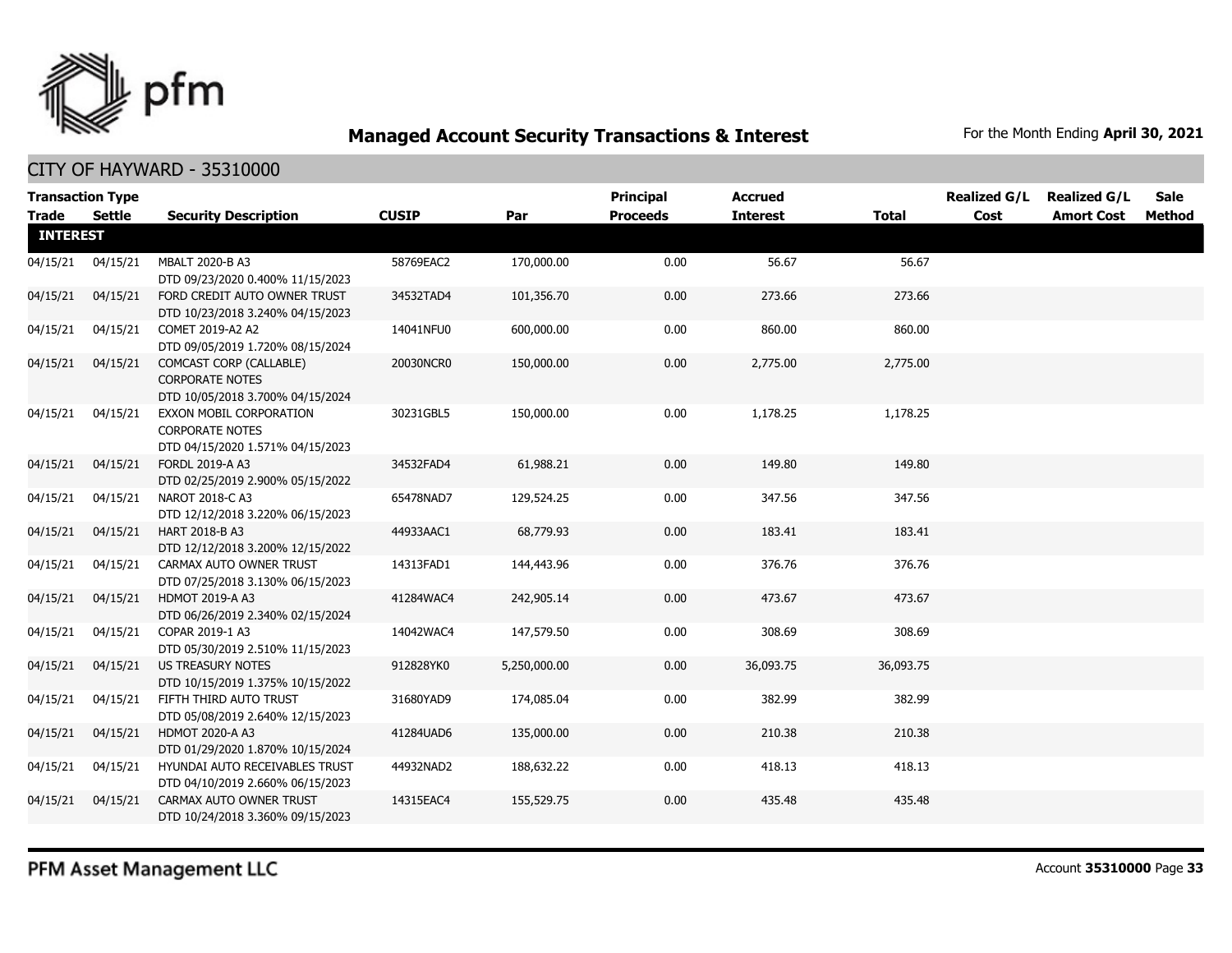

### CITY OF HAYWARD - 35310000

| <b>Transaction Type</b><br><b>Trade</b><br>Settle |          | <b>Security Description</b>                                                            | <b>CUSIP</b> | Par           | Principal<br><b>Proceeds</b> | <b>Accrued</b><br><b>Interest</b> | <b>Total</b> | <b>Realized G/L</b><br>Cost | <b>Realized G/L</b><br><b>Amort Cost</b> | <b>Sale</b><br>Method |
|---------------------------------------------------|----------|----------------------------------------------------------------------------------------|--------------|---------------|------------------------------|-----------------------------------|--------------|-----------------------------|------------------------------------------|-----------------------|
| <b>INTEREST</b>                                   |          |                                                                                        |              |               |                              |                                   |              |                             |                                          |                       |
| 04/16/21                                          | 04/16/21 | GMCAR 2020-3 A3<br>DTD 08/19/2020 0.450% 04/16/2025                                    | 362590AC5    | 445,000.00    | 0.00                         | 166.88                            | 166.88       |                             |                                          |                       |
| 04/16/21                                          | 04/16/21 | GMCAR 2019-2 A3<br>DTD 04/17/2019 2.650% 02/16/2024                                    | 36257FAD2    | 242,177.52    | 0.00                         | 534.81                            | 534.81       |                             |                                          |                       |
| 04/18/21                                          | 04/18/21 | HAROT 2019-1 A3<br>DTD 02/27/2019 2.830% 03/20/2023                                    | 43814WAC9    | 125,647.62    | 0.00                         | 296.32                            | 296.32       |                             |                                          |                       |
| 04/20/21                                          | 04/20/21 | VZOT 2020-A A1A<br>DTD 01/29/2020 1.850% 07/22/2024                                    | 92348TAA2    | 150,000.00    | 0.00                         | 231.25                            | 231.25       |                             |                                          |                       |
| 04/20/21                                          | 04/20/21 | VZOT 2020-B A<br>DTD 08/12/2020 0.470% 02/20/2025                                      | 92290BAA9    | 675,000.00    | 0.00                         | 264.38                            | 264.38       |                             |                                          |                       |
| 04/20/21                                          | 04/20/21 | GMALT 2019-1 A3<br>DTD 02/21/2019 2.980% 12/20/2021                                    | 36256UAD0    | 8,594.15      | 0.00                         | 21.34                             | 21.34        |                             |                                          |                       |
| 04/20/21                                          | 04/20/21 | FREDDIE MAC NOTES<br>DTD 04/20/2020 0.375% 04/20/2023                                  | 3137EAEO8    | 3,825,000.00  | 0.00                         | 7,171.88                          | 7,171.88     |                             |                                          |                       |
| 04/20/21                                          | 04/20/21 | <b>VWALT 2019-A A3</b><br>DTD 10/04/2019 1.990% 11/21/2022                             | 92867XAD8    | 300,000.00    | 0.00                         | 497.50                            | 497.50       |                             |                                          |                       |
| 04/20/21                                          | 04/20/21 | GMALT 2020-3 A3<br>DTD 09/29/2020 0.450% 08/21/2023                                    | 362569AC9    | 320,000.00    | 0.00                         | 120.00                            | 120.00       |                             |                                          |                       |
| 04/24/21                                          | 04/24/21 | BANK OF NY MELLON (CALLABLE) CORP<br><b>NOTES</b><br>DTD 04/24/2020 1.600% 04/24/2025  | 06406RAN7    | 325,000.00    | 0.00                         | 2,600.00                          | 2,600.00     |                             |                                          |                       |
| 04/24/21                                          | 04/24/21 | BANK OF AMERICA CORP (CALLABLE)<br><b>CORPORAT</b><br>DTD 10/21/2020 0.810% 10/24/2024 | 06051GJH3    | 625,000.00    | 0.00                         | 2,573.44                          | 2,573.44     |                             |                                          |                       |
| 04/24/21                                          | 04/24/21 | MORGAN STANLEY CORP NOTES<br>DTD 04/24/2018 3.737% 04/24/2024                          | 61744YAQ1    | 300,000.00    | 0.00                         | 5,605.50                          | 5,605.50     |                             |                                          |                       |
| 04/25/21                                          | 04/25/21 | CITIGROUP INC CORP NOTES<br>DTD 10/25/2013 3.875% 10/25/2023                           | 172967HD6    | 300,000.00    | 0.00                         | 5,812.50                          | 5,812.50     |                             |                                          |                       |
| 04/25/21                                          | 04/25/21 | BMWLT 2021-1 A3<br>DTD 03/10/2021 0.290% 01/25/2024                                    | 05591RAC8    | 235,000.00    | 0.00                         | 85.19                             | 85.19        |                             |                                          |                       |
| 04/30/21                                          | 04/30/21 | US TREASURY NOTES<br>DTD 05/01/2017 2.000% 04/30/2024                                  | 912828X70    | 2,300,000.00  | 0.00                         | 23,000.00                         | 23,000.00    |                             |                                          |                       |
| <b>Transaction Type Sub-Total</b>                 |          |                                                                                        |              | 32,047,953.90 | 0.00                         | 129,808.06                        | 129,808.06   |                             |                                          |                       |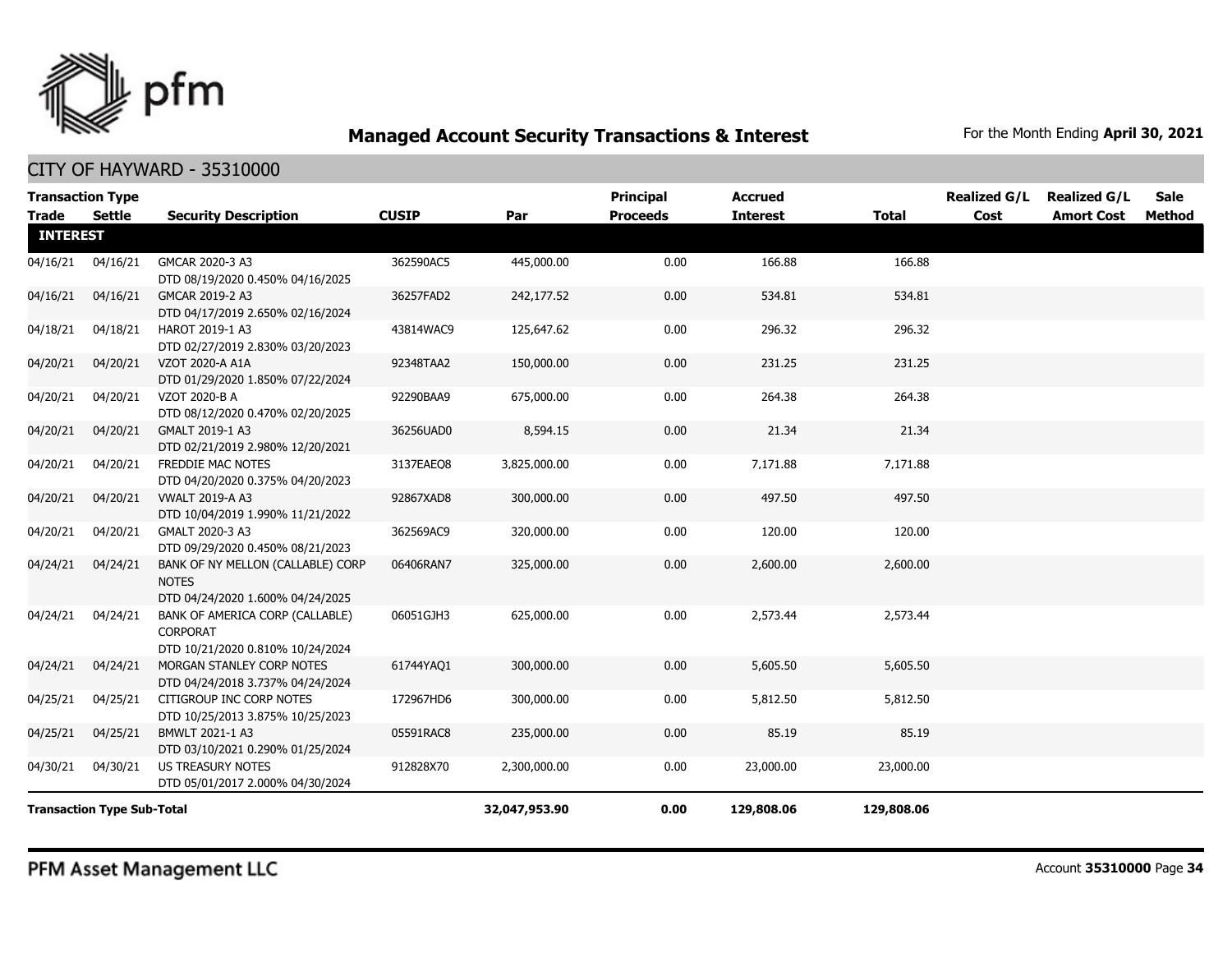

CITY OF HAYWARD - 35310000

| <b>Trade</b>                      | <b>Transaction Type</b><br><b>Settle</b> | <b>Security Description</b>                                                            | <b>CUSIP</b> | Par        | Principal<br><b>Proceeds</b> | <b>Accrued</b><br><b>Interest</b> | <b>Total</b> | <b>Realized G/L</b><br>Cost | <b>Realized G/L</b><br><b>Amort Cost</b> | <b>Sale</b><br><b>Method</b> |
|-----------------------------------|------------------------------------------|----------------------------------------------------------------------------------------|--------------|------------|------------------------------|-----------------------------------|--------------|-----------------------------|------------------------------------------|------------------------------|
| <b>MATURITY</b>                   |                                          |                                                                                        |              |            |                              |                                   |              |                             |                                          |                              |
| 04/26/21                          | 04/26/21                                 | GOLDMAN SACHS GROUP INC (CALLED,<br><b>OMD 04/</b><br>DTD 01/26/2017 3.000% 04/26/2021 | 38141GWC4    | 275,000.00 | 275,000.00                   | 4,125.00                          | 279,125.00   | 3,019.50                    | 0.00                                     |                              |
| <b>Transaction Type Sub-Total</b> |                                          |                                                                                        | 275,000.00   | 275,000.00 | 4,125.00                     | 279,125.00                        | 3,019.50     | 0.00                        |                                          |                              |
| <b>PAYDOWNS</b>                   |                                          |                                                                                        |              |            |                              |                                   |              |                             |                                          |                              |
| 04/01/21                          | 04/25/21                                 | FNA 2013-M7 A2<br>DTD 05/01/2013 2.280% 12/01/2022                                     | 3136AEGQ4    | 8,141.47   | 8,141.47                     | 0.00                              | 8,141.47     | (50.73)                     | 0.00                                     |                              |
| 04/01/21                          | 04/25/21                                 | FNA 2013-M7 A2<br>DTD 05/01/2013 2.280% 12/01/2022                                     | 3136AEGO4    | 10,785.71  | 10,785.71                    | 0.00                              | 10,785.71    | (141.30)                    | 0.00                                     |                              |
| 04/01/21                          | 04/25/21                                 | FHLMC MULTIFAMILY STRUCTURED P<br>DTD 12/01/2012 2.355% 07/01/2022                     | 3137AVXN2    | 463.91     | 463.91                       | 0.00                              | 463.91       | (1.70)                      | 0.00                                     |                              |
| 04/01/21                          | 04/25/21                                 | FHLMC MULTIFAMILY STRUCTURED P<br>DTD 12/01/2012 2.355% 07/01/2022                     | 3137AVXN2    | 998.94     | 998.94                       | 0.00                              | 998.94       | 3.90                        | 0.00                                     |                              |
| 04/01/21                          | 04/25/21                                 | FHMS K019 A2<br>DTD 08/01/2012 2.272% 03/01/2022                                       | 3137ASNJ9    | 1,516.45   | 1,516.45                     | 0.00                              | 1,516.45     | 11.20                       | 0.00                                     |                              |
| 04/01/21                          | 04/25/21                                 | FHMS K023 A1<br>DTD 12/01/2012 1.583% 04/01/2022                                       | 3137AWQG3    | 2,507.76   | 2,507.76                     | 0.00                              | 2,507.76     | 54.47                       | 0.00                                     |                              |
| 04/01/21                          | 04/25/21                                 | FHMS K023 A1<br>DTD 12/01/2012 1.583% 04/01/2022                                       | 3137AWQG3    | 22,630.99  | 22,630.99                    | 0.00                              | 22,630.99    | 495.05                      | 0.00                                     |                              |
| 04/01/21                          | 04/25/21                                 | FHMS K023 A1<br>DTD 12/01/2012 1.583% 04/01/2022                                       | 3137AWQG3    | 11,009.67  | 11,009.67                    | 0.00                              | 11,009.67    | 278.25                      | 0.00                                     |                              |
| 04/01/21                          | 04/25/21                                 | <b>FANNIEMAE-ACES</b><br>DTD 02/01/2013 2.509% 11/01/2022                              | 3136ACGJ4    | 9,917.07   | 9,917.07                     | 0.00                              | 9,917.07     | (122.41)                    | 0.00                                     |                              |
| 04/01/21                          | 04/25/21                                 | <b>FHMS K720 A1</b><br>DTD 11/01/2015 2.316% 11/01/2021                                | 3137BLUQ9    | 9,359.50   | 9,359.50                     | 0.00                              | 9,359.50     | (25.59)                     | 0.00                                     |                              |
| 04/01/21                          | 04/25/21                                 | FHMS KP05 A<br>DTD 12/01/2018 3.203% 07/01/2023                                        | 3137FKK39    | 110.84     | 110.84                       | 0.00                              | 110.84       | 0.00                        | 0.00                                     |                              |
| 04/01/21                          | 04/25/21                                 | FHMS KJ27 A1<br>DTD 11/01/2019 2.092% 07/01/2024                                       | 3137FQ3V3    | 8,981.66   | 8,981.66                     | 0.00                              | 8,981.66     | 0.22                        | 0.00                                     |                              |
| 04/01/21                          | 04/25/21                                 | FHLMC MULTIFAMILY STRUCTURED P<br>DTD 05/01/2015 2.791% 01/01/2022                     | 3137BHXY8    | 2,121.79   | 2,121.79                     | 0.00                              | 2,121.79     | (38.46)                     | 0.00                                     |                              |
| 04/01/21                          | 04/25/21                                 | FHMS KJ30 A1<br>DTD 07/01/2020 0.526% 01/01/2025                                       | 3137FUZN7    | 991.67     | 991.67                       | 0.00                              | 991.67       | 0.02                        | 0.00                                     |                              |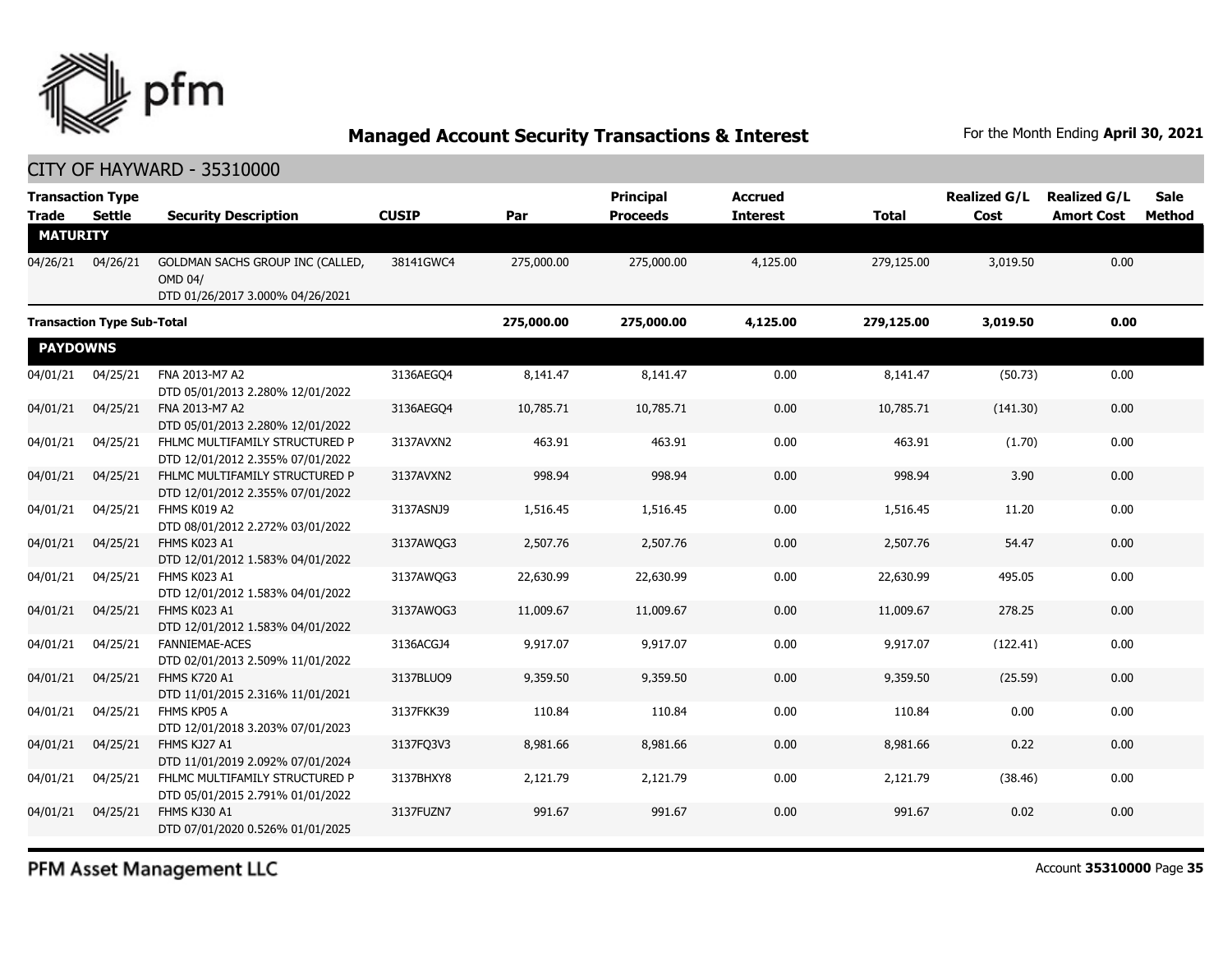

### CITY OF HAYWARD - 35310000

| <b>Transaction Type</b><br><b>Trade</b><br>Settle |          |                                                                    | <b>CUSIP</b> |              | <b>Principal</b><br><b>Proceeds</b> | <b>Accrued</b>  |              | <b>Realized G/L</b><br>Cost | <b>Realized G/L</b> | <b>Sale</b><br>Method |
|---------------------------------------------------|----------|--------------------------------------------------------------------|--------------|--------------|-------------------------------------|-----------------|--------------|-----------------------------|---------------------|-----------------------|
| <b>PAYDOWNS</b>                                   |          | <b>Security Description</b>                                        |              | Par          |                                     | <b>Interest</b> | <b>Total</b> |                             | <b>Amort Cost</b>   |                       |
| 04/01/21                                          | 04/25/21 | FNA 2018-M5 A2<br>DTD 04/01/2018 3.560% 09/01/2021                 | 3136B1XP4    | 52,997.09    | 52,997.09                           | 0.00            | 52,997.09    | (1,054.16)                  | 0.00                |                       |
| 04/15/21                                          | 04/15/21 | CARMAX AUTO OWNER TRUST<br>DTD 07/25/2018 3.130% 06/15/2023        | 14313FAD1    | 16,832.01    | 16,832.01                           | 0.00            | 16,832.01    | 2.29                        | 0.00                |                       |
| 04/15/21                                          | 04/15/21 | CARMAX AUTO OWNER TRUST<br>DTD 10/24/2018 3.360% 09/15/2023        | 14315EAC4    | 14,204.61    | 14,204.61                           | 0.00            | 14,204.61    | 0.13                        | 0.00                |                       |
| 04/15/21                                          | 04/15/21 | FIFTH THIRD AUTO TRUST<br>DTD 05/08/2019 2.640% 12/15/2023         | 31680YAD9    | 16,418.22    | 16,418.22                           | 0.00            | 16,418.22    | 3.61                        | 0.00                |                       |
| 04/15/21                                          | 04/15/21 | FORDL 2019-A A3<br>DTD 02/25/2019 2.900% 05/15/2022                | 34532FAD4    | 34,703.14    | 34,703.14                           | 0.00            | 34,703.14    | 2.72                        | 0.00                |                       |
| 04/15/21                                          | 04/15/21 | HART 2018-B A3<br>DTD 12/12/2018 3.200% 12/15/2022                 | 44933AAC1    | 10,025.10    | 10,025.10                           | 0.00            | 10,025.10    | 0.12                        | 0.00                |                       |
| 04/15/21                                          | 04/15/21 | NAROT 2018-C A3<br>DTD 12/12/2018 3.220% 06/15/2023                | 65478NAD7    | 13,352.70    | 13,352.70                           | 0.00            | 13,352.70    | 2.56                        | 0.00                |                       |
| 04/15/21                                          | 04/15/21 | HYUNDAI AUTO RECEIVABLES TRUST<br>DTD 04/10/2019 2.660% 06/15/2023 | 44932NAD2    | 18,991.15    | 18,991.15                           | 0.00            | 18,991.15    | 2.50                        | 0.00                |                       |
| 04/15/21                                          | 04/15/21 | FORD CREDIT AUTO OWNER TRUST<br>DTD 10/23/2018 3.240% 04/15/2023   | 34532TAD4    | 13,285.90    | 13,285.90                           | 0.00            | 13,285.90    | 2.27                        | 0.00                |                       |
| 04/15/21                                          | 04/15/21 | <b>HDMOT 2019-A A3</b><br>DTD 06/26/2019 2.340% 02/15/2024         | 41284WAC4    | 24,558.12    | 24,558.12                           | 0.00            | 24,558.12    | 1.90                        | 0.00                |                       |
| 04/15/21                                          | 04/15/21 | COPAR 2019-1 A3<br>DTD 05/30/2019 2.510% 11/15/2023                | 14042WAC4    | 13,146.12    | 13,146.12                           | 0.00            | 13,146.12    | 2.66                        | 0.00                |                       |
| 04/16/21                                          | 04/16/21 | GMCAR 2019-2 A3<br>DTD 04/17/2019 2.650% 02/16/2024                | 36257FAD2    | 21,859.58    | 21,859.58                           | 0.00            | 21,859.58    | 1.78                        | 0.00                |                       |
| 04/18/21                                          | 04/18/21 | HAROT 2019-1 A3<br>DTD 02/27/2019 2.830% 03/20/2023                | 43814WAC9    | 12,584.87    | 12,584.87                           | 0.00            | 12,584.87    | 0.34                        | 0.00                |                       |
| 04/20/21                                          | 04/20/21 | GMALT 2019-1 A3<br>DTD 02/21/2019 2.980% 12/20/2021                | 36256UAD0    | 8,594.15     | 8,594.15                            | 0.00            | 8,594.15     | 1.35                        | 0.00                |                       |
| <b>Transaction Type Sub-Total</b>                 |          |                                                                    | 361,090.19   | 361,090.19   | 0.00                                | 361,090.19      | (567.01)     | 0.00                        |                     |                       |
| <b>SELL</b>                                       |          |                                                                    |              |              |                                     |                 |              |                             |                     |                       |
| 04/01/21                                          | 04/05/21 | US TREASURY NOTES<br>DTD 01/31/2017 1.875% 01/31/2022              | 912828V72    | 2,350,000.00 | 2,384,974.61                        | 7,790.06        | 2,392,764.67 | 77,751.95                   | 46,491.59           | <b>FIFO</b>           |